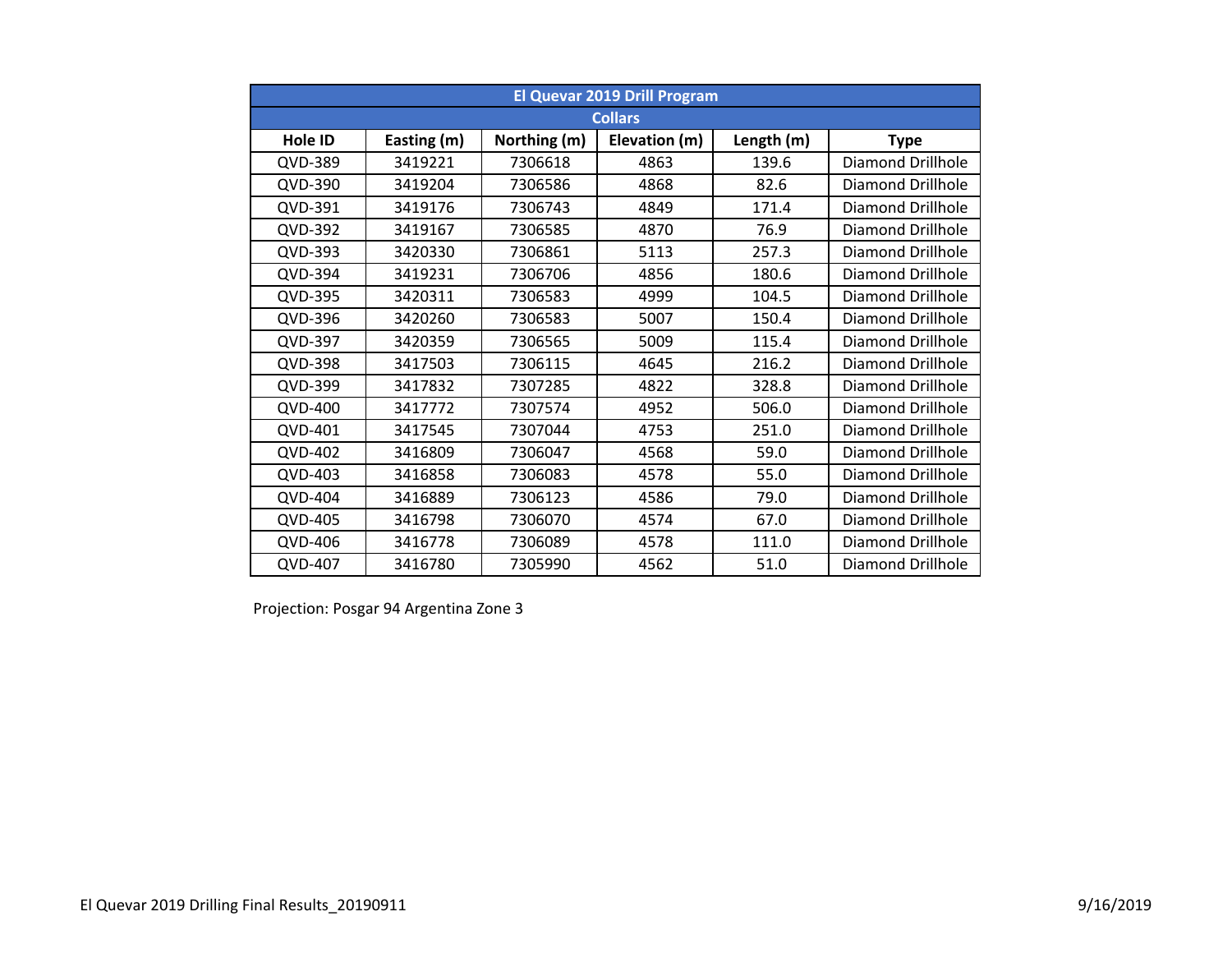|         | El Quevar 2019 Drill Program |          |           |               |            |        |        |        |  |  |  |
|---------|------------------------------|----------|-----------|---------------|------------|--------|--------|--------|--|--|--|
|         |                              |          |           | <b>Assays</b> |            |        |        |        |  |  |  |
| Hole ID | From (m)                     | To $(m)$ | Width (m) | Ag $(g/t)$    | Au $(g/t)$ | Pb (%) | Zn (%) | Cu (%) |  |  |  |
| QVD-389 | 7.40                         | 8.70     | 1.30      | 0.5           | 0.006      | 0.305  | 0.016  | 0.002  |  |  |  |
| QVD-389 | 8.70                         | 10.10    | 1.40      | 1.2           | 0.006      | 0.663  | 0.006  | 0.003  |  |  |  |
| QVD-389 | 10.10                        | 11.50    | 1.40      | 1.8           | 0.007      | 0.823  | 0.004  | 0.005  |  |  |  |
| QVD-389 | 11.50                        | 12.25    | 0.75      | 1.1           | 0.006      | 0.809  | 0.002  | 0.002  |  |  |  |
| QVD-389 | 12.25                        | 13.00    | 0.75      | 0.8           | 0.005      | 0.690  | 0.002  | 0.002  |  |  |  |
| QVD-389 | 13.00                        | 14.00    | 1.00      | $1.0$         | 0.005      | 0.205  | 0.001  | 0.001  |  |  |  |
| QVD-389 | 14.00                        | 15.00    | 1.00      | 1.4           | 0.005      | 0.131  | 0.001  | 0.001  |  |  |  |
| QVD-389 | 15.00                        | 16.00    | 1.00      | 0.8           | 0.005      | 0.088  | 0.001  | 0.001  |  |  |  |
| QVD-389 | 16.00                        | 17.00    | 1.00      | 0.6           | 0.005      | 0.087  | 0.001  | 0.001  |  |  |  |
| QVD-389 | 17.00                        | 18.00    | 1.00      | 0.8           | 0.005      | 0.106  | 0.002  | 0.002  |  |  |  |
| QVD-389 | 18.00                        | 19.00    | 1.00      | 0.5           | 0.005      | 0.045  | 0.001  | 0.001  |  |  |  |
| QVD-389 | 19.00                        | 20.00    | 1.00      | 0.5           | 0.005      | 0.062  | 0.002  | 0.001  |  |  |  |
| QVD-389 | 20.00                        | 21.00    | 1.00      | 0.5           | 0.005      | 0.046  | 0.003  | 0.002  |  |  |  |
| QVD-389 | 21.00                        | 22.20    | 1.20      | 0.5           | 0.005      | 0.206  | 0.006  | 0.003  |  |  |  |
| QVD-389 | 22.20                        | 23.00    | 0.80      | 0.5           | 0.005      | 0.024  | 0.002  | 0.002  |  |  |  |
| QVD-389 | 23.00                        | 24.20    | 1.20      | 0.5           | 0.005      | 0.003  | 0.003  | 0.001  |  |  |  |
| QVD-389 | 24.20                        | 24.60    | 0.40      | 0.5           | 0.005      | 0.003  | 0.004  | 0.002  |  |  |  |
| QVD-389 | 24.60                        | 25.00    | 0.40      | 0.5           | 0.005      | 0.002  | 0.003  | 0.001  |  |  |  |
| QVD-389 | 25.00                        | 26.00    | 1.00      | 0.5           | 0.005      | 0.002  | 0.003  | 0.001  |  |  |  |
| QVD-389 | 26.00                        | 27.00    | 1.00      | 0.5           | 0.005      | 0.002  | 0.012  | 0.002  |  |  |  |
| QVD-389 | 27.00                        | 28.00    | 1.00      | 0.5           | 0.005      | 0.005  | 0.040  | 0.002  |  |  |  |
| QVD-389 | 110.00                       | 111.00   | 1.00      | 0.5           | 0.005      | 0.001  | 0.008  | 0.002  |  |  |  |
| QVD-389 | 111.00                       | 112.00   | 1.00      | 0.5           | 0.005      | 0.001  | 0.008  | 0.002  |  |  |  |
| QVD-389 | 112.00                       | 113.00   | 1.00      | 0.5           | 0.005      | 0.001  | 0.009  | 0.002  |  |  |  |
| QVD-389 | 113.00                       | 114.20   | 1.20      | 0.5           | 0.005      | 0.001  | 0.008  | 0.002  |  |  |  |
| QVD-389 | 114.20                       | 115.40   | 1.20      | 0.5           | 0.005      | 0.001  | 0.005  | 0.002  |  |  |  |
| QVD-389 | 115.40                       | 116.60   | 1.20      | 0.5           | 0.013      | 0.001  | 0.007  | 0.002  |  |  |  |
| QVD-389 | 116.60                       | 117.00   | 0.40      | 0.5           | 0.009      | 0.001  | 0.008  | 0.002  |  |  |  |
| QVD-389 | 117.00                       | 118.10   | 1.10      | 0.5           | 0.005      | 0.001  | 0.008  | 0.002  |  |  |  |
| QVD-389 | 118.10                       | 119.10   | 1.00      | 0.5           | 0.005      | 0.001  | 0.006  | 0.002  |  |  |  |
| QVD-389 | 119.10                       | 120.30   | 1.20      | 0.5           | 0.005      | 0.002  | 0.005  | 0.002  |  |  |  |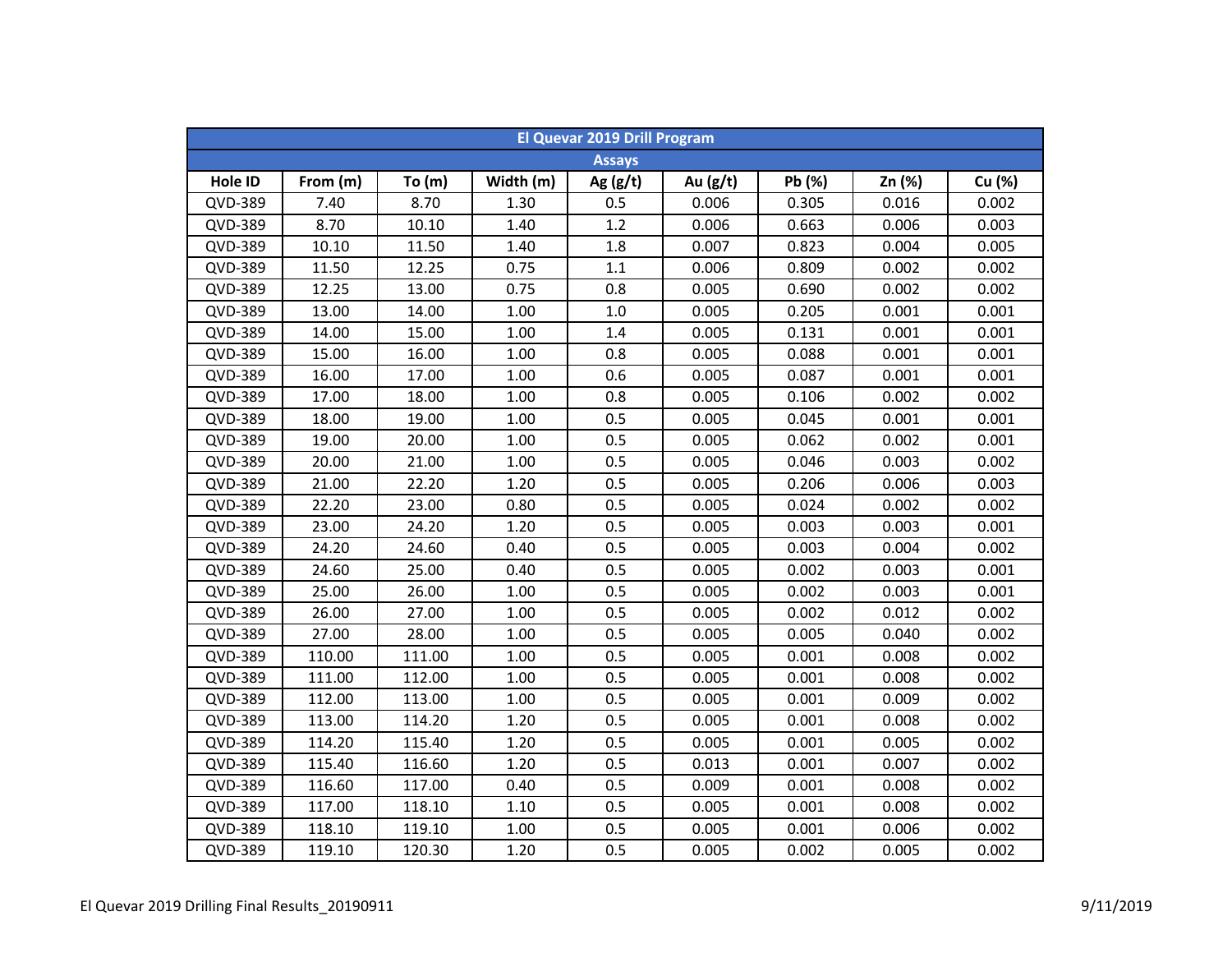| <b>El Quevar 2019 Drill Program</b> |          |          |           |               |          |        |        |        |  |  |
|-------------------------------------|----------|----------|-----------|---------------|----------|--------|--------|--------|--|--|
|                                     |          |          |           | <b>Assays</b> |          |        |        |        |  |  |
| Hole ID                             | From (m) | To $(m)$ | Width (m) | Ag $(g/t)$    | Au (g/t) | Pb (%) | Zn (%) | Cu (%) |  |  |
| QVD-389                             | 120.30   | 121.00   | 0.70      | 0.5           | 0.005    | 0.001  | 0.008  | 0.002  |  |  |
| QVD-389                             | 121.00   | 122.00   | $1.00\,$  | 0.5           | 0.005    | 0.001  | 0.008  | 0.002  |  |  |
| <b>QVD-389</b>                      | 122.00   | 123.20   | 1.20      | 0.5           | 0.005    | 0.001  | 0.009  | 0.002  |  |  |
| QVD-389                             | 123.20   | 124.40   | 1.20      | 0.5           | 0.005    | 0.002  | 0.008  | 0.002  |  |  |
| QVD-389                             | 124.40   | 125.60   | 1.20      | 0.5           | 0.005    | 0.001  | 0.013  | 0.002  |  |  |
| QVD-389                             | 125.60   | 126.50   | 0.90      | 0.5           | 0.005    | 0.001  | 0.008  | 0.002  |  |  |
| QVD-389                             | 126.50   | 127.00   | 0.50      | 0.5           | 0.005    | 0.001  | 0.011  | 0.002  |  |  |
| QVD-389                             | 127.00   | 128.00   | 1.00      | 0.5           | 0.005    | 0.001  | 0.009  | 0.002  |  |  |
| QVD-389                             | 128.00   | 129.00   | 1.00      | 0.5           | 0.005    | 0.002  | 0.013  | 0.002  |  |  |
| QVD-389                             | 129.00   | 130.00   | 1.00      | 0.5           | 0.005    | 0.018  | 0.086  | 0.002  |  |  |
| QVD-389                             | 130.00   | 131.00   | 1.00      | 0.5           | 0.005    | 0.003  | 0.011  | 0.001  |  |  |
| QVD-389                             | 131.00   | 132.00   | 1.00      | 0.5           | 0.005    | 0.002  | 0.011  | 0.001  |  |  |
| QVD-389                             | 132.00   | 133.00   | 1.00      | 0.5           | 0.005    | 0.003  | 0.013  | 0.001  |  |  |
| QVD-389                             | 133.00   | 134.00   | 1.00      | 0.5           | 0.005    | 0.002  | 0.007  | 0.002  |  |  |
| QVD-389                             | 134.00   | 135.00   | 1.00      | 0.5           | 0.005    |        | 0.006  | 0.001  |  |  |
| QVD-389                             | 135.00   | 136.00   | 1.00      | 0.5           | 0.005    | 0.001  | 0.009  | 0.001  |  |  |
| QVD-389                             | 136.00   | 137.20   | 1.20      | 0.5           | 0.005    | 0.001  | 0.008  | 0.002  |  |  |
| QVD-389                             | 137.20   | 138.40   | 1.20      | 0.5           | 0.005    | 0.001  | 0.008  | 0.002  |  |  |
| QVD-389                             | 138.40   | 139.60   | 1.20      | 0.5           | 0.005    | 0.001  | 0.009  | 0.001  |  |  |
| QVD-390                             | 13.60    | 14.40    | 0.80      | 9.2           | 0.009    | 0.300  | 0.004  | 0.003  |  |  |
| QVD-390                             | 14.40    | 15.30    | 0.90      | 24.8          | 0.045    | 0.264  | 0.002  | 0.002  |  |  |
| QVD-390                             | 15.30    | 19.60    | 4.30      | 24.9          | 0.068    | 0.189  | 0.002  | 0.001  |  |  |
| QVD-390                             | 19.60    | 20.60    | 1.00      | 1.5           | 0.005    | 0.029  | 0.001  | 0.005  |  |  |
| QVD-390                             | 20.60    | 21.40    | 0.80      | 1.0           | 0.005    | 0.042  | 0.002  | 0.003  |  |  |
| QVD-390                             | 21.40    | 22.60    | 1.20      | 0.5           | 0.005    | 0.005  | 0.009  | 0.015  |  |  |
| QVD-390                             | 22.60    | 24.00    | 1.40      | 0.5           | 0.005    | 0.017  | 0.008  | 0.014  |  |  |
| QVD-390                             | 24.00    | 25.60    | 1.60      | 0.5           | 0.022    | 0.052  | 0.005  | 0.003  |  |  |
| QVD-390                             | 25.60    | 26.05    | 0.45      | 0.5           | 0.005    | 0.009  | 0.007  | 0.005  |  |  |
| QVD-390                             | 26.05    | 26.32    | 0.27      | 0.5           | 0.005    | 0.033  | 0.010  | 0.029  |  |  |
| QVD-390                             | 26.32    | 27.87    | 1.55      | 0.5           | 0.063    | 0.112  | 0.002  | 0.002  |  |  |
| QVD-390                             | 27.87    | 29.00    | 1.13      | 0.5           | 0.188    | 0.097  | 0.001  | 0.003  |  |  |
| QVD-390                             | 29.00    | 31.60    | 2.60      | 0.5           | 0.013    | 0.022  | 0.004  | 0.004  |  |  |
| QVD-390                             | 31.60    | 32.40    | 0.80      | 0.5           | 0.005    | 0.002  | 0.015  | 0.008  |  |  |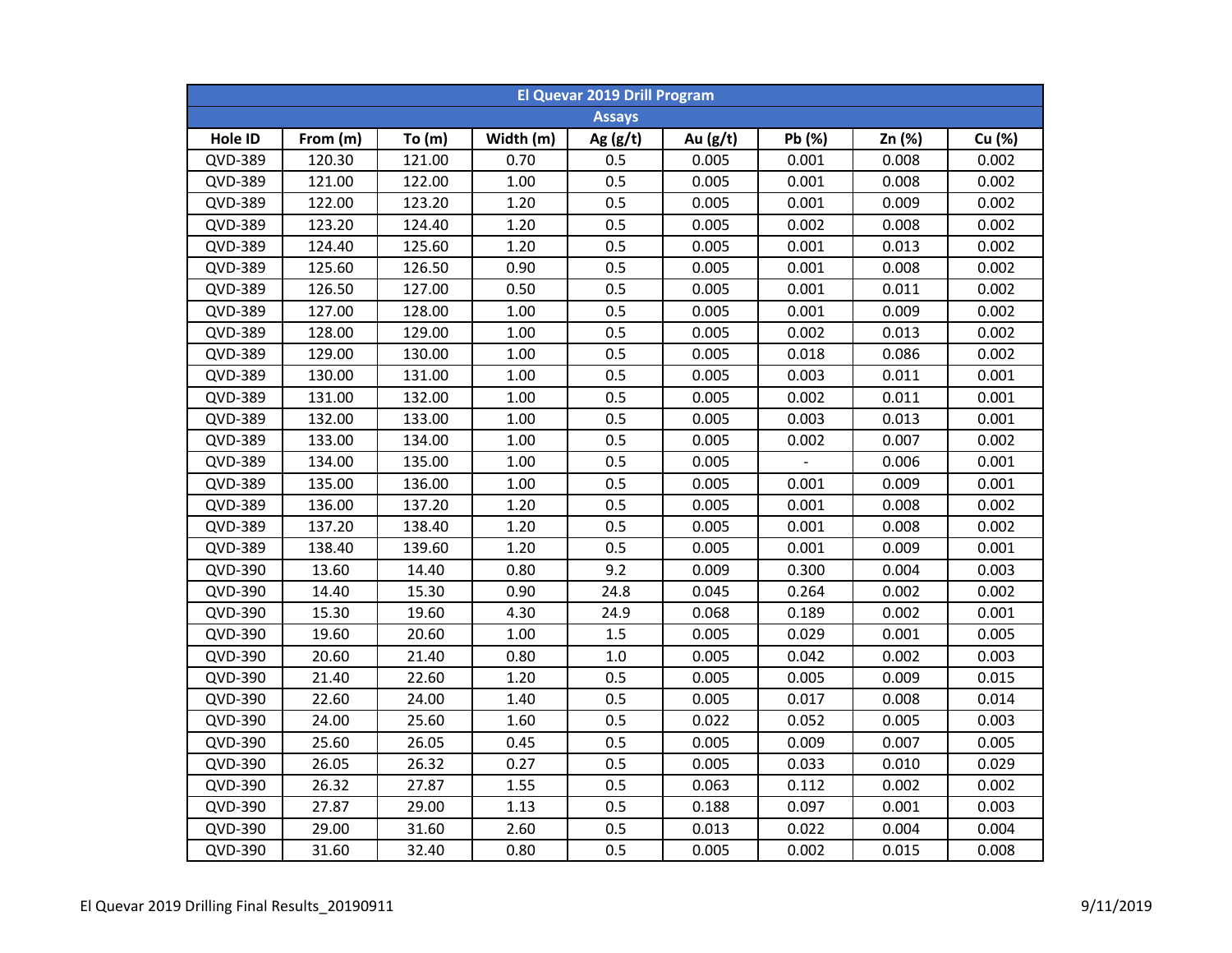| <b>El Quevar 2019 Drill Program</b> |          |          |           |               |            |        |        |        |  |  |
|-------------------------------------|----------|----------|-----------|---------------|------------|--------|--------|--------|--|--|
|                                     |          |          |           | <b>Assays</b> |            |        |        |        |  |  |
| Hole ID                             | From (m) | To $(m)$ | Width (m) | Ag $(g/t)$    | Au $(g/t)$ | Pb (%) | Zn (%) | Cu (%) |  |  |
| QVD-390                             | 32.40    | 33.50    | 1.10      | 0.5           | 0.005      | 0.003  | 0.011  | 0.003  |  |  |
| QVD-390                             | 33.50    | 33.90    | 0.40      | 0.5           | 0.005      | 0.001  | 0.006  | 0.010  |  |  |
| QVD-391                             | 87.40    | 88.40    | 1.00      | 8.3           | 0.005      | 0.081  | 0.225  | 0.005  |  |  |
| QVD-391                             | 88.40    | 89.10    | 0.70      | 19.3          | 0.005      | 0.343  | 0.679  | 0.003  |  |  |
| QVD-391                             | 89.10    | 90.00    | 0.90      | 35.6          | 0.005      | 0.092  | 0.005  | 0.009  |  |  |
| QVD-391                             | 90.00    | 91.00    | 1.00      | 64.3          | 0.009      | 0.103  | 0.004  | 0.019  |  |  |
| QVD-391                             | 91.00    | 92.00    | 1.00      | 83.0          | 0.006      | 0.067  | 0.011  | 0.089  |  |  |
| QVD-391                             | 92.00    | 93.00    | 1.00      | 249.0         | 0.008      | 0.059  | 0.016  | 0.464  |  |  |
| QVD-391                             | 93.00    | 94.00    | 1.00      | 242.0         | 0.007      | 0.081  | 0.022  | 0.318  |  |  |
| QVD-391                             | 94.00    | 95.00    | 1.00      | 15.4          | 0.005      | 0.109  | 0.004  | 0.031  |  |  |
| QVD-391                             | 95.00    | 96.00    | 1.00      | 22.4          | 0.005      | 0.055  | 0.003  | 0.042  |  |  |
| QVD-391                             | 96.00    | 97.10    | 1.10      | 63.2          | 0.005      | 0.038  | 0.003  | 0.345  |  |  |
| QVD-391                             | 97.10    | 98.30    | 1.20      | 32.3          | 0.005      | 0.037  | 0.002  | 0.238  |  |  |
| QVD-391                             | 98.30    | 99.50    | 1.20      | 39.9          | 0.007      | 0.040  | 0.001  | 0.023  |  |  |
| QVD-391                             | 99.50    | 100.50   | 1.00      | 26.0          | 0.005      | 0.025  | 0.002  | 0.088  |  |  |
| QVD-391                             | 100.50   | 101.50   | 1.00      | 91.1          | 0.008      | 0.038  | 0.001  | 0.101  |  |  |
| QVD-391                             | 101.50   | 102.50   | 1.00      | 107.0         | 0.026      | 0.021  | 0.001  | 0.050  |  |  |
| QVD-391                             | 102.50   | 103.50   | 1.00      | 133.0         | 0.058      | 0.042  | 0.002  | 0.077  |  |  |
| QVD-391                             | 103.50   | 104.50   | 1.00      | 25.9          | 0.016      | 0.038  | 0.001  | 0.018  |  |  |
| QVD-391                             | 104.50   | 105.60   | 1.10      | 8.5           | 0.010      | 0.067  | 0.002  | 0.029  |  |  |
| QVD-391                             | 105.60   | 106.80   | 1.20      | 24.3          | 0.005      | 0.026  | 0.002  | 0.087  |  |  |
| QVD-391                             | 106.80   | 108.00   | 1.20      | 14.4          | 0.006      | 0.102  | 0.001  | 0.065  |  |  |
| QVD-391                             | 108.00   | 109.00   | 1.00      | 8.9           | 0.005      | 0.076  | 0.001  | 0.053  |  |  |
| QVD-391                             | 109.00   | 110.00   | 1.00      | 3.8           | 0.005      | 0.095  | 0.001  | 0.027  |  |  |
| QVD-391                             | 110.00   | 111.00   | 1.00      | 11.9          | 0.005      | 0.099  | 0.001  | 0.066  |  |  |
| QVD-391                             | 111.00   | 112.00   | 1.00      | 11.0          | 0.010      | 0.080  | 0.001  | 0.038  |  |  |
| QVD-391                             | 112.00   | 113.00   | 1.00      | 6.4           | 0.006      | 0.084  | 0.001  | 0.029  |  |  |
| QVD-391                             | 113.00   | 114.00   | 1.00      | 96.2          | 0.019      | 0.086  | 0.005  | 0.402  |  |  |
| QVD-391                             | 114.00   | 115.00   | 1.00      | 5.0           | 0.005      | 0.041  |        | 0.010  |  |  |
| QVD-391                             | 115.00   | 116.00   | 1.00      | 35.5          | 0.007      | 0.019  | 0.001  | 0.024  |  |  |
| QVD-391                             | 116.00   | 117.00   | 1.00      | 3.3           | 0.005      | 0.064  |        | 0.014  |  |  |
| QVD-391                             | 117.00   | 118.00   | 1.00      | 39.2          | 0.028      | 0.098  | 0.003  | 0.055  |  |  |
| QVD-391                             | 118.00   | 119.00   | 1.00      | 14.6          | 0.009      | 0.011  | 0.003  | 0.048  |  |  |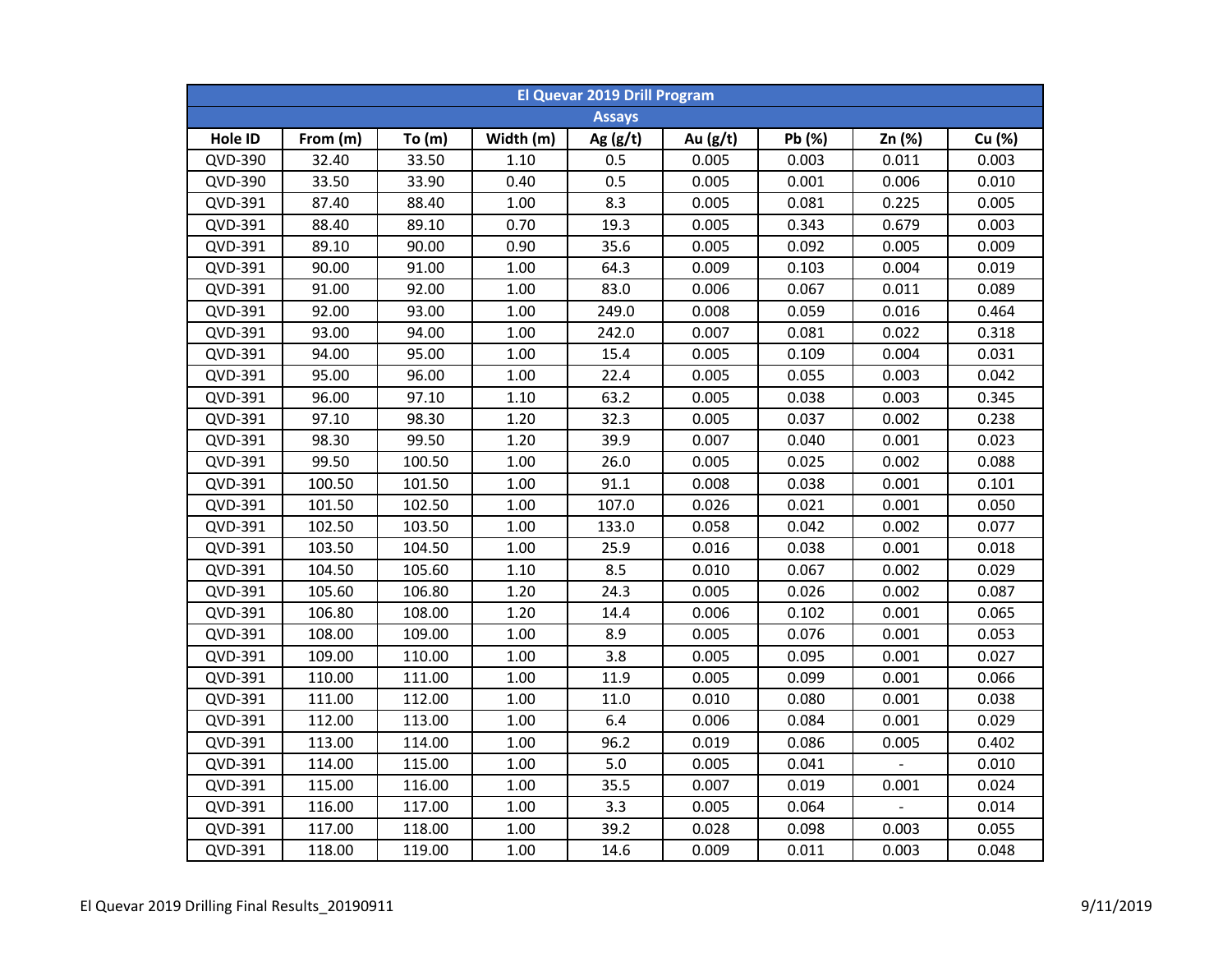| <b>El Quevar 2019 Drill Program</b> |          |        |           |               |            |        |        |        |  |  |
|-------------------------------------|----------|--------|-----------|---------------|------------|--------|--------|--------|--|--|
|                                     |          |        |           | <b>Assays</b> |            |        |        |        |  |  |
| Hole ID                             | From (m) | To(m)  | Width (m) | Ag $(g/t)$    | Au $(g/t)$ | Pb (%) | Zn (%) | Cu (%) |  |  |
| QVD-391                             | 119.00   | 120.00 | 1.00      | 26.0          | 0.010      | 0.006  | 0.002  | 0.144  |  |  |
| QVD-391                             | 120.00   | 121.00 | $1.00\,$  | 10.2          | 0.005      | 0.006  | 0.001  | 0.093  |  |  |
| QVD-391                             | 121.00   | 122.00 | $1.00\,$  | 12.7          | 0.005      | 0.008  | 0.001  | 0.049  |  |  |
| QVD-391                             | 122.00   | 123.00 | $1.00\,$  | 12.6          | 0.015      | 0.025  | 0.001  | 0.010  |  |  |
| QVD-391                             | 123.00   | 124.00 | 1.00      | 3.3           | 0.005      | 0.145  | 0.001  | 0.003  |  |  |
| QVD-391                             | 124.00   | 125.00 | 1.00      | 3.9           | 0.005      | 0.179  | 0.001  | 0.003  |  |  |
| QVD-391                             | 125.00   | 126.00 | 1.00      | 4.9           | 0.005      | 0.226  | 0.002  | 0.003  |  |  |
| QVD-391                             | 126.00   | 127.00 | 1.00      | 6.4           | 0.005      | 0.208  | 0.001  | 0.005  |  |  |
| QVD-391                             | 127.00   | 128.00 | 1.00      | 9.0           | 0.005      | 0.074  | 0.002  | 0.010  |  |  |
| QVD-391                             | 128.00   | 129.00 | 1.00      | 6.8           | 0.005      | 0.027  | 0.001  | 0.003  |  |  |
| QVD-391                             | 129.00   | 130.00 | 1.00      | 8.4           | 0.005      | 0.021  | 0.002  | 0.004  |  |  |
| QVD-391                             | 130.00   | 131.00 | 1.00      | 7.0           | 0.005      | 0.023  | 0.002  | 0.010  |  |  |
| QVD-391                             | 131.00   | 132.00 | 1.00      | 5.9           | 0.005      | 0.025  | 0.002  | 0.006  |  |  |
| QVD-391                             | 132.00   | 133.00 | 1.00      | 20.6          | 0.005      | 0.116  | 0.010  | 0.127  |  |  |
| QVD-391                             | 133.00   | 134.00 | 1.00      | 18.9          | 0.007      | 0.125  | 0.008  | 0.028  |  |  |
| QVD-391                             | 134.00   | 135.20 | 1.20      | 13.7          | 0.014      | 0.095  | 0.003  | 0.013  |  |  |
| QVD-391                             | 135.20   | 136.40 | 1.20      | 30.2          | 0.011      | 0.073  | 0.004  | 0.014  |  |  |
| QVD-391                             | 136.40   | 137.60 | 1.20      | 35.8          | 0.010      | 0.060  | 0.003  | 0.012  |  |  |
| QVD-391                             | 137.60   | 138.80 | 1.20      | 87.3          | 0.028      | 0.093  | 0.014  | 0.065  |  |  |
| QVD-391                             | 138.80   | 140.00 | 1.20      | 17.7          | 0.022      | 0.066  | 0.007  | 0.014  |  |  |
| QVD-391                             | 140.00   | 141.00 | 1.00      | 94.1          | 0.016      | 0.037  | 0.009  | 0.033  |  |  |
| QVD-391                             | 141.00   | 142.00 | 1.00      | 217.0         | 0.041      | 0.074  | 0.086  | 0.502  |  |  |
| QVD-391                             | 142.00   | 143.00 | 1.00      | 218.0         | 0.050      | 0.069  | 0.108  | 0.812  |  |  |
| QVD-391                             | 143.00   | 144.00 | 1.00      | 97.3          | 0.013      | 0.109  | 0.025  | 0.082  |  |  |
| QVD-391                             | 144.00   | 145.00 | 1.00      | 12.4          | 0.005      | 0.111  | 0.007  | 0.007  |  |  |
| QVD-391                             | 145.00   | 146.20 | 1.20      | 10.8          | 0.005      | 0.097  | 0.011  | 0.008  |  |  |
| QVD-391                             | 146.20   | 147.40 | 1.20      | 246.0         | 0.029      | 0.152  | 0.060  | 0.275  |  |  |
| QVD-391                             | 147.40   | 148.30 | 0.90      | 465.0         | 0.082      | 0.174  | 0.167  | 0.758  |  |  |
| QVD-391                             | 148.30   | 149.50 | 1.20      | 86.6          | 0.034      | 0.750  | 1.495  | 0.072  |  |  |
| QVD-391                             | 149.50   | 150.70 | 1.20      | 9.3           | 0.005      | 0.968  | 2.490  | 0.003  |  |  |
| QVD-391                             | 150.70   | 151.90 | 1.20      | 4.5           | 0.005      | 0.402  | 1.555  | 0.004  |  |  |
| QVD-391                             | 151.90   | 153.40 | 1.50      | 3.2           | 0.005      | 0.542  | 1.845  | 0.002  |  |  |
| QVD-391                             | 153.40   | 154.00 | 0.60      | 3.1           | 0.005      | 0.272  | 0.932  | 0.004  |  |  |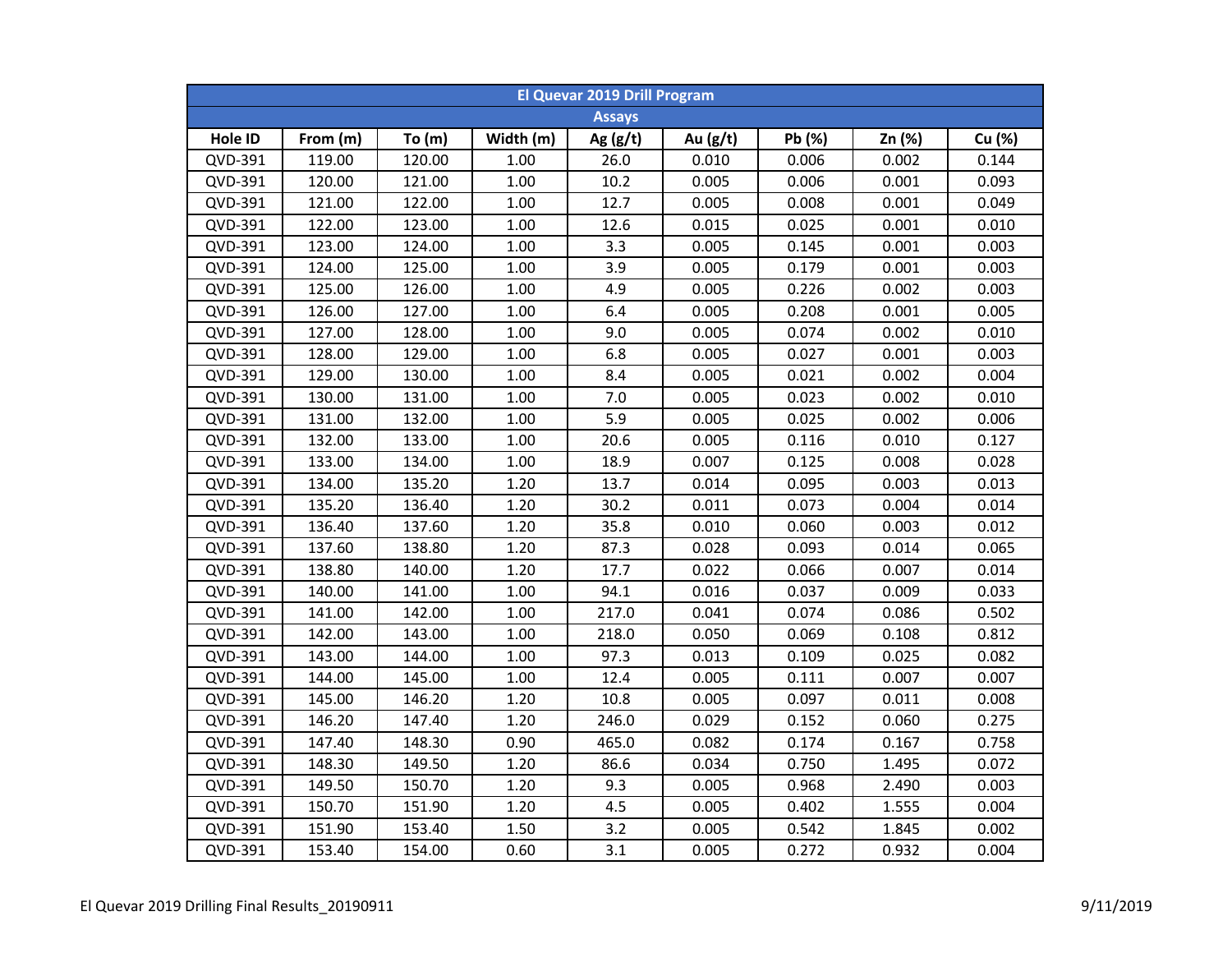|         | <b>El Quevar 2019 Drill Program</b> |          |           |               |            |        |        |        |  |  |  |
|---------|-------------------------------------|----------|-----------|---------------|------------|--------|--------|--------|--|--|--|
|         |                                     |          |           | <b>Assays</b> |            |        |        |        |  |  |  |
| Hole ID | From (m)                            | To $(m)$ | Width (m) | Ag $(g/t)$    | Au $(g/t)$ | Pb (%) | Zn (%) | Cu (%) |  |  |  |
| QVD-391 | 154.00                              | 155.00   | 1.00      | 3.8           | 0.005      | 0.279  | 0.936  | 0.002  |  |  |  |
| QVD-391 | 155.00                              | 156.00   | 1.00      | 7.4           | 0.005      | 0.148  | 0.456  | 0.002  |  |  |  |
| QVD-391 | 156.00                              | 157.00   | $1.00\,$  | 3.2           | 0.005      | 0.122  | 0.364  | 0.002  |  |  |  |
| QVD-391 | 157.00                              | 158.00   | 1.00      | 3.7           | 0.005      | 0.183  | 0.512  | 0.003  |  |  |  |
| QVD-391 | 158.00                              | 159.00   | 1.00      | 4.4           | 0.005      | 0.470  | 2.110  | 0.003  |  |  |  |
| QVD-391 | 159.00                              | 160.00   | 1.00      | 4.7           | 0.005      | 0.466  | 1.680  | 0.003  |  |  |  |
| QVD-391 | 160.00                              | 161.00   | 1.00      | 4.3           | 0.005      | 0.346  | 1.430  | 0.003  |  |  |  |
| QVD-391 | 161.00                              | 162.00   | 1.00      | 3.4           | 0.005      | 0.318  | 0.964  | 0.002  |  |  |  |
| QVD-391 | 162.00                              | 164.00   | 2.00      | 6.7           | 0.005      | 0.497  | 1.375  | 0.003  |  |  |  |
| QVD-391 | 164.00                              | 165.00   | 1.00      | 2.2           | 0.005      | 0.048  | 0.150  | 0.002  |  |  |  |
| QVD-391 | 165.00                              | 166.00   | 1.00      | 0.7           | 0.005      | 0.010  | 0.043  | 0.002  |  |  |  |
| QVD-391 | 166.00                              | 167.00   | 1.00      | 0.5           | 0.005      | 0.002  | 0.022  | 0.002  |  |  |  |
| QVD-391 | 167.00                              | 168.00   | 1.00      | 0.5           | 0.005      | 0.003  | 0.022  | 0.002  |  |  |  |
| QVD-391 | 168.00                              | 169.00   | 1.00      | 7.2           | 0.005      | 0.010  | 0.043  | 0.032  |  |  |  |
| QVD-391 | 169.00                              | 170.20   | 1.20      | 0.5           | 0.005      | 0.004  | 0.018  | 0.002  |  |  |  |
| QVD-391 | 170.20                              | 171.40   | 1.20      | 0.5           | 0.005      | 0.004  | 0.020  | 0.002  |  |  |  |
| QVD-392 | 14.00                               | 15.00    | 1.00      | 24.3          | 0.005      | 0.386  | 0.006  | 0.002  |  |  |  |
| QVD-392 | 15.00                               | 16.00    | 1.00      | 5.8           | 0.005      | 0.220  | 0.015  | 0.002  |  |  |  |
| QVD-392 | 16.00                               | 16.90    | 0.90      | 1.0           | 0.005      | 0.119  | 0.010  | 0.001  |  |  |  |
| QVD-392 | 19.50                               | 20.00    | 0.50      | 68.2          | 0.108      | 0.845  | 0.006  | 0.008  |  |  |  |
| QVD-392 | 20.00                               | 21.00    | 1.00      | 85.5          | 0.113      | 1.685  | 0.014  | 0.019  |  |  |  |
| QVD-392 | 21.00                               | 21.80    | 0.80      | 249.0         | 0.163      | 7.500  | 0.031  | 0.277  |  |  |  |
| QVD-392 | 21.80                               | 23.00    | 1.20      | 29.1          | 0.088      | 0.965  | 0.017  | 0.014  |  |  |  |
| QVD-392 | 23.00                               | 23.50    | 0.50      | 5.1           | 0.053      | 0.490  | 0.003  | 0.015  |  |  |  |
| QVD-392 | 23.50                               | 24.50    | 1.00      | 5.2           | 0.024      | 0.398  | 0.007  | 0.005  |  |  |  |
| QVD-392 | 24.50                               | 25.30    | 0.80      | 6.0           | 0.005      | 0.391  | 0.010  | 0.018  |  |  |  |
| QVD-392 | 25.30                               | 26.30    | 1.00      | 0.7           | 0.005      | 0.184  | 0.009  | 0.006  |  |  |  |
| QVD-392 | 26.30                               | 27.60    | 1.30      | 0.5           | 0.005      | 0.053  | 0.008  | 0.006  |  |  |  |
| QVD-392 | 27.60                               | 28.90    | 1.30      | 0.5           | 0.005      | 0.059  | 0.006  | 0.006  |  |  |  |
| QVD-392 | 28.90                               | 30.00    | 1.10      | 0.5           | 0.005      | 0.016  | 0.006  | 0.006  |  |  |  |
| QVD-392 | 30.00                               | 31.00    | 1.00      | 0.5           | 0.005      | 0.004  | 0.010  | 0.007  |  |  |  |
| QVD-392 | 31.00                               | 32.00    | 1.00      | 0.5           | 0.005      | 0.003  | 0.012  | 0.007  |  |  |  |
| QVD-392 | 32.00                               | 33.00    | 1.00      | 0.5           | 0.005      | 0.007  | 0.011  | 0.006  |  |  |  |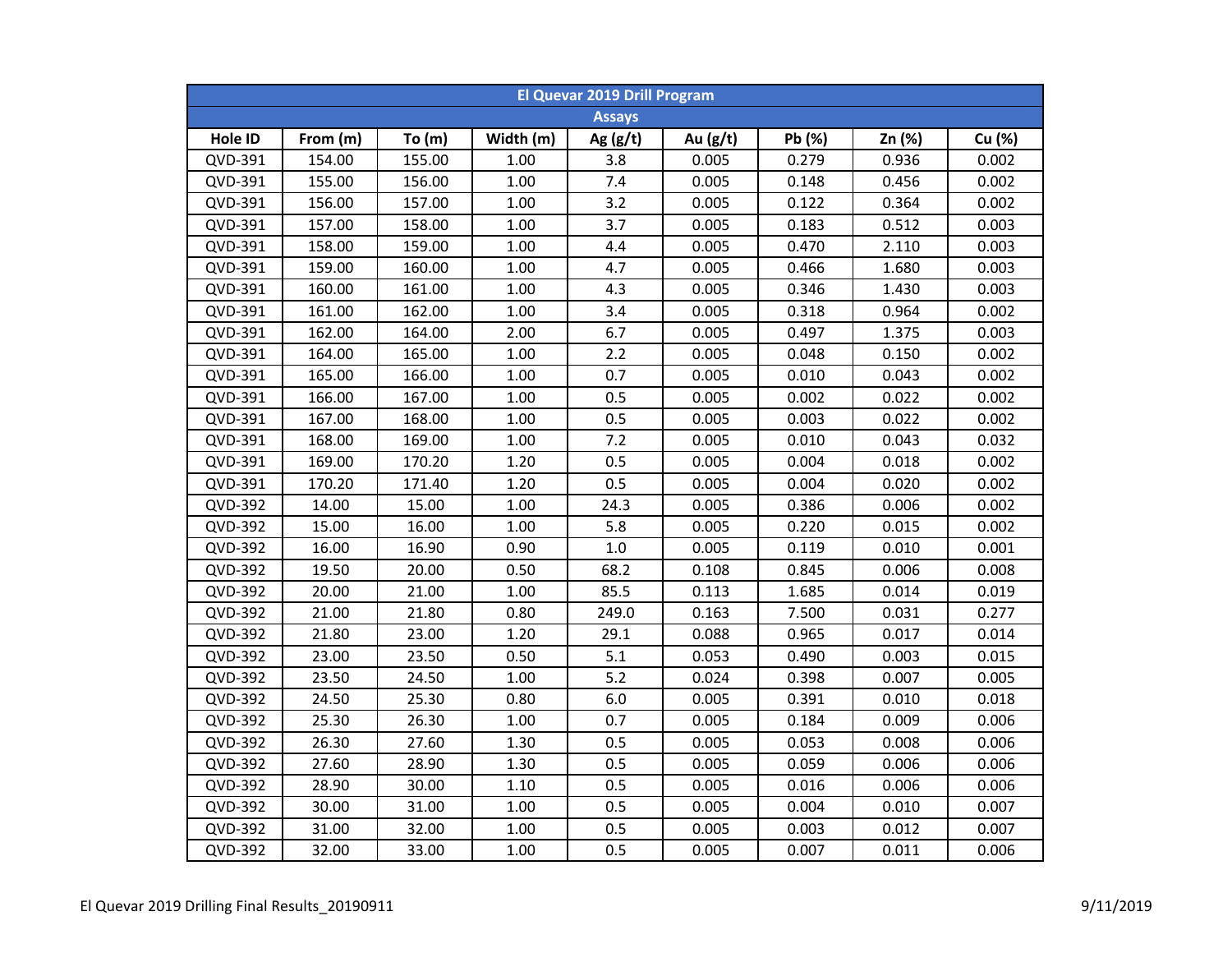| <b>El Quevar 2019 Drill Program</b> |          |       |           |               |            |        |        |        |  |  |
|-------------------------------------|----------|-------|-----------|---------------|------------|--------|--------|--------|--|--|
|                                     |          |       |           | <b>Assays</b> |            |        |        |        |  |  |
| Hole ID                             | From (m) | To(m) | Width (m) | Ag $(g/t)$    | Au $(g/t)$ | Pb (%) | Zn (%) | Cu (%) |  |  |
| QVD-392                             | 33.00    | 34.00 | 1.00      | 0.5           | 0.005      | 0.003  | 0.009  | 0.005  |  |  |
| QVD-392                             | 34.00    | 35.00 | 1.00      | 0.5           | 0.005      | 0.001  | 0.009  | 0.004  |  |  |
| QVD-392                             | 35.00    | 36.00 | 1.00      | 0.5           | 0.005      | 0.002  | 0.008  | 0.008  |  |  |
| QVD-392                             | 36.00    | 37.00 | 1.00      | 0.5           | 0.005      | 0.002  | 0.006  | 0.004  |  |  |
| QVD-392                             | 37.00    | 37.80 | 0.80      | 0.5           | 0.005      | 0.002  | 0.008  | 0.006  |  |  |
| QVD-392                             | 37.80    | 39.00 | 1.20      | 0.5           | 0.005      | 0.002  | 0.011  | 0.024  |  |  |
| QVD-392                             | 39.00    | 40.00 | 1.00      | 0.5           | 0.005      | 0.002  | 0.018  | 0.011  |  |  |
| QVD-392                             | 40.00    | 41.00 | 1.00      | 0.5           | 0.005      | 0.002  | 0.025  | 0.001  |  |  |
| QVD-393                             | 2.80     | 4.00  | 1.20      | 0.5           | 0.005      | 0.002  | 0.001  | 0.001  |  |  |
| QVD-393                             | 4.00     | 5.00  | 1.00      | 0.5           | 0.005      | 0.002  |        | 0.001  |  |  |
| QVD-393                             | 5.00     | 7.00  | 2.00      | 0.5           | 0.005      | 0.002  | 0.001  | 0.001  |  |  |
| QVD-393                             | 7.00     | 8.00  | 1.00      | 0.5           | 0.005      | 0.002  | 0.001  | 0.001  |  |  |
| QVD-393                             | 8.00     | 9.20  | 1.20      | 0.5           | 0.005      | 0.002  | 0.008  | 0.001  |  |  |
| QVD-393                             | 9.20     | 10.30 | 1.10      | 0.5           | 0.005      | 0.002  | 0.009  | 0.001  |  |  |
| QVD-393                             | 10.30    | 11.00 | 0.70      | 0.5           | 0.005      | 0.002  | 0.014  | 0.001  |  |  |
| QVD-393                             | 11.00    | 12.00 | 1.00      | 0.5           | 0.005      | 0.002  | 0.015  | 0.001  |  |  |
| QVD-393                             | 12.00    | 13.00 | 1.00      | 0.5           | 0.005      | 0.002  | 0.015  | 0.001  |  |  |
| QVD-393                             | 13.00    | 14.00 | 1.00      | 0.5           | 0.005      | 0.002  | 0.018  | 0.001  |  |  |
| QVD-393                             | 14.00    | 15.00 | 1.00      | 0.5           | 0.005      | 0.002  | 0.008  | 0.001  |  |  |
| QVD-393                             | 15.00    | 16.00 | 1.00      | 0.5           | 0.005      | 0.002  | 0.008  | 0.001  |  |  |
| QVD-393                             | 16.00    | 17.00 | 1.00      | 0.5           | 0.005      | 0.002  | 0.017  | 0.001  |  |  |
| QVD-393                             | 17.00    | 18.00 | 1.00      | 0.5           | 0.005      | 0.002  | 0.007  | 0.001  |  |  |
| QVD-393                             | 18.00    | 19.00 | 1.00      | 0.5           | 0.005      | 0.002  | 0.005  | 0.001  |  |  |
| QVD-393                             | 19.00    | 20.00 | 1.00      | 0.5           | 0.005      | 0.002  | 0.005  | 0.001  |  |  |
| QVD-393                             | 20.00    | 21.00 | 1.00      | 0.5           | 0.005      | 0.002  | 0.003  | 0.001  |  |  |
| QVD-393                             | 21.00    | 22.00 | 1.00      | 0.5           | 0.005      | 0.002  | 0.006  | 0.001  |  |  |
| QVD-393                             | 22.00    | 23.00 | 1.00      | 0.5           | 0.005      | 0.002  | 0.003  | 0.002  |  |  |
| QVD-393                             | 23.00    | 24.00 | 1.00      | 0.5           | 0.005      | 0.002  | 0.003  | 0.001  |  |  |
| QVD-393                             | 24.00    | 25.00 | 1.00      | 0.5           | 0.005      | 0.002  | 0.004  | 0.001  |  |  |
| QVD-393                             | 25.00    | 26.00 | 1.00      | 0.5           | 0.005      | 0.002  | 0.006  | 0.002  |  |  |
| QVD-393                             | 26.00    | 27.00 | 1.00      | 0.5           | 0.005      | 0.002  | 0.003  | 0.002  |  |  |
| QVD-393                             | 27.00    | 28.00 | 1.00      | 0.5           | 0.005      | 0.003  | 0.003  | 0.002  |  |  |
| QVD-393                             | 28.00    | 29.00 | 1.00      | 0.5           | 0.006      | 0.003  | 0.003  | 0.002  |  |  |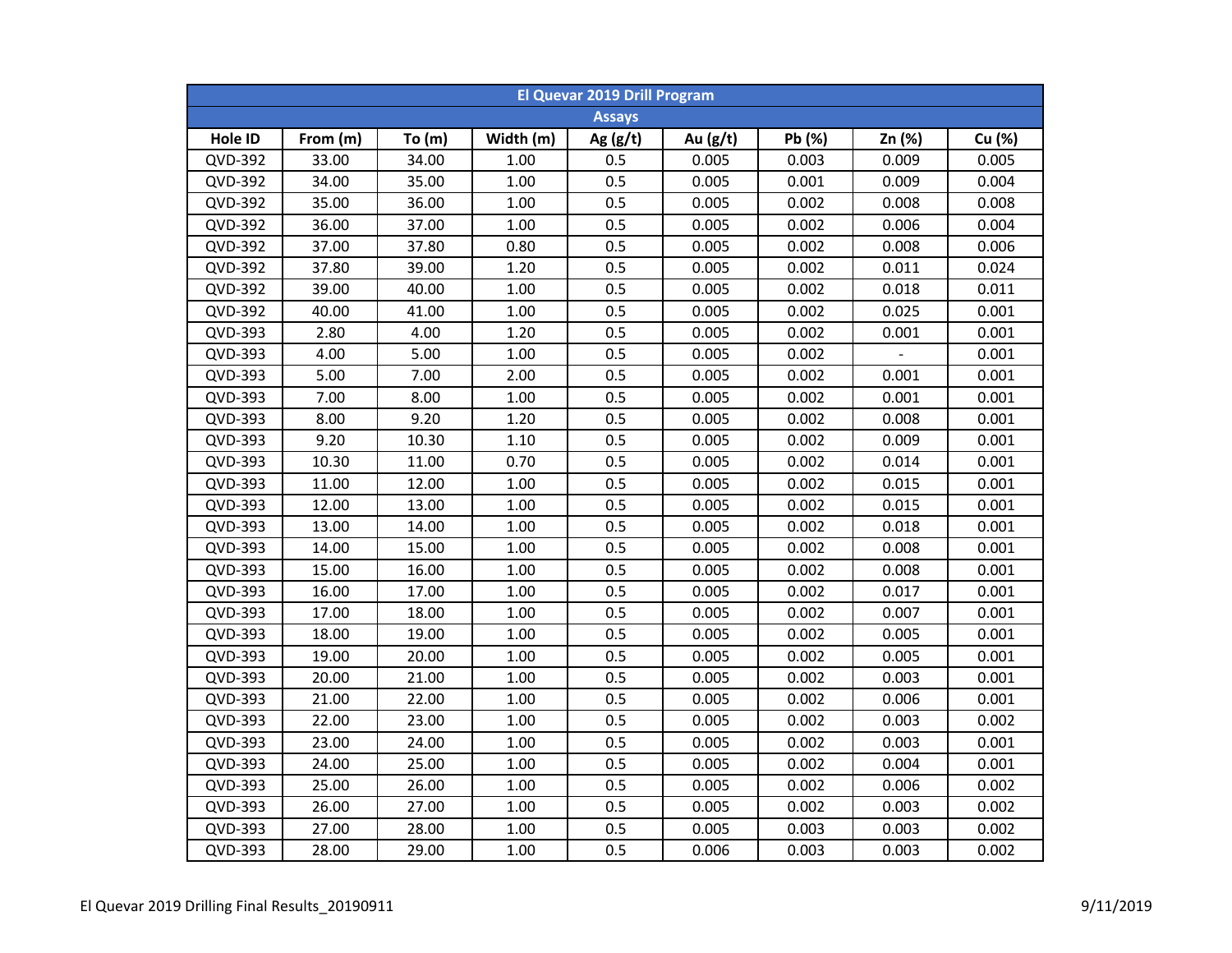| <b>El Quevar 2019 Drill Program</b> |          |        |           |               |          |        |        |        |  |  |
|-------------------------------------|----------|--------|-----------|---------------|----------|--------|--------|--------|--|--|
|                                     |          |        |           | <b>Assays</b> |          |        |        |        |  |  |
| Hole ID                             | From (m) | To(m)  | Width (m) | Ag $(g/t)$    | Au (g/t) | Pb (%) | Zn (%) | Cu (%) |  |  |
| QVD-393                             | 29.00    | 30.00  | 1.00      | 0.5           | 0.005    | 0.002  | 0.002  | 0.002  |  |  |
| QVD-393                             | 30.00    | 31.00  | 1.00      | 0.5           | 0.005    | 0.003  | 0.003  | 0.002  |  |  |
| QVD-393                             | 31.00    | 32.00  | 1.00      | 0.5           | 0.005    | 0.002  | 0.002  | 0.002  |  |  |
| QVD-393                             | 32.00    | 33.00  | 1.00      | 0.5           | 0.005    | 0.002  | 0.002  | 0.002  |  |  |
| QVD-393                             | 33.00    | 34.00  | 1.00      | 0.5           | 0.005    | 0.002  | 0.002  | 0.002  |  |  |
| QVD-393                             | 34.00    | 35.00  | 1.00      | 0.5           | 0.005    | 0.002  | 0.002  | 0.003  |  |  |
| QVD-393                             | 35.00    | 36.00  | 1.00      | 0.5           | 0.005    | 0.002  | 0.002  | 0.003  |  |  |
| QVD-393                             | 36.00    | 37.00  | 1.00      | 0.5           | 0.005    | 0.002  | 0.002  | 0.003  |  |  |
| QVD-393                             | 37.00    | 38.00  | 1.00      | 0.5           | 0.005    | 0.002  | 0.002  | 0.003  |  |  |
| QVD-393                             | 38.00    | 39.00  | 1.00      | 0.5           | 0.005    | 0.002  | 0.002  | 0.003  |  |  |
| QVD-393                             | 39.00    | 40.00  | 1.00      | 0.5           | 0.005    | 0.002  | 0.002  | 0.003  |  |  |
| QVD-393                             | 40.00    | 41.00  | 1.00      | 0.5           | 0.005    | 0.002  | 0.001  | 0.002  |  |  |
| QVD-393                             | 41.00    | 42.00  | 1.00      | 0.5           | 0.005    | 0.002  | 0.001  | 0.004  |  |  |
| QVD-393                             | 75.00    | 76.00  | 1.00      | 0.5           | 0.005    | 0.002  | 0.016  | 0.001  |  |  |
| QVD-393                             | 76.00    | 77.00  | 1.00      | 0.5           | 0.008    | 0.002  | 0.011  | 0.001  |  |  |
| QVD-393                             | 77.00    | 78.00  | 1.00      | 0.5           | 0.005    | 0.002  | 0.013  | 0.002  |  |  |
| QVD-393                             | 78.00    | 79.00  | 1.00      | 0.5           | 0.005    | 0.002  | 0.011  | 0.002  |  |  |
| QVD-393                             | 79.00    | 80.00  | 1.00      | 0.5           | 0.005    | 0.002  | 0.012  | 0.001  |  |  |
| QVD-393                             | 80.00    | 81.00  | 1.00      | 0.5           | 0.005    | 0.002  | 0.014  | 0.002  |  |  |
| QVD-393                             | 81.00    | 82.00  | 1.00      | 0.5           | 0.005    | 0.002  | 0.010  | 0.001  |  |  |
| QVD-393                             | 82.00    | 83.00  | 1.00      | 0.5           | 0.005    | 0.002  | 0.009  | 0.001  |  |  |
| QVD-393                             | 83.00    | 84.00  | 1.00      | 0.5           | 0.005    | 0.002  | 0.008  | 0.001  |  |  |
| QVD-393                             | 84.00    | 85.00  | 1.00      | 0.5           | 0.005    | 0.002  | 0.008  | 0.001  |  |  |
| QVD-393                             | 85.00    | 86.00  | 1.00      | 0.5           | 0.005    | 0.002  | 0.010  | 0.002  |  |  |
| QVD-393                             | 86.00    | 87.00  | 1.00      | 0.5           | 0.005    | 0.002  | 0.011  | 0.001  |  |  |
| QVD-393                             | 87.00    | 88.00  | 1.00      | 0.5           | 0.005    | 0.002  | 0.008  | 0.001  |  |  |
| QVD-393                             | 98.00    | 99.00  | 1.00      | 0.5           | 0.005    | 0.002  | 0.007  | 0.002  |  |  |
| QVD-393                             | 99.00    | 100.00 | 1.00      | 0.5           | 0.005    | 0.002  | 0.006  | 0.001  |  |  |
| QVD-393                             | 100.00   | 101.00 | 1.00      | 0.5           | 0.005    | 0.002  | 0.008  | 0.001  |  |  |
| QVD-393                             | 101.00   | 101.80 | 0.80      | 0.5           | 0.005    | 0.002  | 0.008  | 0.001  |  |  |
| QVD-393                             | 101.80   | 102.60 | 0.80      | 0.5           | 0.005    | 0.002  | 0.008  | 0.001  |  |  |
| QVD-393                             | 102.60   | 103.60 | 1.00      | 0.5           | 0.005    | 0.002  | 0.007  | 0.001  |  |  |
| QVD-393                             | 103.60   | 104.60 | 1.00      | 0.5           | 0.005    | 0.002  | 0.008  | 0.001  |  |  |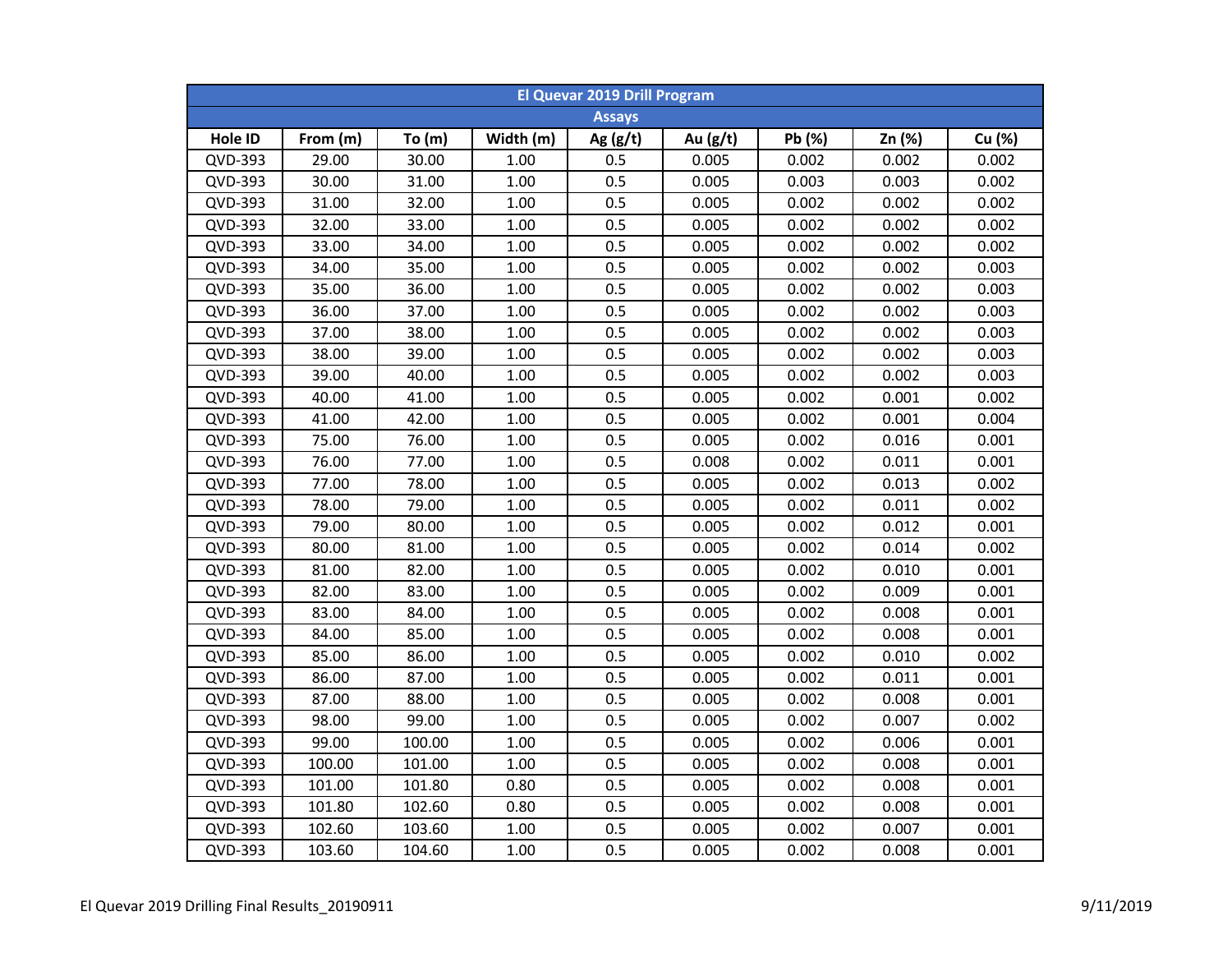| <b>El Quevar 2019 Drill Program</b> |          |        |           |               |            |        |        |        |  |  |
|-------------------------------------|----------|--------|-----------|---------------|------------|--------|--------|--------|--|--|
|                                     |          |        |           | <b>Assays</b> |            |        |        |        |  |  |
| Hole ID                             | From (m) | To(m)  | Width (m) | Ag $(g/t)$    | Au $(g/t)$ | Pb (%) | Zn (%) | Cu (%) |  |  |
| QVD-393                             | 104.60   | 105.60 | 1.00      | 0.5           | 0.005      | 0.002  | 0.008  | 0.001  |  |  |
| QVD-393                             | 105.60   | 106.80 | 1.20      | 0.5           | 0.005      | 0.002  | 0.007  | 0.001  |  |  |
| QVD-393                             | 106.80   | 108.00 | 1.20      | 0.5           | 0.005      | 0.002  | 0.011  | 0.001  |  |  |
| QVD-393                             | 108.00   | 109.00 | 1.00      | 0.5           | 0.005      | 0.002  | 0.016  | 0.001  |  |  |
| QVD-393                             | 109.00   | 110.00 | 1.00      | 0.5           | 0.005      | 0.002  | 0.008  | 0.001  |  |  |
| QVD-393                             | 110.00   | 111.00 | 1.00      | 0.5           | 0.005      | 0.002  | 0.012  | 0.001  |  |  |
| QVD-393                             | 111.00   | 112.00 | 1.00      | 0.5           | 0.005      | 0.002  | 0.009  | 0.001  |  |  |
| QVD-393                             | 141.00   | 142.00 | 1.00      | 0.5           | 0.005      | 0.002  | 0.012  | 0.001  |  |  |
| QVD-393                             | 142.00   | 143.00 | 1.00      | 0.5           | 0.005      | 0.002  | 0.012  | 0.001  |  |  |
| QVD-393                             | 143.00   | 144.00 | 1.00      | 0.5           | 0.005      | 0.002  | 0.018  | 0.001  |  |  |
| QVD-393                             | 144.00   | 145.00 | 1.00      | 0.5           | 0.005      | 0.002  | 0.022  | 0.001  |  |  |
| QVD-393                             | 145.00   | 146.00 | 1.00      | 0.5           | 0.005      | 0.002  | 0.021  | 0.002  |  |  |
| QVD-393                             | 146.00   | 147.00 | 1.00      | 0.5           | 0.005      | 0.002  | 0.020  | 0.002  |  |  |
| QVD-393                             | 147.00   | 148.10 | 1.10      | 0.5           | 0.005      | 0.002  | 0.018  | 0.001  |  |  |
| QVD-393                             | 148.10   | 149.00 | 0.90      | 0.5           | 0.005      | 0.001  | 0.017  | 0.002  |  |  |
| QVD-393                             | 149.00   | 150.00 | 1.00      | 0.5           | 0.005      | 0.002  | 0.011  | 0.002  |  |  |
| QVD-393                             | 150.00   | 151.00 | 1.00      | 0.5           | 0.005      | 0.002  | 0.010  | 0.002  |  |  |
| QVD-393                             | 151.00   | 152.00 | 1.00      | 0.5           | 0.005      | 0.002  | 0.012  | 0.001  |  |  |
| QVD-393                             | 176.00   | 177.00 | 1.00      | 0.5           | 0.005      | 0.002  | 0.018  | 0.002  |  |  |
| QVD-393                             | 177.00   | 178.00 | 1.00      | 0.5           | 0.005      | 0.002  | 0.017  | 0.001  |  |  |
| QVD-393                             | 178.00   | 179.00 | 1.00      | 0.5           | 0.005      | 0.002  | 0.018  | 0.001  |  |  |
| QVD-393                             | 179.00   | 180.00 | 1.00      | 0.5           | 0.005      | 0.002  | 0.016  | 0.002  |  |  |
| QVD-393                             | 180.00   | 181.00 | 1.00      | 0.5           | 0.005      | 0.002  | 0.015  | 0.001  |  |  |
| QVD-393                             | 181.00   | 182.00 | 1.00      | 0.5           | 0.005      | 0.002  | 0.014  | 0.002  |  |  |
| QVD-393                             | 182.00   | 183.00 | 1.00      | 0.5           | 0.005      | 0.002  | 0.014  | 0.002  |  |  |
| QVD-393                             | 183.00   | 184.00 | 1.00      | 0.5           | 0.005      | 0.002  | 0.012  | 0.002  |  |  |
| QVD-393                             | 184.00   | 185.00 | 1.00      | 0.5           | 0.005      | 0.002  | 0.013  | 0.002  |  |  |
| QVD-393                             | 185.00   | 186.00 | 1.00      | 0.5           | 0.005      | 0.002  | 0.010  | 0.001  |  |  |
| QVD-393                             | 186.00   | 187.00 | 1.00      | 0.5           | 0.005      | 0.002  | 0.010  | 0.001  |  |  |
| QVD-393                             | 187.00   | 188.00 | 1.00      | 0.5           | 0.005      | 0.002  | 0.009  | 0.002  |  |  |
| QVD-393                             | 188.00   | 189.00 | 1.00      | 0.5           | 0.005      | 0.002  | 0.009  | 0.001  |  |  |
| QVD-393                             | 189.00   | 190.00 | 1.00      | 0.5           | 0.005      | 0.002  | 0.013  | 0.002  |  |  |
| QVD-393                             | 190.00   | 191.00 | 1.00      | 0.5           | 0.005      | 0.002  | 0.012  | 0.002  |  |  |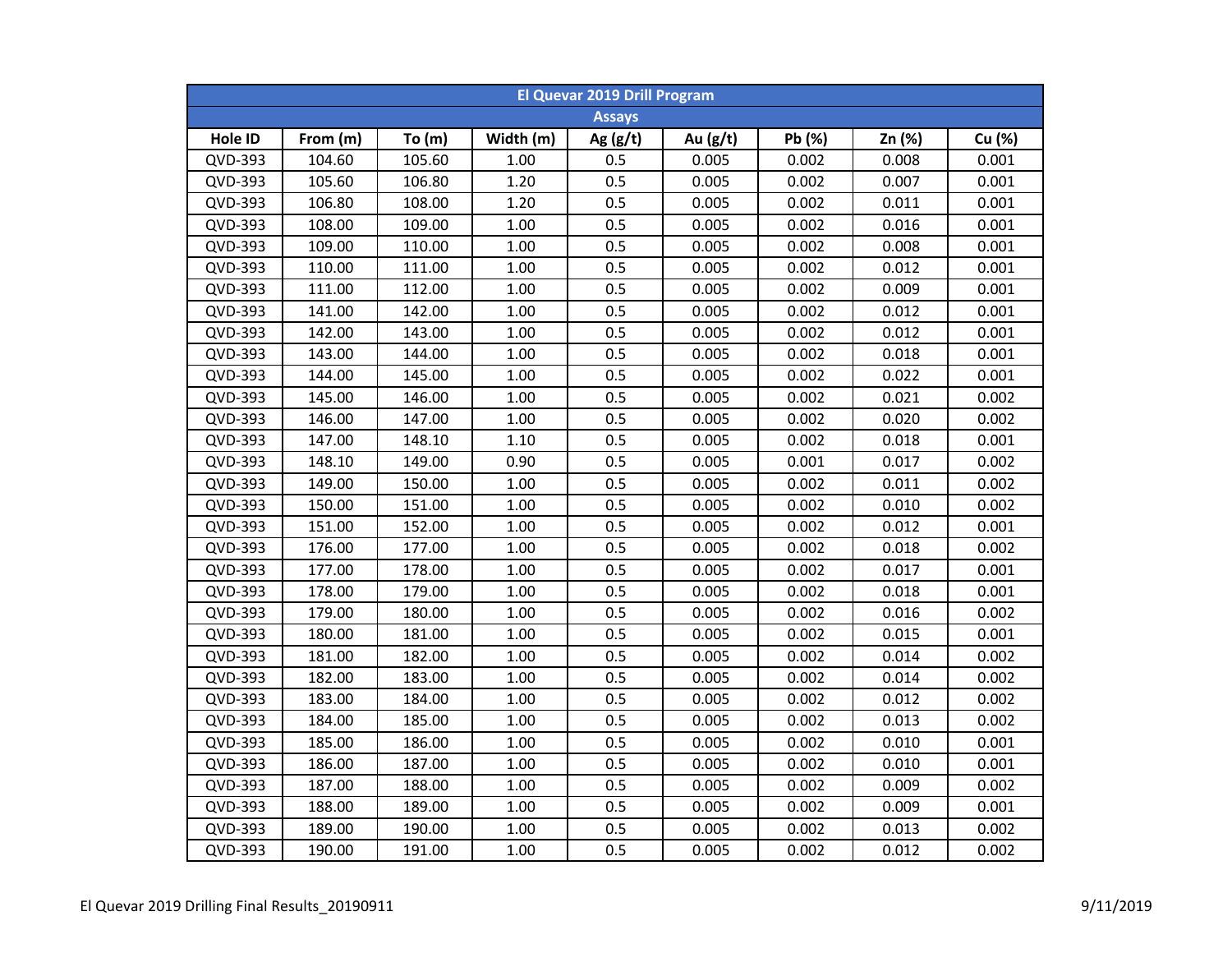| <b>El Quevar 2019 Drill Program</b> |          |        |           |               |            |        |        |        |  |  |
|-------------------------------------|----------|--------|-----------|---------------|------------|--------|--------|--------|--|--|
|                                     |          |        |           | <b>Assays</b> |            |        |        |        |  |  |
| Hole ID                             | From (m) | To(m)  | Width (m) | Ag $(g/t)$    | Au $(g/t)$ | Pb (%) | Zn (%) | Cu (%) |  |  |
| QVD-393                             | 191.00   | 192.00 | 1.00      | 0.5           | 0.005      | 0.003  | 0.021  | 0.002  |  |  |
| QVD-393                             | 192.00   | 193.00 | 1.00      | 0.5           | 0.005      | 0.002  | 0.008  | 0.002  |  |  |
| QVD-393                             | 193.00   | 194.00 | 1.00      | 0.5           | 0.005      | 0.002  | 0.008  | 0.002  |  |  |
| QVD-393                             | 194.00   | 195.00 | 1.00      | 0.5           | 0.005      | 0.002  | 0.008  | 0.002  |  |  |
| QVD-393                             | 195.00   | 196.00 | 1.00      | 0.5           | 0.005      | 0.002  | 0.008  | 0.001  |  |  |
| QVD-393                             | 196.00   | 197.00 | 1.00      | 0.5           | 0.005      | 0.002  | 0.009  | 0.002  |  |  |
| QVD-393                             | 197.00   | 198.00 | 1.00      | 0.5           | 0.005      | 0.002  | 0.011  | 0.002  |  |  |
| QVD-393                             | 198.00   | 199.00 | 1.00      | 0.5           | 0.005      | 0.002  | 0.011  | 0.002  |  |  |
| QVD-393                             | 199.00   | 200.00 | 1.00      | 0.5           | 0.005      | 0.002  | 0.010  | 0.002  |  |  |
| QVD-393                             | 200.00   | 201.00 | 1.00      | 0.5           | 0.005      | 0.002  | 0.010  | 0.002  |  |  |
| QVD-393                             | 201.00   | 202.00 | 1.00      | 0.5           | 0.005      | 0.002  | 0.011  | 0.002  |  |  |
| QVD-393                             | 202.00   | 203.00 | 1.00      | 0.5           | 0.005      | 0.002  | 0.010  | 0.002  |  |  |
| QVD-393                             | 203.00   | 204.00 | 1.00      | 0.5           | 0.005      | 0.002  | 0.009  | 0.002  |  |  |
| QVD-393                             | 204.00   | 205.00 | 1.00      | 0.5           | 0.005      | 0.002  | 0.010  | 0.001  |  |  |
| QVD-394                             | 3.00     | 7.80   | 4.80      | 0.5           | 0.022      | 0.002  | 0.004  | 0.002  |  |  |
| QVD-394                             | 7.80     | 8.70   | 0.90      | 0.5           | 0.005      | 0.002  | 0.006  | 0.002  |  |  |
| QVD-394                             | 8.70     | 10.30  | 1.60      | 0.5           | 0.005      | 0.001  | 0.005  | 0.001  |  |  |
| QVD-394                             | 10.30    | 11.90  | 1.60      | 0.5           | 0.005      | 0.001  | 0.006  | 0.001  |  |  |
| QVD-394                             | 11.90    | 13.50  | 1.60      | 0.5           | 0.005      | 0.002  | 0.012  | 0.002  |  |  |
| QVD-394                             | 13.50    | 15.00  | 1.50      | 0.5           | 0.008      | 0.001  | 0.009  | 0.001  |  |  |
| QVD-394                             | 15.00    | 16.50  | 1.50      | 0.5           | 0.005      | 0.001  | 0.008  | 0.001  |  |  |
| QVD-394                             | 16.50    | 18.00  | 1.50      | 0.5           | 0.005      | 0.002  | 0.008  | 0.001  |  |  |
| QVD-394                             | 18.00    | 19.10  | 1.10      | 0.5           | 0.005      | 0.002  | 0.008  | 0.002  |  |  |
| QVD-394                             | 19.10    | 19.87  | 0.77      | 0.5           | 0.005      | 0.001  | 0.014  | 0.002  |  |  |
| QVD-394                             | 19.87    | 21.00  | 1.13      | 0.5           | 0.005      | 0.002  | 0.013  | 0.002  |  |  |
| QVD-394                             | 21.00    | 22.60  | 1.60      | 0.5           | 0.005      | 0.002  | 0.007  | 0.002  |  |  |
| QVD-394                             | 22.60    | 24.00  | 1.40      | 0.5           | 0.005      | 0.002  | 0.008  | 0.002  |  |  |
| QVD-394                             | 24.00    | 25.00  | 1.00      | 0.5           | 0.005      | 0.002  | 0.008  | 0.001  |  |  |
| QVD-394                             | 25.00    | 26.00  | 1.00      | 0.5           | 0.005      | 0.002  | 0.008  | 0.001  |  |  |
| QVD-394                             | 26.00    | 27.00  | 1.00      | 0.5           | 0.005      | 0.002  | 0.009  | 0.001  |  |  |
| QVD-394                             | 27.00    | 28.00  | 1.00      | 0.5           | 0.005      | 0.002  | 0.007  | 0.002  |  |  |
| QVD-394                             | 28.00    | 29.00  | 1.00      | 0.5           | 0.005      | 0.002  | 0.007  | 0.002  |  |  |
| QVD-394                             | 29.00    | 30.00  | 1.00      | 0.5           | 0.005      | 0.002  | 0.008  | 0.002  |  |  |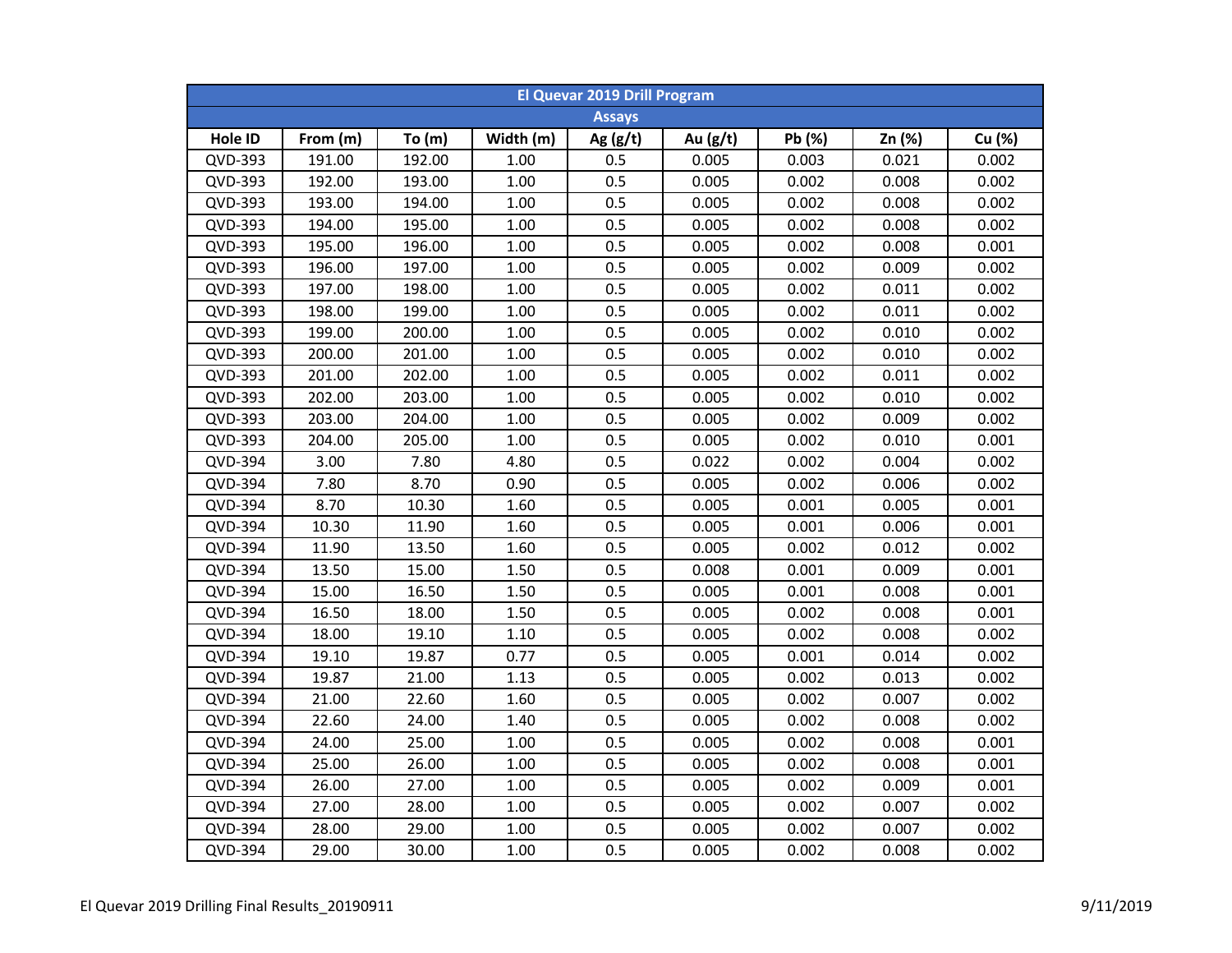| <b>El Quevar 2019 Drill Program</b> |          |          |           |               |            |        |        |        |  |  |
|-------------------------------------|----------|----------|-----------|---------------|------------|--------|--------|--------|--|--|
|                                     |          |          |           | <b>Assays</b> |            |        |        |        |  |  |
| Hole ID                             | From (m) | To $(m)$ | Width (m) | Ag $(g/t)$    | Au $(g/t)$ | Pb (%) | Zn (%) | Cu (%) |  |  |
| QVD-394                             | 30.00    | 31.00    | 1.00      | 0.5           | 0.005      | 0.002  | 0.008  | 0.001  |  |  |
| QVD-394                             | 31.00    | 32.00    | $1.00\,$  | 0.5           | 0.005      | 0.002  | 0.007  | 0.001  |  |  |
| QVD-394                             | 32.00    | 33.00    | $1.00\,$  | 0.5           | 0.005      | 0.002  | 0.008  | 0.002  |  |  |
| QVD-394                             | 33.00    | 34.00    | 1.00      | 0.5           | 0.005      | 0.001  | 0.006  | 0.002  |  |  |
| QVD-394                             | 34.00    | 35.00    | 1.00      | 0.5           | 0.005      | 0.001  | 0.008  | 0.001  |  |  |
| QVD-394                             | 35.00    | 36.00    | 1.00      | 0.5           | 0.005      | 0.002  | 0.008  | 0.002  |  |  |
| QVD-394                             | 36.00    | 37.00    | 1.00      | 0.5           | 0.005      | 0.002  | 0.008  | 0.001  |  |  |
| QVD-394                             | 37.00    | 38.00    | 1.00      | 0.5           | 0.005      | 0.001  | 0.008  | 0.001  |  |  |
| QVD-394                             | 38.00    | 39.00    | 1.00      | 0.5           | 0.005      | 0.002  | 0.008  | 0.002  |  |  |
| QVD-394                             | 39.00    | 40.00    | 1.00      | 0.5           | 0.005      | 0.002  | 0.008  | 0.002  |  |  |
| QVD-394                             | 40.00    | 41.00    | 1.00      | 0.5           | 0.005      | 0.002  | 0.009  | 0.001  |  |  |
| QVD-394                             | 41.00    | 42.00    | 1.00      | 0.5           | 0.005      | 0.002  | 0.009  | 0.002  |  |  |
| QVD-394                             | 42.00    | 43.00    | 1.00      | 0.5           | 0.005      | 0.002  | 0.008  | 0.001  |  |  |
| QVD-394                             | 43.00    | 44.00    | 1.00      | 0.5           | 0.005      | 0.002  | 0.007  | 0.002  |  |  |
| QVD-394                             | 44.00    | 45.00    | 1.00      | 0.5           | 0.005      | 0.001  | 0.007  | 0.002  |  |  |
| QVD-394                             | 45.00    | 46.00    | 1.00      | 0.5           | 0.005      | 0.002  | 0.007  | 0.001  |  |  |
| QVD-394                             | 46.00    | 47.00    | 1.00      | 0.5           | 0.005      | 0.002  | 0.007  | 0.001  |  |  |
| QVD-394                             | 47.00    | 48.00    | 1.00      | 0.5           | 0.005      | 0.002  | 0.036  | 0.001  |  |  |
| QVD-394                             | 48.00    | 49.00    | 1.00      | 0.5           | 0.005      | 0.004  | 0.087  | 0.001  |  |  |
| QVD-394                             | 49.00    | 50.00    | 1.00      | 0.5           | 0.005      | 0.002  | 0.025  | 0.001  |  |  |
| QVD-394                             | 50.00    | 51.00    | 1.00      | 0.5           | 0.005      | 0.001  | 0.008  | 0.001  |  |  |
| QVD-394                             | 51.00    | 52.00    | 1.00      | 0.5           | 0.005      | 0.001  | 0.007  | 0.001  |  |  |
| QVD-394                             | 52.00    | 53.00    | 1.00      | 0.5           | 0.005      | 0.001  | 0.006  | 0.001  |  |  |
| QVD-394                             | 53.00    | 54.00    | 1.00      | 0.5           | 0.005      | 0.001  | 0.007  | 0.001  |  |  |
| QVD-394                             | 54.00    | 55.00    | 1.00      | 0.5           | 0.005      | 0.001  | 0.007  | 0.001  |  |  |
| QVD-394                             | 55.00    | 56.00    | 1.00      | 0.5           | 0.005      | 0.002  | 0.006  | 0.001  |  |  |
| QVD-394                             | 56.00    | 57.00    | 1.00      | 0.5           | 0.005      | 0.002  | 0.009  | 0.001  |  |  |
| QVD-394                             | 57.00    | 58.00    | 1.00      | 0.5           | 0.005      | 0.002  | 0.007  | 0.001  |  |  |
| QVD-394                             | 58.00    | 59.00    | 1.00      | 0.5           | 0.005      | 0.002  | 0.007  | 0.001  |  |  |
| QVD-394                             | 59.00    | 60.00    | 1.00      | 0.5           | 0.005      | 0.002  | 0.008  | 0.001  |  |  |
| QVD-394                             | 82.00    | 83.00    | 1.00      | 0.5           | 0.005      | 0.002  | 0.008  | 0.001  |  |  |
| QVD-394                             | 83.00    | 84.00    | 1.00      | 0.5           | 0.005      | 0.002  | 0.008  | 0.001  |  |  |
| QVD-394                             | 84.00    | 85.00    | 1.00      | 0.5           | 0.005      | 0.002  | 0.013  | 0.001  |  |  |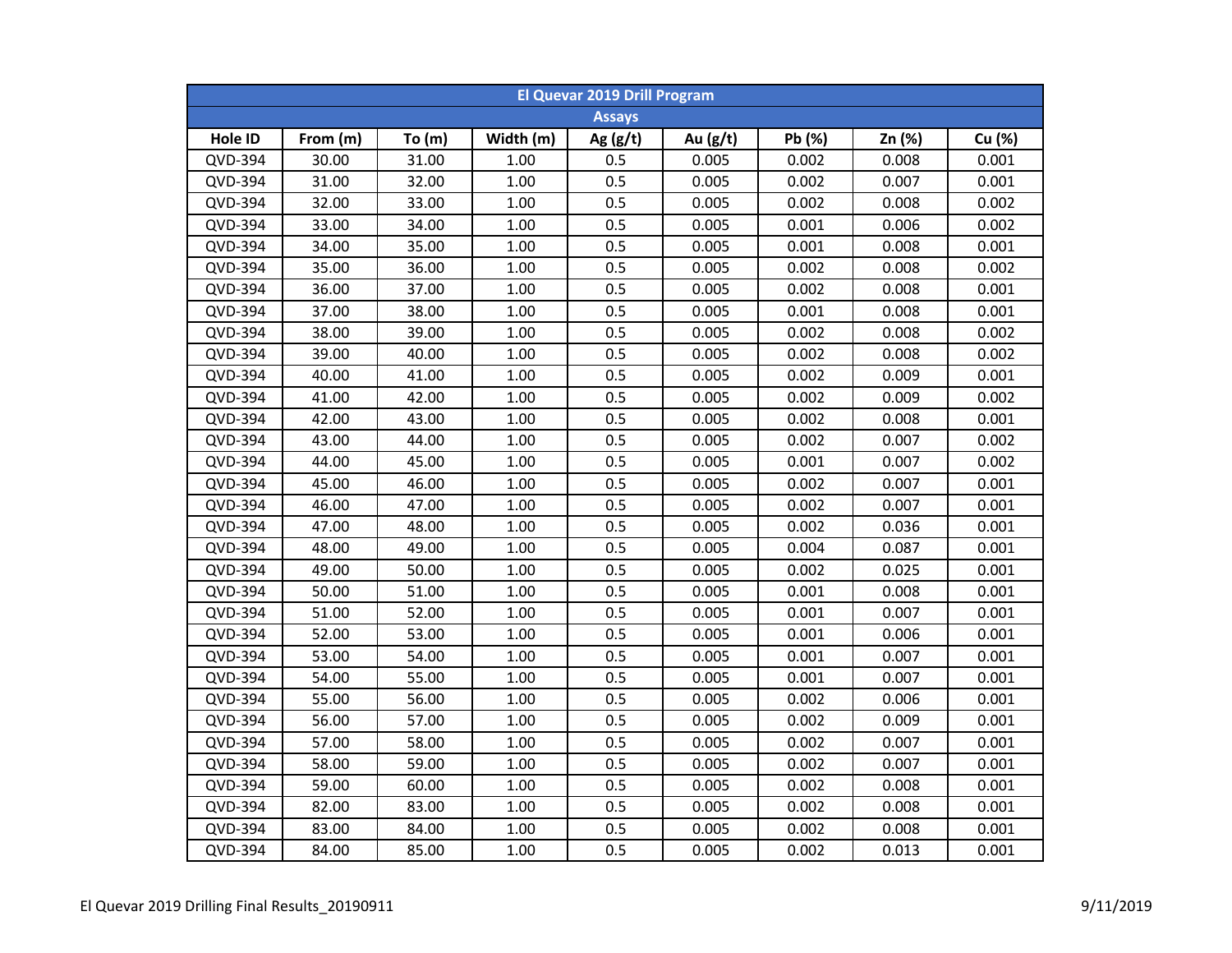| <b>El Quevar 2019 Drill Program</b> |          |        |           |               |          |        |        |        |  |  |
|-------------------------------------|----------|--------|-----------|---------------|----------|--------|--------|--------|--|--|
|                                     |          |        |           | <b>Assays</b> |          |        |        |        |  |  |
| Hole ID                             | From (m) | To(m)  | Width (m) | Ag $(g/t)$    | Au (g/t) | Pb (%) | Zn (%) | Cu (%) |  |  |
| QVD-394                             | 85.00    | 86.00  | 1.00      | 0.5           | 0.005    | 0.008  | 0.022  | 0.001  |  |  |
| QVD-394                             | 86.00    | 87.00  | $1.00\,$  | 0.5           | 0.005    | 0.053  | 0.130  | 0.001  |  |  |
| QVD-394                             | 87.00    | 88.00  | 1.00      | 0.5           | 0.005    | 0.118  | 0.440  | 0.001  |  |  |
| QVD-394                             | 88.00    | 89.00  | 1.00      | 0.5           | 0.005    | 0.111  | 0.343  | 0.001  |  |  |
| QVD-394                             | 89.00    | 90.00  | 1.00      | 1.7           | 0.005    | 0.226  | 0.521  | 0.001  |  |  |
| QVD-394                             | 90.00    | 91.00  | 1.00      | 19.9          | 0.005    | 0.528  | 0.745  | 0.006  |  |  |
| QVD-394                             | 91.00    | 92.00  | 1.00      | 9.4           | 0.006    | 0.140  | 0.012  | 0.003  |  |  |
| QVD-394                             | 92.00    | 93.00  | 1.00      | 24.2          | 0.005    | 0.062  | 0.006  | 0.009  |  |  |
| QVD-394                             | 93.00    | 94.00  | 1.00      | 56.6          | 0.005    | 0.092  | 0.006  | 0.064  |  |  |
| QVD-394                             | 94.00    | 95.00  | 1.00      | 12.4          | 0.005    | 0.058  | 0.004  | 0.002  |  |  |
| QVD-394                             | 95.00    | 96.00  | 1.00      | 11.5          | 0.005    | 0.049  | 0.005  | 0.002  |  |  |
| QVD-394                             | 96.00    | 97.00  | 1.00      | 5.1           | 0.005    | 0.039  | 0.006  | 0.002  |  |  |
| QVD-394                             | 97.00    | 98.00  | 1.00      | 5.7           | 0.005    | 0.122  | 0.061  | 0.002  |  |  |
| QVD-394                             | 98.00    | 99.00  | 1.00      | 6.7           | 0.006    | 0.400  | 0.403  | 0.002  |  |  |
| QVD-394                             | 99.00    | 100.00 | 1.00      | 0.9           | 0.005    | 0.130  | 0.292  | 0.001  |  |  |
| QVD-394                             | 100.00   | 101.00 | 1.00      | 0.5           | 0.005    | 0.030  | 0.100  | 0.001  |  |  |
| QVD-394                             | 101.00   | 102.00 | 1.00      | 0.5           | 0.005    | 0.009  | 0.042  | 0.001  |  |  |
| QVD-394                             | 102.00   | 103.00 | 1.00      | 0.5           | 0.005    | 0.010  | 0.058  | 0.001  |  |  |
| QVD-394                             | 103.00   | 104.00 | 1.00      | 0.5           | 0.005    | 0.002  | 0.023  | 0.001  |  |  |
| QVD-394                             | 104.00   | 105.00 | 1.00      | 0.5           | 0.005    | 0.002  | 0.035  | 0.001  |  |  |
| QVD-394                             | 105.00   | 106.00 | 1.00      | 0.5           | 0.005    | 0.002  | 0.028  | 0.001  |  |  |
| QVD-394                             | 123.00   | 124.20 | 1.20      | 21.3          | 0.005    | 0.271  | 0.930  | 0.003  |  |  |
| QVD-394                             | 124.20   | 125.40 | 1.20      | 37.0          | 0.005    | 0.649  | 2.440  | 0.006  |  |  |
| QVD-394                             | 125.40   | 126.60 | 1.20      | 46.9          | 0.007    | 0.592  | 1.850  | 0.007  |  |  |
| QVD-394                             | 126.60   | 127.60 | 1.00      | 44.7          | 0.005    | 1.010  | 2.830  | 0.013  |  |  |
| QVD-394                             | 127.60   | 128.60 | 1.00      | 37.1          | 0.005    | 1.665  | 0.882  | 0.010  |  |  |
| QVD-394                             | 128.60   | 129.60 | 1.00      | 10.3          | 0.005    | 0.647  | 0.485  | 0.003  |  |  |
| QVD-394                             | 129.60   | 130.80 | 1.20      | 0.6           | 0.005    | 0.047  | 0.091  | 0.001  |  |  |
| QVD-394                             | 130.80   | 132.00 | 1.20      | 14.2          | 0.005    | 0.226  | 0.391  | 0.013  |  |  |
| QVD-394                             | 132.00   | 133.00 | 1.00      | 58.1          | 0.009    | 0.113  | 0.034  | 0.056  |  |  |
| QVD-394                             | 133.00   | 134.10 | 1.10      | 15.1          | 0.005    | 0.110  | 0.091  | 0.008  |  |  |
| QVD-394                             | 134.10   | 135.00 | 0.90      | 0.5           | 0.005    | 0.003  | 0.019  | 0.002  |  |  |
| QVD-394                             | 135.00   | 136.00 | 1.00      | 0.5           | 0.005    | 0.009  | 0.041  | 0.001  |  |  |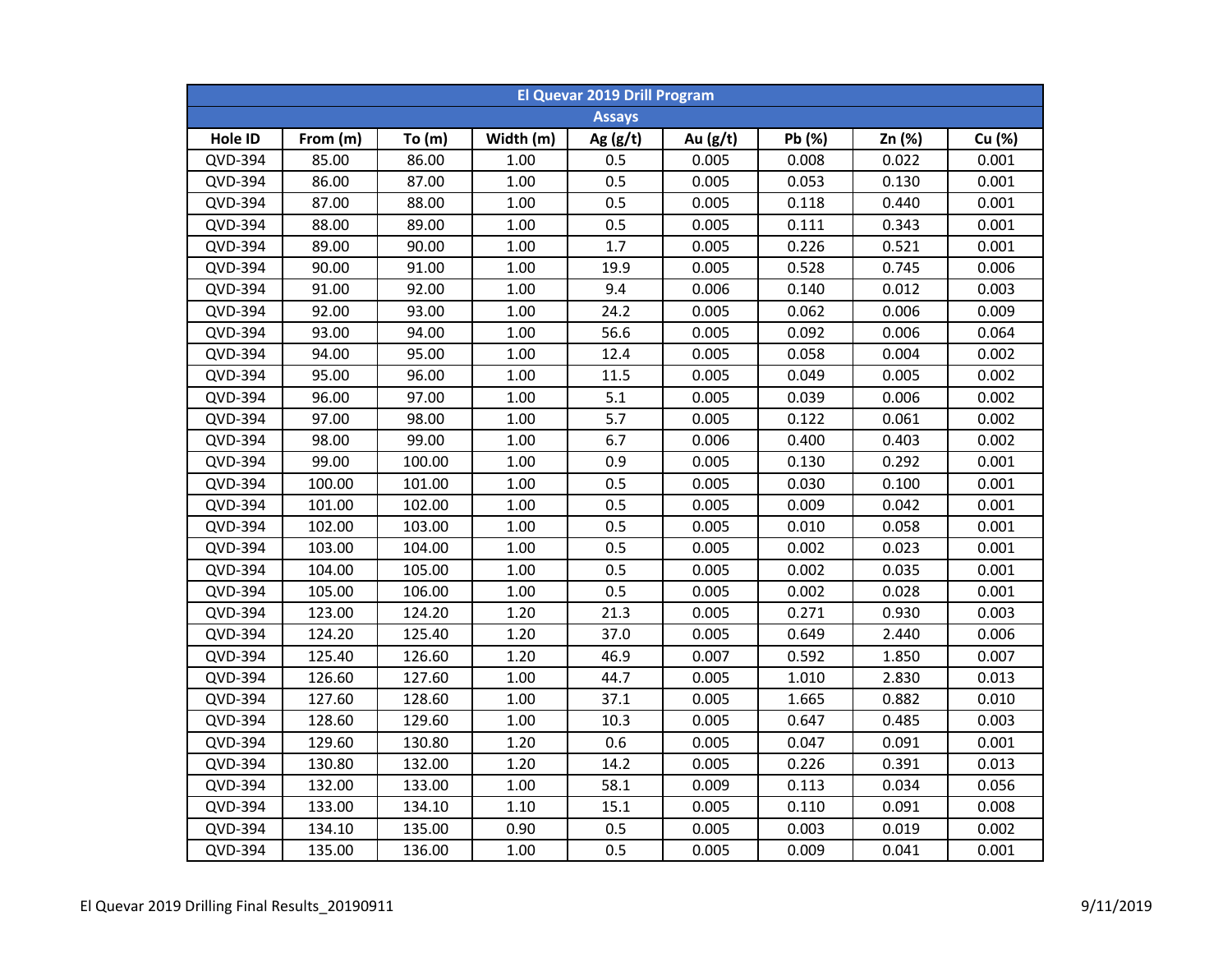| <b>El Quevar 2019 Drill Program</b> |          |        |           |               |            |        |        |        |  |  |
|-------------------------------------|----------|--------|-----------|---------------|------------|--------|--------|--------|--|--|
|                                     |          |        |           | <b>Assays</b> |            |        |        |        |  |  |
| Hole ID                             | From (m) | To(m)  | Width (m) | Ag $(g/t)$    | Au $(g/t)$ | Pb (%) | Zn (%) | Cu (%) |  |  |
| QVD-394                             | 136.00   | 137.00 | 1.00      | 1.9           | 0.005      | 0.204  | 0.581  | 0.001  |  |  |
| QVD-394                             | 137.00   | 138.00 | 1.00      | 1.5           | 0.005      | 0.177  | 0.421  | 0.001  |  |  |
| QVD-394                             | 138.00   | 139.20 | 1.20      | 0.5           | 0.005      | 0.022  | 0.069  | 0.001  |  |  |
| QVD-394                             | 139.20   | 140.40 | 1.20      | 0.5           | 0.005      | 0.020  | 0.061  | 0.001  |  |  |
| QVD-394                             | 140.40   | 141.60 | 1.20      | 0.5           | 0.005      | 0.003  | 0.014  | 0.001  |  |  |
| QVD-394                             | 141.60   | 142.80 | 1.20      | 1.3           | 0.005      | 0.074  | 0.148  | 0.001  |  |  |
| QVD-394                             | 142.80   | 144.00 | 1.20      | 10.1          | 0.460      | 0.139  | 0.116  | 0.008  |  |  |
| QVD-394                             | 144.00   | 145.00 | 1.00      | 16.6          | 0.156      | 0.192  | 0.477  | 0.007  |  |  |
| QVD-394                             | 145.00   | 146.00 | 1.00      | 61.5          | 0.372      | 0.068  | 0.051  | 0.313  |  |  |
| QVD-394                             | 146.00   | 147.00 | 1.00      | 47.7          | 0.536      | 0.036  | 0.042  | 0.111  |  |  |
| QVD-394                             | 147.00   | 148.10 | 1.10      | 194.0         | 0.922      | 0.040  | 0.175  | 1.701  |  |  |
| QVD-394                             | 148.10   | 149.30 | 1.20      | 35.4          | 0.382      | 0.036  | 0.035  | 0.167  |  |  |
| QVD-394                             | 149.30   | 150.50 | 1.20      | 39.7          | 0.639      | 0.041  | 0.011  | 0.046  |  |  |
| QVD-394                             | 150.50   | 152.10 | 1.60      | 84.5          | 1.275      | 0.076  | 0.010  | 0.041  |  |  |
| QVD-394                             | 152.10   | 153.20 | 1.10      | 13.0          | 1.795      | 0.210  | 0.069  | 0.006  |  |  |
| QVD-394                             | 153.20   | 154.20 | 1.00      | 17.1          | 0.741      | 0.227  | 0.209  | 0.008  |  |  |
| QVD-394                             | 154.20   | 155.40 | 1.20      | 128.0         | 0.745      | 0.260  | 0.158  | 0.066  |  |  |
| QVD-394                             | 155.40   | 156.60 | 1.20      | 17.0          | 2.010      | 0.157  | 0.027  | 0.005  |  |  |
| QVD-394                             | 156.60   | 157.60 | 1.00      | 131.0         | 1.265      | 0.384  | 0.367  | 0.029  |  |  |
| QVD-394                             | 157.60   | 158.60 | 1.00      | 74.1          | 0.009      | 1.360  | 0.453  | 0.010  |  |  |
| QVD-394                             | 158.60   | 159.60 | 1.00      | 13.7          | 0.006      | 0.758  | 1.375  | 0.003  |  |  |
| QVD-394                             | 159.60   | 160.80 | 1.20      | 7.8           | 0.010      | 0.492  | 1.450  | 0.002  |  |  |
| QVD-394                             | 160.80   | 162.00 | 1.20      | 5.8           | 0.005      | 0.362  | 1.125  | 0.001  |  |  |
| QVD-394                             | 162.00   | 163.00 | 1.00      | 6.0           | 0.005      | 0.304  | 0.853  | 0.002  |  |  |
| QVD-394                             | 163.00   | 164.20 | 1.20      | 6.5           | 0.008      | 0.297  | 0.844  | 0.002  |  |  |
| QVD-394                             | 164.20   | 165.40 | 1.20      | 6.8           | 0.005      | 0.351  | 0.921  | 0.002  |  |  |
| QVD-394                             | 165.40   | 166.60 | 1.20      | 5.0           | 0.005      | 0.367  | 1.310  | 0.001  |  |  |
| QVD-394                             | 166.60   | 167.80 | 1.20      | 1.9           | 0.005      | 0.106  | 0.275  | 0.001  |  |  |
| QVD-394                             | 167.80   | 169.00 | 1.20      | 1.2           | 0.005      | 0.031  | 0.101  | 0.002  |  |  |
| QVD-394                             | 169.00   | 170.00 | 1.00      | 3.1           | 0.005      | 0.110  | 0.374  | 0.002  |  |  |
| QVD-394                             | 170.00   | 171.00 | 1.00      | 1.9           | 0.005      | 0.069  | 0.212  | 0.001  |  |  |
| QVD-394                             | 171.00   | 172.20 | 1.20      | 2.6           | 0.005      | 0.072  | 0.212  | 0.002  |  |  |
| QVD-394                             | 172.20   | 173.40 | 1.20      | 4.0           | 0.005      | 0.149  | 0.335  | 0.002  |  |  |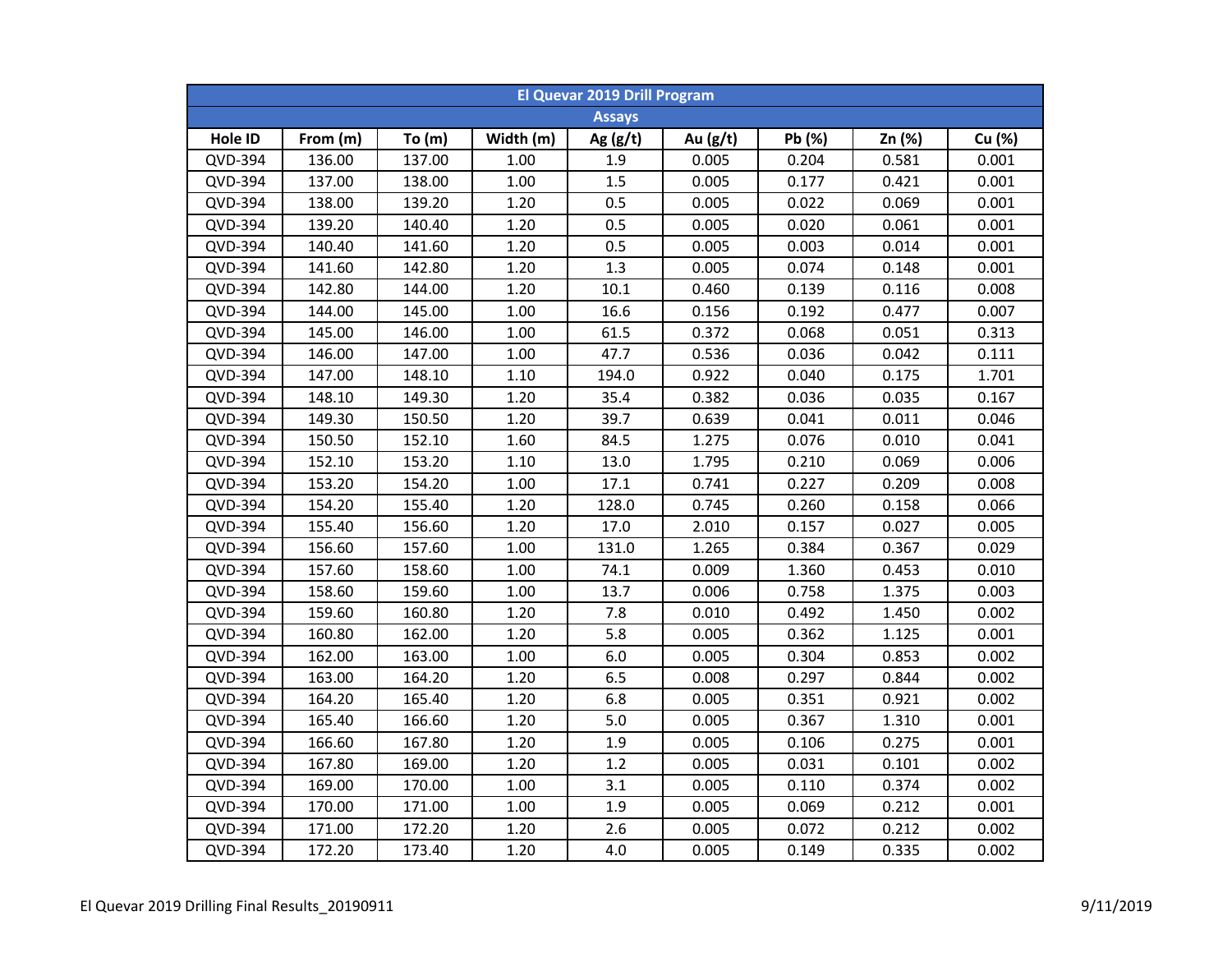| <b>El Quevar 2019 Drill Program</b> |          |        |           |               |            |        |        |        |  |  |
|-------------------------------------|----------|--------|-----------|---------------|------------|--------|--------|--------|--|--|
|                                     |          |        |           | <b>Assays</b> |            |        |        |        |  |  |
| Hole ID                             | From (m) | To(m)  | Width (m) | Ag $(g/t)$    | Au $(g/t)$ | Pb (%) | Zn (%) | Cu (%) |  |  |
| QVD-394                             | 173.40   | 174.60 | 1.20      | 5.4           | 0.005      | 0.188  | 0.625  | 0.002  |  |  |
| QVD-394                             | 174.60   | 175.80 | 1.20      | 2.9           | 0.005      | 0.089  | 0.268  | 0.001  |  |  |
| QVD-394                             | 175.80   | 177.00 | 1.20      | 1.7           | 0.005      | 0.046  | 0.151  | 0.001  |  |  |
| QVD-394                             | 177.00   | 178.20 | 1.20      | $1.0\,$       | 0.005      | 0.031  | 0.098  | 0.001  |  |  |
| QVD-394                             | 178.20   | 179.40 | 1.20      | 0.7           | 0.005      | 0.013  | 0.046  | 0.002  |  |  |
| QVD-394                             | 179.40   | 180.60 | 1.20      | 0.5           | 0.005      | 0.010  | 0.032  | 0.002  |  |  |
| QVD-395                             | 12.50    | 13.67  | 1.17      | 0.5           | 0.005      | 0.002  | 0.004  | 0.001  |  |  |
| QVD-395                             | 13.67    | 14.64  | 0.97      | 0.5           | 0.005      | 0.002  | 0.003  | 0.001  |  |  |
| QVD-395                             | 14.64    | 15.80  | 1.16      | 0.5           | 0.005      | 0.001  | 0.002  | 0.001  |  |  |
| QVD-395                             | 15.80    | 16.90  | 1.10      | 0.5           | 0.005      | 0.002  | 0.005  | 0.001  |  |  |
| QVD-395                             | 16.90    | 18.00  | 1.10      | 0.5           | 0.005      | 0.002  | 0.010  | 0.001  |  |  |
| QVD-395                             | 18.00    | 19.00  | 1.00      | 0.5           | 0.005      | 0.002  | 0.008  | 0.001  |  |  |
| QVD-395                             | 19.00    | 20.00  | 1.00      | 0.5           | 0.005      | 0.002  | 0.008  | 0.001  |  |  |
| QVD-395                             | 20.00    | 21.00  | 1.00      | 0.5           | 0.005      | 0.002  | 0.012  | 0.001  |  |  |
| QVD-395                             | 21.00    | 22.00  | 1.00      | 0.5           | 0.005      | 0.002  | 0.013  | 0.001  |  |  |
| QVD-395                             | 22.00    | 23.00  | 1.00      | 0.5           | 0.005      | 0.002  | 0.011  | 0.001  |  |  |
| QVD-395                             | 23.00    | 25.00  | 2.00      | 0.5           | 0.005      | 0.002  | 0.012  | 0.001  |  |  |
| <b>QVD-395</b>                      | 25.00    | 26.50  | 1.50      | 0.5           | 0.005      | 0.003  | 0.015  | 0.001  |  |  |
| QVD-395                             | 26.50    | 28.00  | 1.50      | 0.5           | 0.005      | 0.002  | 0.018  | 0.001  |  |  |
| <b>QVD-395</b>                      | 28.00    | 29.00  | 1.00      | 0.5           | 0.005      | 0.002  | 0.014  | 0.001  |  |  |
| QVD-395                             | 29.00    | 30.00  | 1.00      | 0.5           | 0.005      | 0.002  | 0.012  | 0.001  |  |  |
| QVD-395                             | 30.00    | 31.00  | 1.00      | 0.5           | 0.005      | 0.002  | 0.013  | 0.001  |  |  |
| QVD-395                             | 31.00    | 32.00  | 1.00      | 0.5           | 0.005      | 0.002  | 0.011  | 0.001  |  |  |
| QVD-395                             | 32.00    | 33.00  | 1.00      | 0.5           | 0.005      | 0.003  | 0.009  | 0.001  |  |  |
| QVD-395                             | 33.00    | 34.00  | 1.00      | 0.5           | 0.005      | 0.002  | 0.010  | 0.001  |  |  |
| QVD-395                             | 34.00    | 35.00  | 1.00      | 0.5           | 0.005      | 0.002  | 0.011  | 0.001  |  |  |
| QVD-395                             | 35.00    | 36.00  | 1.00      | 0.5           | 0.005      | 0.002  | 0.010  | 0.001  |  |  |
| QVD-395                             | 36.00    | 37.00  | 1.00      | 0.5           | 0.005      | 0.002  | 0.014  | 0.001  |  |  |
| QVD-395                             | 37.00    | 38.00  | 1.00      | 0.5           | 0.005      | 0.003  | 0.020  | 0.001  |  |  |
| QVD-395                             | 38.00    | 39.00  | 1.00      | 0.5           | 0.005      | 0.002  | 0.013  | 0.001  |  |  |
| QVD-395                             | 39.00    | 40.00  | 1.00      | 0.5           | 0.005      | 0.002  | 0.014  | 0.001  |  |  |
| QVD-395                             | 40.00    | 41.00  | 1.00      | 0.5           | 0.005      | 0.002  | 0.015  | 0.001  |  |  |
| QVD-395                             | 41.00    | 42.00  | 1.00      | 0.5           | 0.005      | 0.002  | 0.019  | 0.001  |  |  |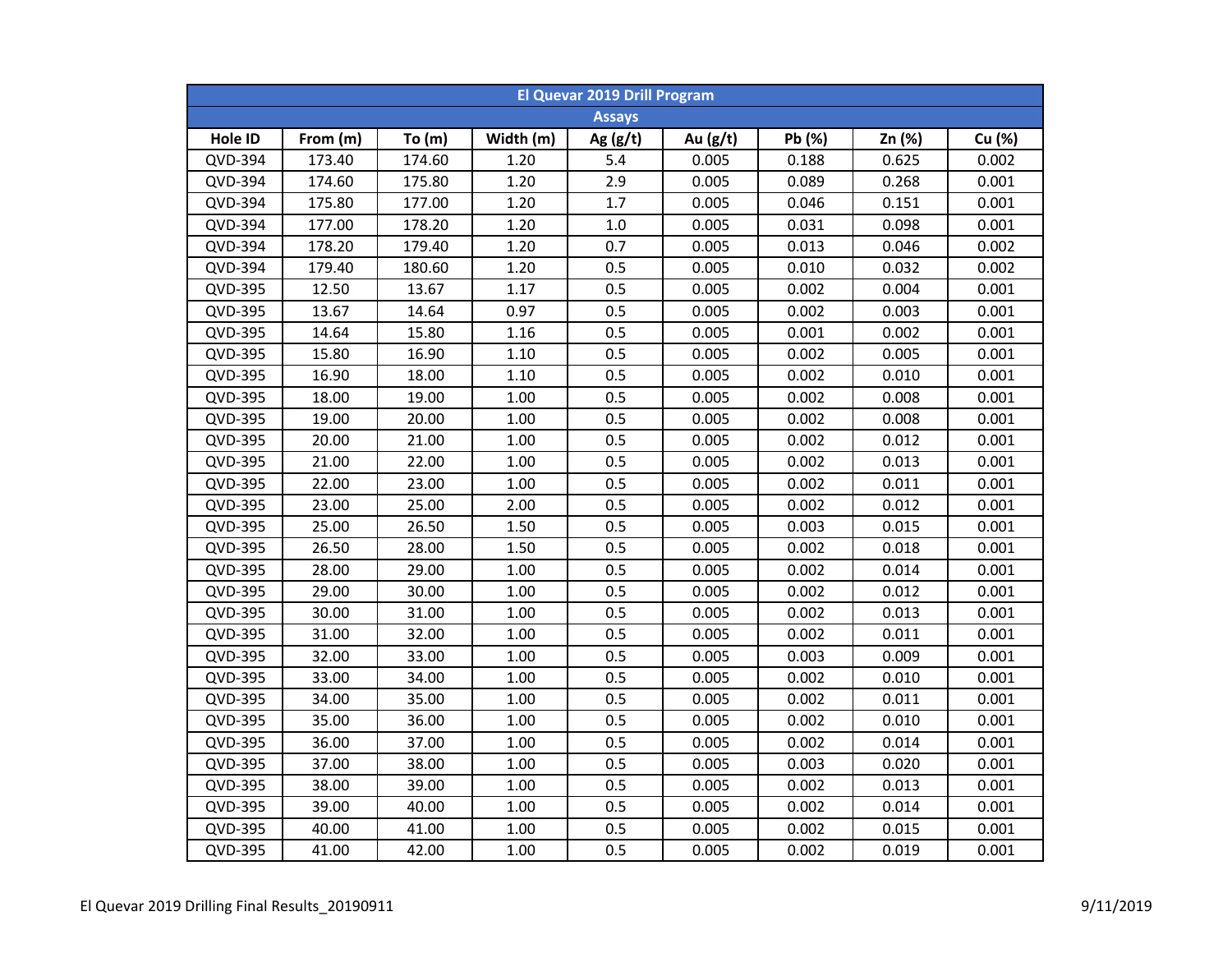| <b>El Quevar 2019 Drill Program</b> |          |       |           |               |            |        |        |        |  |  |
|-------------------------------------|----------|-------|-----------|---------------|------------|--------|--------|--------|--|--|
|                                     |          |       |           | <b>Assays</b> |            |        |        |        |  |  |
| Hole ID                             | From (m) | To(m) | Width (m) | Ag $(g/t)$    | Au $(g/t)$ | Pb (%) | Zn (%) | Cu (%) |  |  |
| QVD-395                             | 42.00    | 43.00 | 1.00      | 0.5           | 0.005      | 0.003  | 0.019  | 0.001  |  |  |
| QVD-395                             | 43.00    | 44.00 | $1.00\,$  | 0.5           | 0.005      | 0.003  | 0.020  | 0.001  |  |  |
| QVD-395                             | 44.00    | 45.00 | $1.00\,$  | 0.5           | 0.005      | 0.003  | 0.025  | 0.001  |  |  |
| QVD-395                             | 45.00    | 46.00 | 1.00      | 0.5           | 0.005      | 0.002  | 0.024  | 0.001  |  |  |
| QVD-395                             | 46.00    | 47.00 | 1.00      | 0.5           | 0.005      | 0.003  | 0.028  | 0.001  |  |  |
| QVD-395                             | 47.00    | 48.00 | 1.00      | 0.5           | 0.005      | 0.002  | 0.045  | 0.001  |  |  |
| QVD-395                             | 48.00    | 49.00 | 1.00      | 0.5           | 0.005      | 0.002  | 0.022  | 0.001  |  |  |
| QVD-395                             | 49.00    | 50.00 | 1.00      | 0.5           | 0.005      | 0.002  | 0.022  | 0.001  |  |  |
| QVD-395                             | 50.00    | 51.00 | 1.00      | 0.5           | 0.005      | 0.002  | 0.023  | 0.001  |  |  |
| QVD-395                             | 51.00    | 52.00 | 1.00      | 0.5           | 0.005      | 0.002  | 0.029  | 0.001  |  |  |
| QVD-395                             | 52.00    | 53.00 | 1.00      | 0.5           | 0.005      | 0.002  | 0.036  | 0.001  |  |  |
| QVD-395                             | 53.00    | 54.00 | 1.00      | 0.5           | 0.005      | 0.003  | 0.035  | 0.011  |  |  |
| QVD-395                             | 54.00    | 55.00 | 1.00      | 0.9           | 0.005      | 0.028  | 0.025  | 0.009  |  |  |
| QVD-395                             | 55.00    | 56.00 | 1.00      | $1.0\,$       | 0.005      | 0.046  | 0.103  | 0.009  |  |  |
| QVD-395                             | 56.00    | 57.00 | 1.00      | 1.1           | 0.005      | 0.172  | 0.159  | 0.029  |  |  |
| QVD-395                             | 57.00    | 58.00 | 1.00      | 19.1          | 0.005      | 0.512  | 0.015  | 0.013  |  |  |
| QVD-395                             | 58.00    | 59.00 | 1.00      | 33.1          | 0.005      | 0.162  | 0.009  | 0.004  |  |  |
| <b>QVD-395</b>                      | 59.00    | 60.00 | 1.00      | 10.0          | 0.005      | 0.126  | 0.005  | 0.004  |  |  |
| QVD-395                             | 60.00    | 61.00 | 1.00      | 32.6          | 0.005      | 0.126  | 0.003  | 0.007  |  |  |
| <b>QVD-395</b>                      | 61.00    | 62.00 | 1.00      | 13.6          | 0.005      | 0.127  | 0.003  | 0.003  |  |  |
| QVD-395                             | 62.00    | 63.00 | 1.00      | 5.0           | 0.005      | 0.109  | 0.002  | 0.004  |  |  |
| QVD-395                             | 63.00    | 64.00 | 1.00      | 3.3           | 0.005      | 0.063  | 0.001  | 0.004  |  |  |
| QVD-395                             | 64.00    | 65.00 | 1.00      | 8.1           | 0.005      | 0.051  | 0.001  | 0.003  |  |  |
| QVD-395                             | 65.00    | 66.00 | 1.00      | 1.8           | 0.005      | 0.041  | 0.002  | 0.004  |  |  |
| QVD-395                             | 66.00    | 67.00 | 1.00      | 6.6           | 0.005      | 0.098  | 0.002  | 0.004  |  |  |
| QVD-395                             | 67.00    | 68.00 | 1.00      | 4.5           | 0.005      | 0.130  | 0.002  | 0.006  |  |  |
| QVD-395                             | 68.00    | 69.00 | 1.00      | 3.2           | 0.005      | 0.058  | 0.001  | 0.006  |  |  |
| QVD-395                             | 69.00    | 70.00 | 1.00      | 2.2           | 0.005      | 0.074  | 0.003  | 0.003  |  |  |
| QVD-395                             | 70.00    | 71.00 | 1.00      | 2.6           | 0.005      | 0.047  | 0.002  | 0.003  |  |  |
| QVD-395                             | 71.00    | 72.00 | 1.00      | 2.7           | 0.005      | 0.037  | 0.002  | 0.004  |  |  |
| QVD-395                             | 72.00    | 73.00 | 1.00      | 3.4           | 0.005      | 0.040  | 0.001  | 0.003  |  |  |
| QVD-395                             | 73.00    | 74.00 | 1.00      | 6.1           | 0.005      | 0.067  | 0.002  | 0.004  |  |  |
| QVD-395                             | 74.00    | 75.20 | 1.20      | 20.3          | 0.005      | 0.120  | 0.006  | 0.005  |  |  |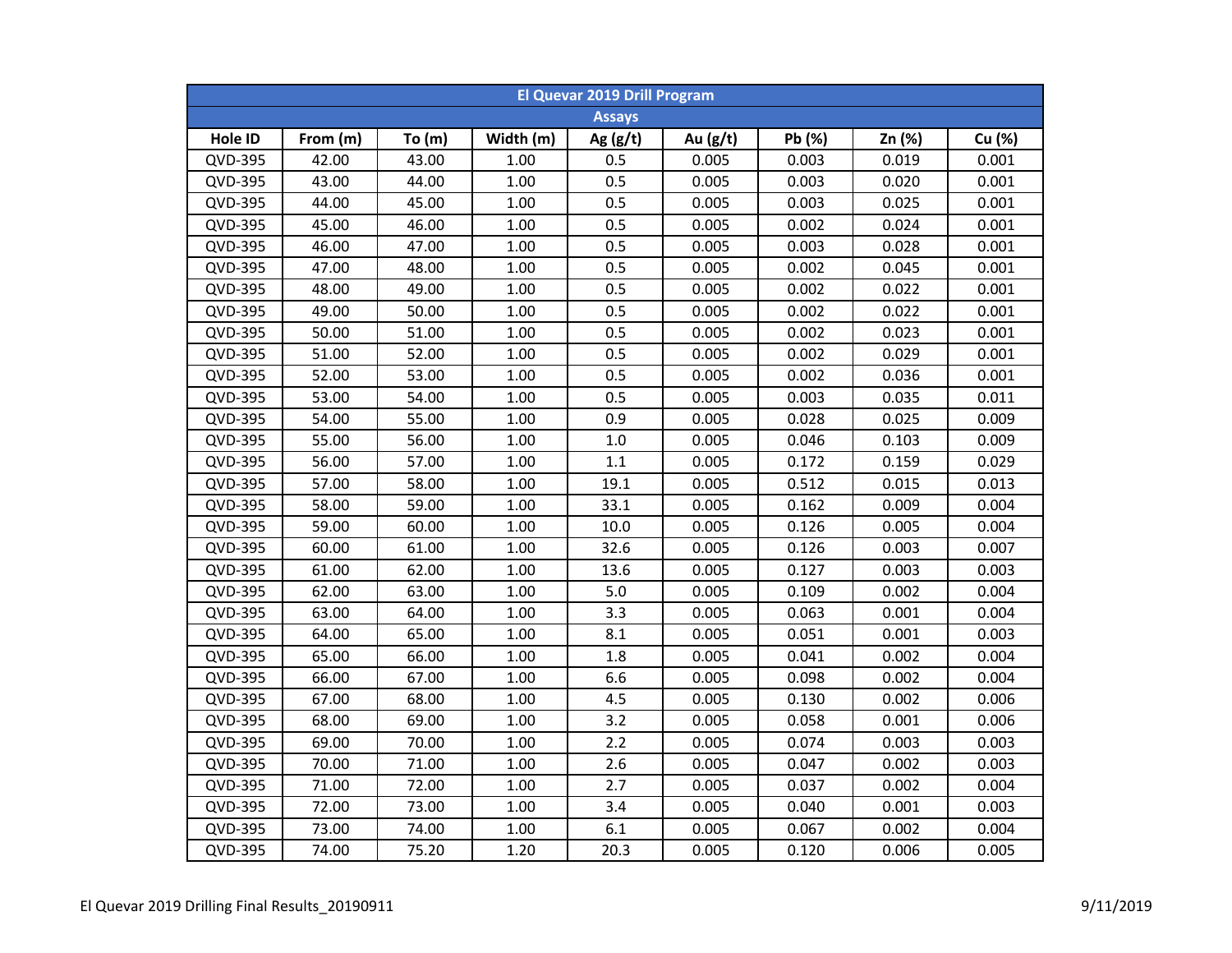| <b>El Quevar 2019 Drill Program</b> |          |          |           |               |          |        |        |        |  |  |
|-------------------------------------|----------|----------|-----------|---------------|----------|--------|--------|--------|--|--|
|                                     |          |          |           | <b>Assays</b> |          |        |        |        |  |  |
| Hole ID                             | From (m) | To $(m)$ | Width (m) | Ag $(g/t)$    | Au (g/t) | Pb (%) | Zn (%) | Cu (%) |  |  |
| QVD-395                             | 75.20    | 76.50    | 1.30      | 4.0           | 0.005    | 0.220  | 0.120  | 0.004  |  |  |
| QVD-395                             | 76.50    | 77.80    | 1.30      | 0.5           | 0.005    | 0.032  | 0.162  | 0.002  |  |  |
| QVD-395                             | 77.80    | 79.00    | 1.20      | 0.5           | 0.005    | 0.011  | 0.061  | 0.001  |  |  |
| QVD-395                             | 79.00    | 80.30    | 1.30      | 0.5           | 0.005    | 0.002  | 0.009  | 0.002  |  |  |
| QVD-395                             | 80.30    | 81.50    | 1.20      | 0.5           | 0.005    | 0.002  | 0.023  | 0.002  |  |  |
| QVD-395                             | 98.75    | 99.50    | 0.75      | 0.5           | 0.005    | 0.002  | 0.009  | 0.002  |  |  |
| QVD-396                             | 67.00    | 68.00    | 1.00      | 0.5           | 0.005    | 0.043  | 0.256  | 0.002  |  |  |
| QVD-396                             | 68.00    | 69.00    | 1.00      | 0.5           | 0.005    | 0.127  | 0.409  | 0.002  |  |  |
| QVD-396                             | 69.00    | 70.00    | 1.00      | 47.2          | 0.005    | 0.430  | 0.029  | 0.005  |  |  |
| QVD-396                             | 70.00    | 71.00    | 1.00      | 55.5          | 0.005    | 0.144  | 0.010  | 0.005  |  |  |
| QVD-396                             | 71.00    | 72.00    | 1.00      | 150.0         | 0.005    | 0.283  | 0.008  | 0.014  |  |  |
| QVD-396                             | 72.00    | 73.00    | 1.00      | 565.0         | 0.005    | 0.498  | 0.040  | 0.134  |  |  |
| QVD-396                             | 73.00    | 74.00    | 1.00      | 27.1          | 0.005    | 0.087  | 0.005  | 0.010  |  |  |
| QVD-396                             | 74.00    | 75.00    | 1.00      | 2.5           | 0.005    | 0.068  | 0.003  | 0.003  |  |  |
| QVD-396                             | 75.00    | 76.00    | 1.00      | 4.5           | 0.005    | 0.085  | 0.004  | 0.002  |  |  |
| QVD-396                             | 76.00    | 77.00    | 1.00      | 4.8           | 0.005    | 0.075  | 0.003  | 0.005  |  |  |
| QVD-396                             | 77.00    | 78.00    | 1.00      | 279.0         | 0.005    | 0.308  | 0.018  | 0.151  |  |  |
| QVD-396                             | 78.00    | 79.00    | 1.00      | 26.4          | 0.005    | 0.076  | 0.002  | 0.020  |  |  |
| QVD-396                             | 79.00    | 80.90    | 1.90      | 341.0         | 0.005    | 0.605  | 0.043  | 0.361  |  |  |
| QVD-396                             | 80.90    | 82.40    | 1.50      | 10.5          | 0.005    | 0.123  | 0.004  | 0.019  |  |  |
| QVD-396                             | 82.40    | 83.00    | 0.60      | 22.0          | 0.005    | 0.078  | 0.002  | 0.006  |  |  |
| QVD-396                             | 83.00    | 84.00    | 1.00      | 6.9           | 0.005    | 0.045  | 0.002  | 0.005  |  |  |
| QVD-396                             | 84.00    | 85.00    | 1.00      | 7.6           | 0.005    | 0.046  | 0.001  | 0.004  |  |  |
| QVD-396                             | 85.00    | 86.00    | 1.00      | 8.2           | 0.005    | 0.119  | 0.003  | 0.005  |  |  |
| QVD-396                             | 86.00    | 87.00    | 1.00      | 3.4           | 0.005    | 0.120  | 0.004  | 0.005  |  |  |
| QVD-396                             | 87.00    | 88.00    | 1.00      | 10.4          | 0.005    | 0.092  | 0.002  | 0.004  |  |  |
| QVD-396                             | 88.00    | 89.00    | 1.00      | 7.4           | 0.005    | 0.059  | 0.001  | 0.004  |  |  |
| QVD-396                             | 89.00    | 90.00    | 1.00      | 1.2           | 0.005    | 0.063  | 0.002  | 0.003  |  |  |
| QVD-396                             | 90.00    | 91.00    | 1.00      | 1.6           | 0.005    | 0.038  | 0.001  | 0.002  |  |  |
| QVD-396                             | 91.00    | 92.00    | 1.00      | 5.2           | 0.005    | 0.073  | 0.003  | 0.005  |  |  |
| QVD-396                             | 92.00    | 93.00    | 1.00      | 8.4           | 0.005    | 0.138  | 0.009  | 0.004  |  |  |
| QVD-396                             | 93.00    | 94.00    | 1.00      | 1.8           | 0.005    | 0.953  | 0.195  | 0.050  |  |  |
| QVD-396                             | 94.00    | 95.00    | 1.00      | 0.5           | 0.005    | 0.017  | 0.072  | 0.002  |  |  |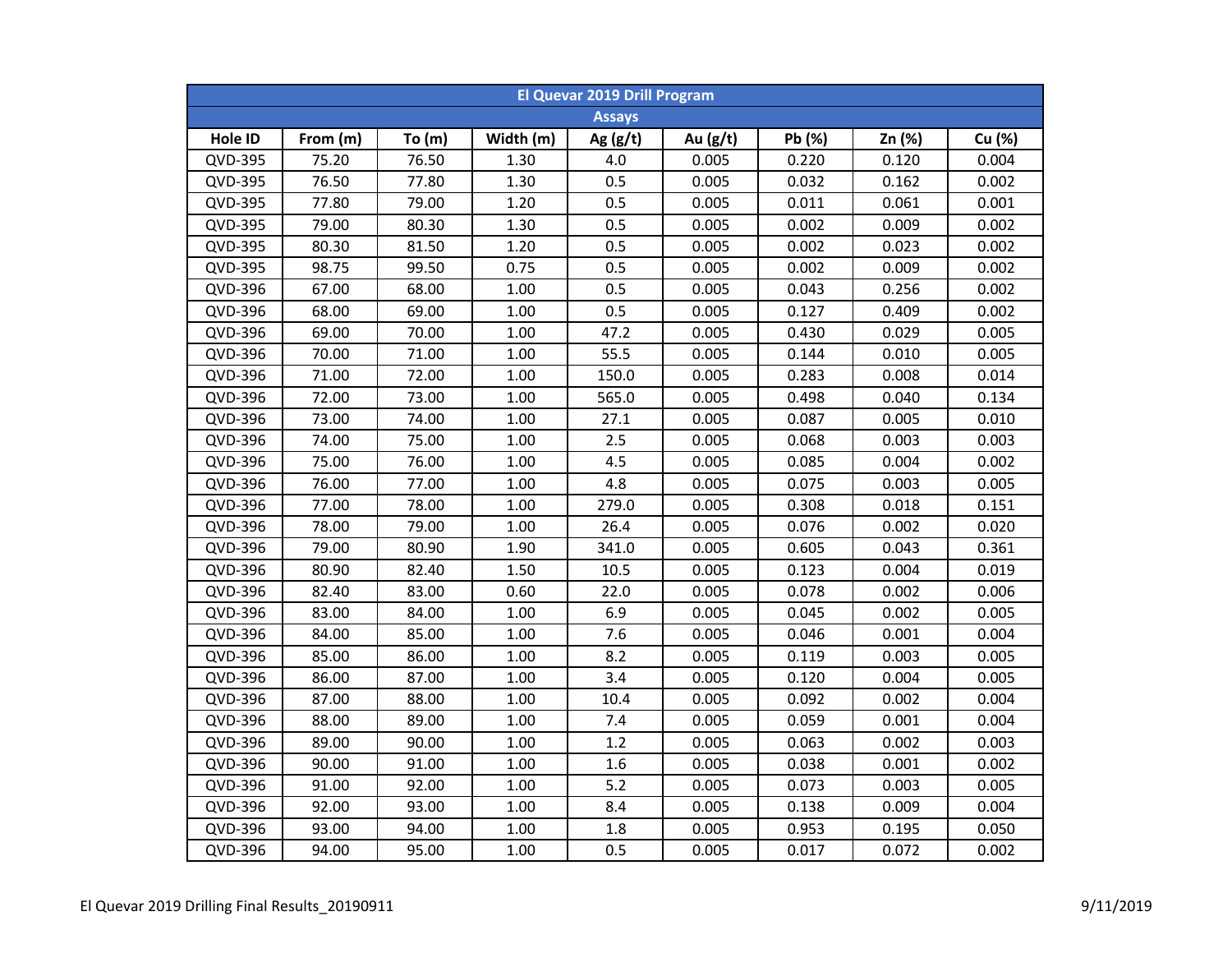| <b>El Quevar 2019 Drill Program</b> |          |          |           |               |            |        |        |        |  |  |
|-------------------------------------|----------|----------|-----------|---------------|------------|--------|--------|--------|--|--|
|                                     |          |          |           | <b>Assays</b> |            |        |        |        |  |  |
| Hole ID                             | From (m) | To $(m)$ | Width (m) | Ag $(g/t)$    | Au $(g/t)$ | Pb (%) | Zn (%) | Cu (%) |  |  |
| QVD-396                             | 95.00    | 96.00    | 1.00      | 0.5           | 0.005      | 0.019  | 0.116  | 0.002  |  |  |
| QVD-396                             | 96.00    | 97.00    | 1.00      | 0.5           | 0.005      | 0.013  | 0.065  | 0.002  |  |  |
| QVD-396                             | 97.00    | 98.00    | 1.00      | 0.5           | 0.005      | 0.004  | 0.024  | 0.002  |  |  |
| QVD-396                             | 98.00    | 99.00    | 1.00      | 0.5           | 0.005      | 0.001  | 0.008  | 0.001  |  |  |
| QVD-396                             | 99.00    | 100.00   | 1.00      | 0.5           | 0.005      | 0.001  | 0.007  | 0.002  |  |  |
| QVD-396                             | 100.00   | 101.00   | 1.00      | 0.5           | 0.005      | 0.009  | 0.028  | 0.002  |  |  |
| QVD-396                             | 101.00   | 102.00   | 1.00      | 0.5           | 0.005      | 0.027  | 0.187  | 0.002  |  |  |
| QVD-396                             | 102.00   | 103.00   | 1.00      | 0.5           | 0.005      | 0.003  | 0.020  | 0.002  |  |  |
| QVD-396                             | 103.00   | 104.00   | 1.00      | 0.5           | 0.005      | 0.001  | 0.005  | 0.002  |  |  |
| QVD-396                             | 104.00   | 105.00   | 1.00      | 0.5           | 0.005      | 0.001  | 0.002  | 0.002  |  |  |
| QVD-396                             | 105.00   | 106.00   | 1.00      | 0.5           | 0.005      | 0.002  | 0.003  | 0.002  |  |  |
| QVD-396                             | 106.00   | 107.00   | 1.00      | 0.5           | 0.005      | 0.019  | 0.072  | 0.004  |  |  |
| QVD-396                             | 107.00   | 108.00   | 1.00      | 0.5           | 0.005      | 0.002  | 0.011  | 0.002  |  |  |
| QVD-396                             | 108.00   | 109.00   | 1.00      | 0.5           | 0.005      | 0.001  | 0.002  | 0.002  |  |  |
| QVD-396                             | 109.00   | 110.00   | 1.00      | 0.5           | 0.005      | 0.001  | 0.002  | 0.002  |  |  |
| QVD-396                             | 110.00   | 111.00   | 1.00      | 0.5           | 0.005      | 0.002  | 0.027  | 0.002  |  |  |
| QVD-396                             | 111.00   | 112.00   | 1.00      | 0.5           | 0.005      | 0.001  | 0.008  | 0.002  |  |  |
| QVD-396                             | 112.00   | 113.00   | 1.00      | 0.5           | 0.005      | 0.001  | 0.009  | 0.002  |  |  |
| QVD-396                             | 113.00   | 114.00   | 1.00      | 0.5           | 0.005      | 0.002  | 0.003  | 0.002  |  |  |
| QVD-396                             | 114.00   | 115.00   | 1.00      | 0.5           | 0.005      | 0.001  | 0.013  | 0.002  |  |  |
| QVD-396                             | 115.00   | 116.00   | 1.00      | 0.5           | 0.005      | 0.001  | 0.003  | 0.002  |  |  |
| QVD-396                             | 116.00   | 117.00   | 1.00      | 0.5           | 0.005      | 0.001  | 0.004  | 0.002  |  |  |
| QVD-396                             | 117.00   | 118.00   | 1.00      | 0.5           | 0.005      | 0.001  | 0.005  | 0.002  |  |  |
| QVD-396                             | 118.00   | 119.00   | 1.00      | 0.5           | 0.005      | 0.002  | 0.006  | 0.002  |  |  |
| QVD-396                             | 119.00   | 120.00   | 1.00      | 0.5           | 0.005      | 0.001  | 0.023  | 0.002  |  |  |
| QVD-396                             | 120.00   | 121.00   | 1.00      | 0.5           | 0.005      | 0.001  | 0.006  | 0.002  |  |  |
| QVD-396                             | 121.00   | 122.00   | 1.00      | 0.5           | 0.005      | 0.001  | 0.005  | 0.002  |  |  |
| QVD-396                             | 122.00   | 123.00   | 1.00      | 0.5           | 0.005      | 0.002  | 0.007  | 0.002  |  |  |
| QVD-396                             | 123.00   | 124.00   | 1.00      | 0.5           | 0.005      | 0.002  | 0.007  | 0.002  |  |  |
| QVD-396                             | 124.00   | 125.00   | 1.00      | 0.5           | 0.005      | 0.002  | 0.008  | 0.002  |  |  |
| QVD-396                             | 125.00   | 126.00   | 1.00      | 0.5           | 0.005      | 0.001  | 0.007  | 0.002  |  |  |
| QVD-396                             | 126.00   | 127.00   | 1.00      | 0.5           | 0.005      | 0.001  | 0.006  | 0.002  |  |  |
| QVD-397                             | 55.00    | 56.00    | 1.00      | 0.5           | 0.005      | 0.001  | 0.015  | 0.002  |  |  |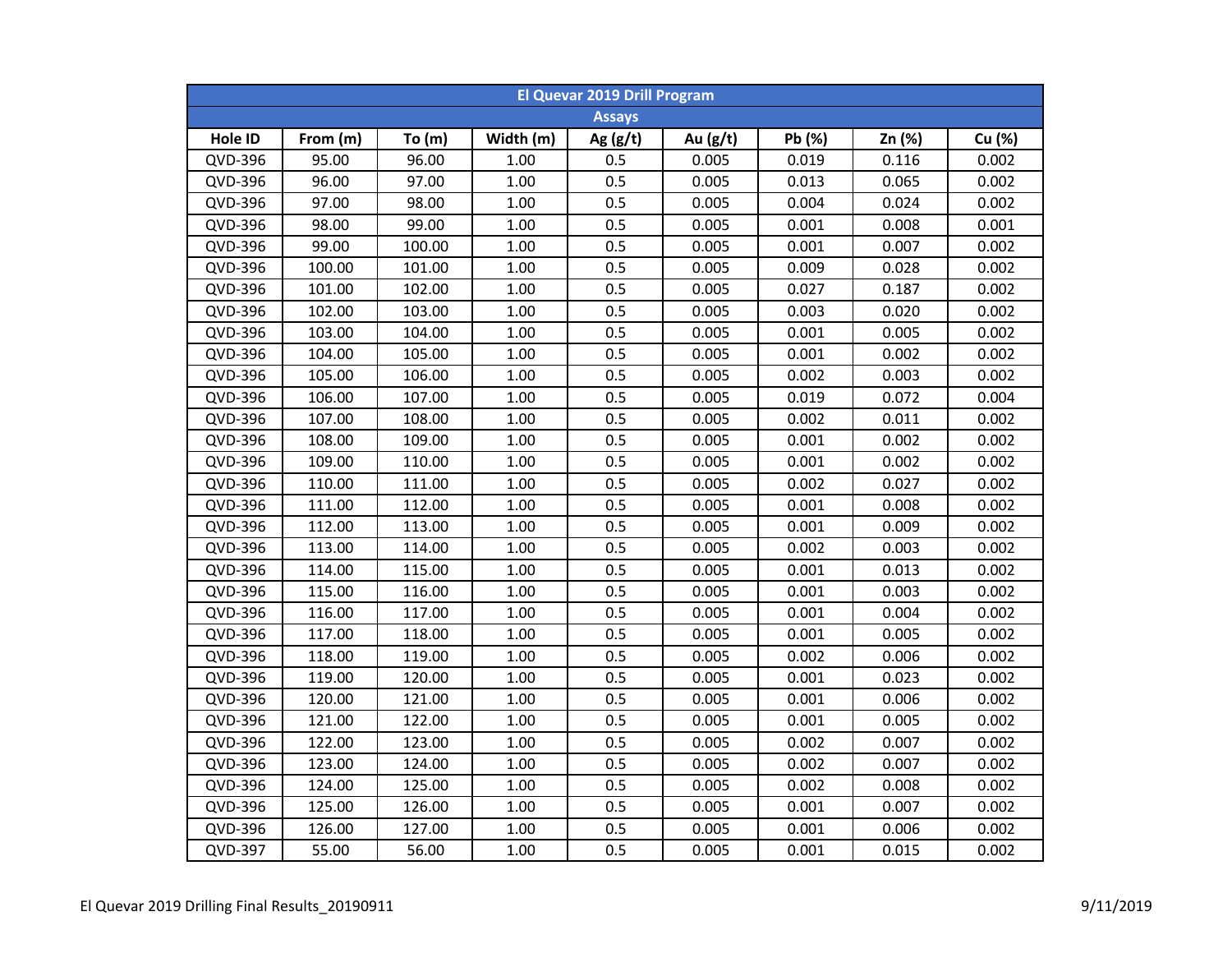| <b>El Quevar 2019 Drill Program</b> |          |       |           |               |          |        |        |        |  |  |
|-------------------------------------|----------|-------|-----------|---------------|----------|--------|--------|--------|--|--|
|                                     |          |       |           | <b>Assays</b> |          |        |        |        |  |  |
| Hole ID                             | From (m) | To(m) | Width (m) | Ag $(g/t)$    | Au (g/t) | Pb (%) | Zn (%) | Cu (%) |  |  |
| QVD-397                             | 56.00    | 57.00 | 1.00      | 0.5           | 0.005    | 0.002  | 0.012  | 0.002  |  |  |
| QVD-397                             | 57.00    | 58.40 | 1.40      | 0.5           | 0.005    | 0.004  | 0.017  | 0.002  |  |  |
| QVD-397                             | 58.40    | 59.26 | 0.86      | 0.5           | 0.005    | 0.217  | 1.060  | 0.004  |  |  |
| QVD-397                             | 59.26    | 60.00 | 0.74      | 0.5           | 0.005    | 0.012  | 0.004  | 0.001  |  |  |
| QVD-397                             | 60.00    | 61.00 | 1.00      | 0.5           | 0.005    | 0.023  | 0.005  | 0.001  |  |  |
| QVD-397                             | 61.00    | 62.00 | 1.00      | 0.5           | 0.005    | 0.025  | 0.007  | 0.001  |  |  |
| QVD-397                             | 62.00    | 63.00 | 1.00      | 0.5           | 0.005    | 0.087  | 0.004  | 0.001  |  |  |
| QVD-397                             | 63.00    | 64.00 | 1.00      | 0.5           | 0.005    | 0.059  | 0.004  | 0.001  |  |  |
| QVD-397                             | 64.00    | 65.00 | 1.00      | 0.5           | 0.005    | 0.066  | 0.004  | 0.001  |  |  |
| QVD-397                             | 65.00    | 66.00 | 1.00      | 0.5           | 0.005    | 0.071  | 0.003  | 0.002  |  |  |
| QVD-397                             | 66.00    | 67.00 | 1.00      | 0.5           | 0.005    | 0.116  | 0.005  | 0.001  |  |  |
| QVD-397                             | 67.00    | 68.00 | 1.00      | 0.5           | 0.005    | 0.072  | 0.005  | 0.002  |  |  |
| QVD-397                             | 68.00    | 69.00 | 1.00      | 0.5           | 0.005    | 0.112  | 0.007  | 0.002  |  |  |
| QVD-397                             | 69.00    | 70.00 | 1.00      | 0.5           | 0.005    | 0.070  | 0.006  | 0.001  |  |  |
| QVD-397                             | 70.00    | 71.00 | 1.00      | 0.5           | 0.005    | 0.021  | 0.003  | 0.001  |  |  |
| QVD-397                             | 71.00    | 72.00 | 1.00      | 0.5           | 0.005    | 0.017  | 0.004  | 0.001  |  |  |
| QVD-397                             | 72.00    | 73.00 | 1.00      | 0.5           | 0.005    | 0.012  | 0.004  | 0.002  |  |  |
| QVD-397                             | 73.00    | 74.00 | 1.00      | 0.5           | 0.005    | 0.007  | 0.004  | 0.002  |  |  |
| QVD-397                             | 74.00    | 75.00 | 1.00      | 0.5           | 0.005    | 0.005  | 0.003  | 0.001  |  |  |
| QVD-397                             | 75.00    | 76.40 | 1.40      | 0.5           | 0.005    | 0.004  | 0.004  | 0.001  |  |  |
| QVD-397                             | 76.40    | 77.00 | 0.60      | 0.5           | 0.005    | 0.004  | 0.003  | 0.002  |  |  |
| QVD-397                             | 77.00    | 78.00 | 1.00      | 0.5           | 0.005    | 0.004  | 0.002  | 0.003  |  |  |
| QVD-397                             | 78.00    | 79.00 | 1.00      | 0.5           | 0.005    | 0.005  | 0.001  | 0.002  |  |  |
| QVD-397                             | 79.00    | 80.00 | 1.00      | 0.5           | 0.005    | 0.005  | 0.002  | 0.002  |  |  |
| <b>QVD-397</b>                      | 80.00    | 81.00 | 1.00      | 0.5           | 0.005    | 0.006  | 0.001  | 0.002  |  |  |
| QVD-397                             | 81.00    | 82.00 | 1.00      | 0.5           | 0.005    | 0.013  | 0.001  | 0.002  |  |  |
| QVD-397                             | 82.00    | 83.00 | 1.00      | 0.5           | 0.005    | 0.020  | 0.039  | 0.003  |  |  |
| QVD-397                             | 83.00    | 84.00 | 1.00      | 0.5           | 0.005    | 0.012  | 0.013  | 0.002  |  |  |
| QVD-397                             | 84.00    | 85.00 | 1.00      | 0.5           | 0.005    | 0.013  | 0.008  | 0.001  |  |  |
| QVD-397                             | 85.00    | 86.00 | 1.00      | 0.5           | 0.005    | 0.009  | 0.002  | 0.002  |  |  |
| QVD-397                             | 86.00    | 87.00 | 1.00      | 0.5           | 0.005    | 0.010  | 0.003  | 0.002  |  |  |
| QVD-397                             | 87.00    | 88.00 | 1.00      | 0.5           | 0.005    | 0.009  | 0.003  | 0.002  |  |  |
| QVD-397                             | 88.00    | 89.00 | 1.00      | 0.5           | 0.005    | 0.010  | 0.002  | 0.002  |  |  |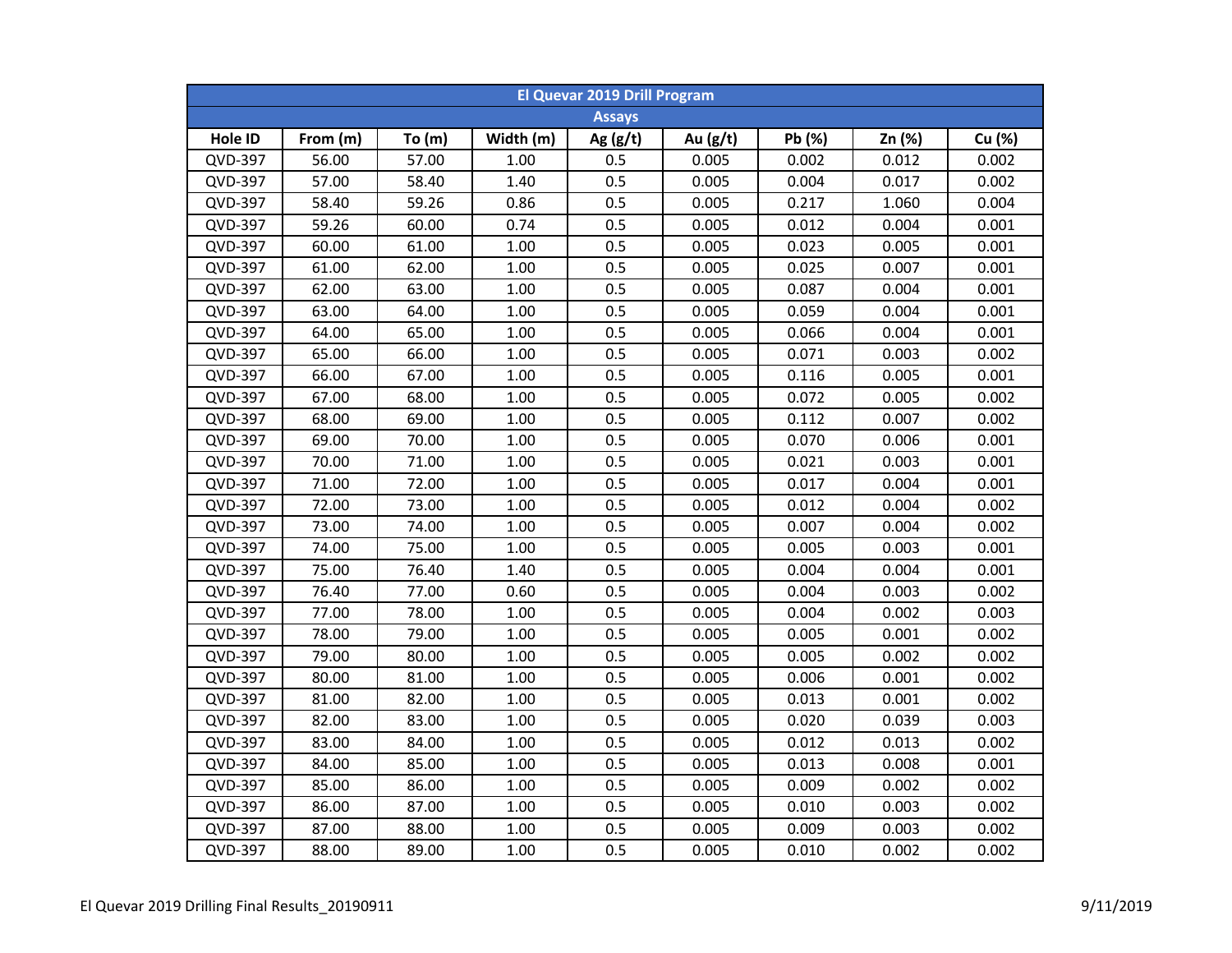| <b>El Quevar 2019 Drill Program</b> |          |        |           |               |            |        |        |                          |  |  |
|-------------------------------------|----------|--------|-----------|---------------|------------|--------|--------|--------------------------|--|--|
|                                     |          |        |           | <b>Assays</b> |            |        |        |                          |  |  |
| Hole ID                             | From (m) | To(m)  | Width (m) | Ag $(g/t)$    | Au $(g/t)$ | Pb (%) | Zn (%) | Cu (%)                   |  |  |
| QVD-397                             | 89.00    | 90.00  | 1.00      | 0.5           | 0.005      | 0.013  | 0.012  | 0.003                    |  |  |
| QVD-397                             | 90.00    | 91.00  | $1.00\,$  | 0.5           | 0.005      | 0.007  | 0.002  | 0.002                    |  |  |
| QVD-397                             | 91.00    | 92.38  | 1.38      | 0.5           | 0.005      | 0.010  | 0.004  | 0.002                    |  |  |
| QVD-397                             | 92.38    | 93.00  | 0.62      | 0.5           | 0.005      | 0.027  | 0.072  | 0.002                    |  |  |
| QVD-397                             | 93.00    | 94.00  | 1.00      | 0.5           | 0.005      | 0.016  | 0.074  | 0.002                    |  |  |
| QVD-397                             | 94.00    | 95.00  | 1.00      | 0.5           | 0.005      | 0.007  | 0.040  | 0.001                    |  |  |
| QVD-397                             | 95.00    | 96.00  | 1.00      | 0.5           | 0.005      | 0.004  | 0.034  | 0.002                    |  |  |
| QVD-397                             | 96.00    | 97.00  | 1.00      | 0.5           | 0.005      | 0.006  | 0.028  | 0.001                    |  |  |
| QVD-397                             | 97.00    | 98.00  | 1.00      | 0.5           | 0.005      | 0.004  | 0.031  | 0.001                    |  |  |
| QVD-398                             | 127.00   | 128.00 | 1.00      | 0.5           | 0.005      | 0.042  | 0.119  | 0.001                    |  |  |
| QVD-398                             | 128.00   | 129.00 | 1.00      | 0.5           | 0.005      | 0.056  | 0.009  |                          |  |  |
| <b>QVD-398</b>                      | 129.00   | 130.00 | 1.00      | 0.5           | 0.005      | 0.042  | 0.007  |                          |  |  |
| <b>QVD-398</b>                      | 130.00   | 131.00 | 1.00      | 0.5           | 0.005      | 0.063  | 0.009  | $\overline{\phantom{a}}$ |  |  |
| <b>QVD-398</b>                      | 131.00   | 132.00 | 1.00      | 0.5           | 0.005      | 0.098  | 0.007  | 0.001                    |  |  |
| QVD-398                             | 132.00   | 133.00 | 1.00      | 0.5           | 0.005      | 0.102  | 0.009  | 0.001                    |  |  |
| <b>QVD-398</b>                      | 133.00   | 134.00 | 1.00      | 0.5           | 0.005      | 0.126  | 0.010  | 0.001                    |  |  |
| QVD-398                             | 134.00   | 135.00 | 1.00      | 0.5           | 0.005      | 0.230  | 0.011  | 0.001                    |  |  |
| <b>QVD-398</b>                      | 135.00   | 136.00 | 1.00      | 0.5           | 0.005      | 0.220  | 0.012  | 0.001                    |  |  |
| <b>QVD-398</b>                      | 136.00   | 137.00 | 1.00      | 0.5           | 0.005      | 0.086  | 0.012  | 0.001                    |  |  |
| <b>QVD-398</b>                      | 137.00   | 138.00 | 1.00      | 0.5           | 0.005      | 0.105  | 0.010  | 0.001                    |  |  |
| QVD-398                             | 138.00   | 139.00 | 1.00      | 0.5           | 0.005      | 0.057  | 0.007  | 0.001                    |  |  |
| QVD-398                             | 139.00   | 140.00 | 1.00      | 0.5           | 0.005      | 0.086  | 0.008  | 0.001                    |  |  |
| QVD-398                             | 140.00   | 141.00 | 1.00      | 0.5           | 0.005      | 0.041  | 0.009  | 0.001                    |  |  |
| <b>QVD-398</b>                      | 141.00   | 142.00 | 1.00      | 0.5           | 0.005      | 0.053  | 0.008  |                          |  |  |
| <b>QVD-398</b>                      | 142.00   | 143.00 | 1.00      | 0.5           | 0.005      | 0.065  | 0.010  |                          |  |  |
| QVD-398                             | 143.00   | 144.00 | 1.00      | 0.5           | 0.005      | 0.087  | 0.020  | 0.001                    |  |  |
| <b>QVD-398</b>                      | 144.00   | 145.00 | 1.00      | 0.5           | 0.005      | 0.055  | 0.006  |                          |  |  |
| <b>QVD-398</b>                      | 145.00   | 145.60 | 0.60      | 0.5           | 0.005      | 0.052  | 0.018  | 0.001                    |  |  |
| QVD-398                             | 153.00   | 154.00 | 1.00      | 0.5           | 0.005      | 0.030  | 0.011  | 0.001                    |  |  |
| <b>QVD-398</b>                      | 154.00   | 155.00 | 1.00      | 0.5           | 0.005      | 0.039  | 0.024  | 0.001                    |  |  |
| QVD-398                             | 155.00   | 156.00 | 1.00      | 0.5           | 0.005      | 0.053  | 0.021  | 0.001                    |  |  |
| <b>QVD-398</b>                      | 156.00   | 157.00 | 1.00      | 0.5           | 0.005      | 0.050  | 0.012  | 0.001                    |  |  |
| QVD-398                             | 157.00   | 158.00 | 1.00      | 0.5           | 0.005      | 0.046  | 0.014  | 0.001                    |  |  |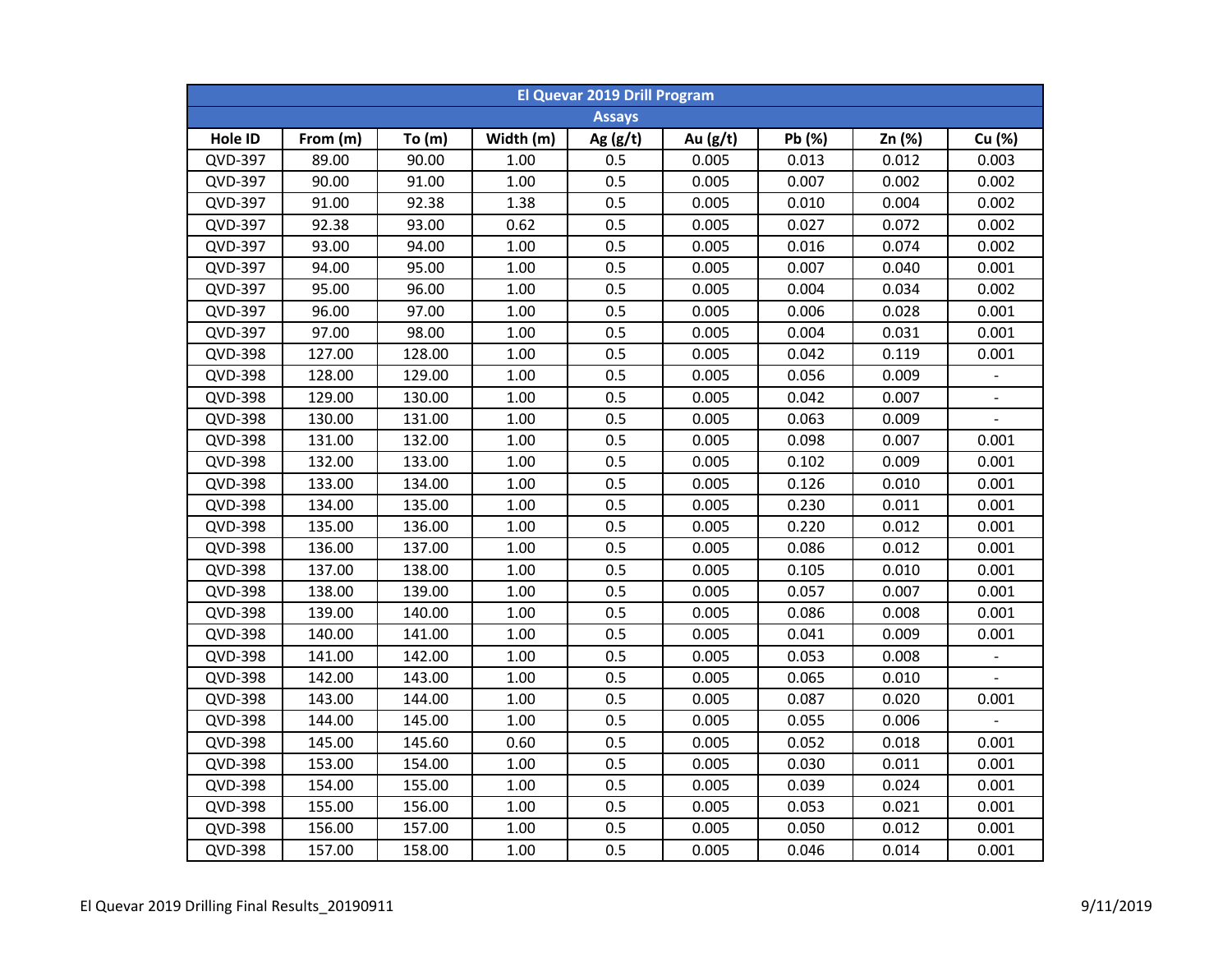| <b>El Quevar 2019 Drill Program</b> |          |        |           |               |            |        |        |        |  |  |
|-------------------------------------|----------|--------|-----------|---------------|------------|--------|--------|--------|--|--|
|                                     |          |        |           | <b>Assays</b> |            |        |        |        |  |  |
| Hole ID                             | From (m) | To(m)  | Width (m) | Ag $(g/t)$    | Au $(g/t)$ | Pb (%) | Zn (%) | Cu (%) |  |  |
| QVD-398                             | 158.00   | 159.00 | 1.00      | 0.5           | 0.005      | 0.058  | 0.057  | 0.001  |  |  |
| QVD-398                             | 159.00   | 160.00 | $1.00\,$  | 0.5           | 0.005      | 0.070  | 0.016  |        |  |  |
| <b>QVD-398</b>                      | 160.00   | 161.00 | $1.00\,$  | 0.5           | 0.005      | 0.054  | 0.013  | 0.001  |  |  |
| QVD-398                             | 161.00   | 162.00 | 1.00      | 0.5           | 0.005      | 0.050  | 0.015  | 0.001  |  |  |
| <b>QVD-398</b>                      | 182.00   | 183.00 | 1.00      | 0.5           | 0.005      | 0.036  | 0.114  | 0.001  |  |  |
| QVD-398                             | 183.00   | 184.00 | 1.00      | 0.5           | 0.005      | 0.046  | 0.205  | 0.001  |  |  |
| QVD-398                             | 184.00   | 185.00 | 1.00      | 0.5           | 0.005      | 0.077  | 0.810  | 0.001  |  |  |
| <b>QVD-398</b>                      | 185.00   | 186.00 | 1.00      | 0.5           | 0.005      | 0.098  | 0.038  | 0.001  |  |  |
| QVD-398                             | 186.00   | 187.00 | 1.00      | 0.5           | 0.005      | 0.076  | 0.042  | 0.001  |  |  |
| QVD-398                             | 187.00   | 188.00 | 1.00      | 0.5           | 0.005      | 0.063  | 0.018  | 0.001  |  |  |
| <b>QVD-398</b>                      | 188.00   | 189.00 | 1.00      | 0.5           | 0.005      | 0.083  | 0.012  | 0.001  |  |  |
| QVD-398                             | 189.00   | 190.00 | 1.00      | 0.5           | 0.005      | 0.094  | 0.015  | 0.001  |  |  |
| QVD-399                             | 235.00   | 236.00 | 1.00      | 2.7           | 0.005      | 0.155  | 0.025  | 0.002  |  |  |
| QVD-399                             | 236.00   | 237.00 | 1.00      | 3.5           | 0.005      | 0.107  | 0.012  | 0.002  |  |  |
| QVD-399                             | 237.00   | 238.00 | 1.00      | 1.9           | 0.005      | 0.125  | 0.025  | 0.002  |  |  |
| QVD-399                             | 238.00   | 239.00 | 1.00      | 2.4           | 0.005      | 0.133  | 0.015  | 0.002  |  |  |
| QVD-399                             | 239.00   | 239.80 | 0.80      | 1.7           | 0.005      | 0.179  | 0.013  | 0.002  |  |  |
| QVD-399                             | 239.80   | 241.00 | 1.20      | 1.5           | 0.005      | 0.200  | 0.016  | 0.001  |  |  |
| QVD-399                             | 241.00   | 242.00 | 1.00      | 0.7           | 0.005      | 0.116  | 0.013  | 0.001  |  |  |
| QVD-399                             | 242.00   | 243.00 | 1.00      | 2.3           | 0.005      | 0.210  | 0.195  | 0.002  |  |  |
| QVD-399                             | 243.00   | 244.00 | 1.00      | 1.7           | 0.005      | 0.199  | 0.025  | 0.001  |  |  |
| QVD-399                             | 244.00   | 245.00 | 1.00      | 1.0           | 0.005      | 0.183  | 0.010  | 0.001  |  |  |
| QVD-399                             | 245.00   | 246.00 | 1.00      | 1.1           | 0.005      | 0.208  | 0.016  | 0.001  |  |  |
| QVD-399                             | 246.00   | 247.00 | 1.00      | 2.2           | 0.005      | 0.213  | 0.093  | 0.001  |  |  |
| QVD-399                             | 247.00   | 248.00 | 1.00      | 15.8          | 0.005      | 0.614  | 0.079  | 0.002  |  |  |
| QVD-399                             | 248.00   | 249.00 | 1.00      | 33.7          | 0.005      | 1.285  | 0.055  | 0.003  |  |  |
| QVD-399                             | 249.00   | 250.00 | 1.00      | 4.5           | 0.005      | 0.153  | 0.077  | 0.001  |  |  |
| QVD-399                             | 250.00   | 251.00 | 1.00      | 1.6           | 0.005      | 0.268  | 0.109  | 0.001  |  |  |
| QVD-399                             | 251.00   | 252.00 | 1.00      | 6.0           | 0.005      | 0.459  | 0.145  | 0.003  |  |  |
| QVD-399                             | 252.00   | 253.00 | 1.00      | 3.3           | 0.005      | 0.233  | 0.083  | 0.001  |  |  |
| QVD-399                             | 253.00   | 255.20 | 2.20      | 0.8           | 0.005      | 0.346  | 0.299  | 0.001  |  |  |
| QVD-399                             | 255.20   | 257.00 | 1.80      | 0.6           | 0.005      | 0.390  | 0.518  | 0.001  |  |  |
| QVD-399                             | 257.00   | 259.50 | 2.50      | 0.7           | 0.005      | 0.110  | 0.100  | 0.001  |  |  |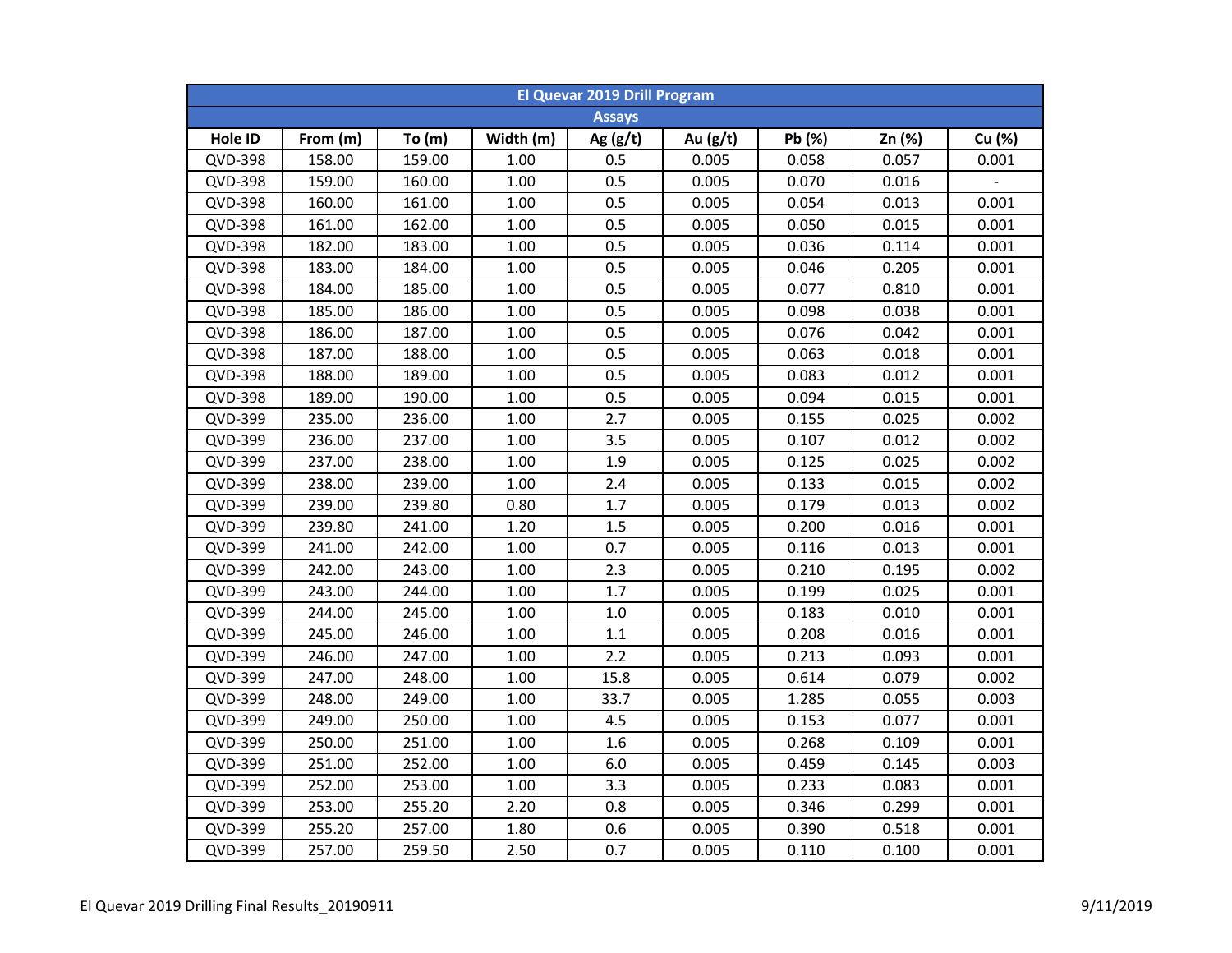| <b>El Quevar 2019 Drill Program</b> |          |        |           |               |            |        |        |        |  |  |
|-------------------------------------|----------|--------|-----------|---------------|------------|--------|--------|--------|--|--|
|                                     |          |        |           | <b>Assays</b> |            |        |        |        |  |  |
| Hole ID                             | From (m) | To(m)  | Width (m) | Ag $(g/t)$    | Au $(g/t)$ | Pb (%) | Zn (%) | Cu (%) |  |  |
| QVD-399                             | 259.50   | 261.00 | 1.50      | 3.4           | 0.005      | 0.307  | 0.091  | 0.001  |  |  |
| QVD-399                             | 261.00   | 262.00 | 1.00      | 2.2           | 0.005      | 0.378  | 0.021  | 0.001  |  |  |
| QVD-399                             | 262.00   | 263.00 | 1.00      | 1.8           | 0.005      | 0.404  | 0.016  | 0.001  |  |  |
| QVD-399                             | 263.00   | 264.00 | 1.00      | 2.0           | 0.005      | 0.406  | 0.037  | 0.001  |  |  |
| QVD-399                             | 264.00   | 265.00 | 1.00      | 3.4           | 0.005      | 0.404  | 0.037  | 0.001  |  |  |
| QVD-399                             | 265.00   | 266.00 | 1.00      | 2.2           | 0.005      | 0.371  | 0.072  | 0.001  |  |  |
| QVD-399                             | 266.00   | 267.00 | 1.00      | 2.8           | 0.005      | 0.448  | 0.361  | 0.001  |  |  |
| QVD-399                             | 267.00   | 268.50 | 1.50      | 1.3           | 0.005      | 0.302  | 0.163  | 0.002  |  |  |
| QVD-399                             | 268.50   | 270.00 | 1.50      | 0.5           | 0.005      | 0.454  | 0.813  | 0.001  |  |  |
| QVD-399                             | 270.00   | 271.50 | 1.50      | 0.5           | 0.005      | 0.436  | 0.440  | 0.002  |  |  |
| QVD-399                             | 271.50   | 273.00 | 1.50      | 0.5           | 0.005      | 0.150  | 0.528  | 0.001  |  |  |
| QVD-399                             | 273.00   | 274.00 | 1.00      | 0.9           | 0.005      | 0.302  | 0.545  | 0.002  |  |  |
| QVD-399                             | 274.00   | 275.00 | 1.00      | 0.7           | 0.005      | 0.265  | 0.611  | 0.002  |  |  |
| QVD-399                             | 275.00   | 276.00 | 1.00      | 0.5           | 0.005      | 0.163  | 0.208  | 0.002  |  |  |
| QVD-399                             | 276.00   | 277.00 | 1.00      | 0.5           | 0.005      | 0.268  | 0.101  | 0.001  |  |  |
| QVD-399                             | 277.00   | 278.00 | 1.00      | 0.5           | 0.005      | 0.244  | 0.128  | 0.001  |  |  |
| QVD-399                             | 278.00   | 279.00 | 1.00      | 0.5           | 0.005      | 0.194  | 0.078  | 0.001  |  |  |
| QVD-399                             | 279.00   | 279.84 | 0.84      | 0.5           | 0.005      | 0.261  | 0.042  | 0.001  |  |  |
| QVD-399                             | 279.84   | 281.00 | 1.16      | 0.5           | 0.005      | 0.456  | 0.035  | 0.001  |  |  |
| QVD-399                             | 281.00   | 282.00 | 1.00      | 0.5           | 0.006      | 0.273  | 0.011  | 0.001  |  |  |
| QVD-399                             | 282.00   | 283.00 | 1.00      | 0.5           | 0.005      | 0.283  | 0.014  | 0.001  |  |  |
| QVD-399                             | 283.00   | 284.00 | 1.00      | 0.5           | 0.005      | 0.323  | 0.335  | 0.002  |  |  |
| QVD-399                             | 284.00   | 285.00 | 1.00      | 0.5           | 0.005      | 0.162  | 0.590  | 0.001  |  |  |
| QVD-399                             | 285.00   | 286.00 | 1.00      | 0.5           | 0.005      | 0.141  | 0.354  | 0.001  |  |  |
| QVD-399                             | 286.00   | 287.00 | 1.00      | 0.5           | 0.005      | 0.154  | 0.394  | 0.001  |  |  |
| QVD-399                             | 287.00   | 288.00 | 1.00      | 0.5           | 0.005      | 0.118  | 0.613  | 0.001  |  |  |
| QVD-399                             | 288.00   | 289.00 | 1.00      | 0.5           | 0.005      | 0.086  | 0.499  | 0.001  |  |  |
| QVD-399                             | 289.00   | 290.00 | 1.00      | 0.5           | 0.005      | 0.167  | 0.340  | 0.001  |  |  |
| QVD-399                             | 290.00   | 291.00 | 1.00      | 0.5           | 0.005      | 0.167  | 0.607  | 0.002  |  |  |
| QVD-399                             | 291.00   | 292.00 | 1.00      | 0.5           | 0.005      | 0.218  | 0.276  | 0.001  |  |  |
| QVD-399                             | 292.00   | 293.00 | 1.00      | 0.5           | 0.005      | 0.182  | 0.125  | 0.002  |  |  |
| QVD-399                             | 293.00   | 294.00 | 1.00      | 0.5           | 0.005      | 0.233  | 0.217  | 0.002  |  |  |
| QVD-399                             | 294.00   | 295.00 | 1.00      | 0.5           | 0.005      | 0.406  | 0.158  | 0.002  |  |  |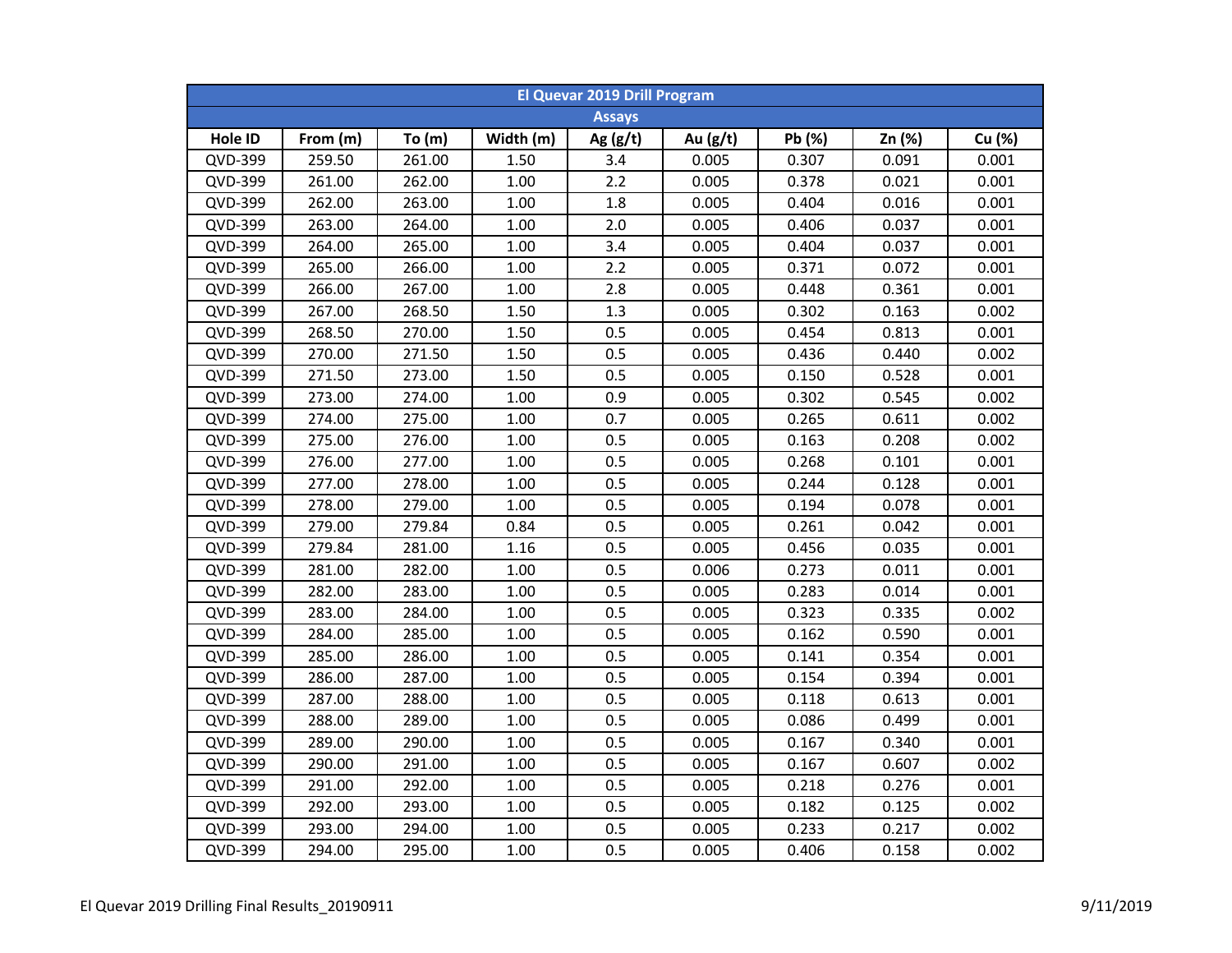| <b>El Quevar 2019 Drill Program</b> |          |        |           |               |            |        |                     |        |  |  |
|-------------------------------------|----------|--------|-----------|---------------|------------|--------|---------------------|--------|--|--|
|                                     |          |        |           | <b>Assays</b> |            |        |                     |        |  |  |
| Hole ID                             | From (m) | To(m)  | Width (m) | Ag $(g/t)$    | Au $(g/t)$ | Pb (%) | Zn (%)              | Cu (%) |  |  |
| QVD-399                             | 295.00   | 296.00 | 1.00      | 0.5           | 0.005      | 0.189  | 0.038               | 0.001  |  |  |
| QVD-399                             | 296.00   | 297.00 | 1.00      | 0.5           | 0.005      | 0.281  | 0.067               | 0.001  |  |  |
| QVD-399                             | 297.00   | 298.00 | 1.00      | 0.5           | 0.005      | 0.155  | 0.146               | 0.001  |  |  |
| QVD-399                             | 298.00   | 299.00 | 1.00      | 0.5           | 0.005      | 0.148  | 0.108               | 0.002  |  |  |
| QVD-399                             | 299.00   | 300.00 | 1.00      | 0.5           | 0.005      | 0.220  | 0.206               | 0.002  |  |  |
| QVD-399                             | 300.00   | 301.00 | 1.00      | 0.5           | 0.005      | 0.105  | 0.207               | 0.001  |  |  |
| QVD-399                             | 301.00   | 302.00 | 1.00      | 0.5           | 0.005      | 0.076  | 0.402               | 0.002  |  |  |
| QVD-399                             | 302.00   | 303.00 | 1.00      | 0.5           | 0.005      | 0.036  | 0.327               | 0.001  |  |  |
| QVD-399                             | 303.00   | 304.00 | 1.00      | 0.5           | 0.005      | 0.067  | 0.346               | 0.001  |  |  |
| QVD-399                             | 304.00   | 305.00 | 1.00      | 0.5           | 0.005      | 0.014  | 0.213               | 0.001  |  |  |
| QVD-400                             | 141.40   | 142.60 | 1.20      | 0.5           | 0.005      | 0.091  | 0.009               | 0.001  |  |  |
| QVD-400                             | 142.60   | 143.80 | 1.20      | 0.5           | 0.005      | 0.021  | 0.005               | 0.001  |  |  |
| QVD-400                             | 143.80   | 145.00 | 1.20      | 0.5           | 0.005      | 0.029  | 0.006               | 0.001  |  |  |
| QVD-400                             | 145.00   | 146.20 | 1.20      | 0.5           | 0.005      | 0.089  | 0.004               | 0.001  |  |  |
| QVD-400                             | 146.20   | 147.40 | 1.20      | 0.5           | 0.005      | 0.132  | 0.005               | 0.002  |  |  |
| QVD-400                             | 147.40   | 148.60 | 1.20      | 0.5           | 0.005      | 0.309  | 0.002               | 0.002  |  |  |
| QVD-400                             | 148.60   | 149.80 | 1.20      | 0.5           | 0.005      | 0.282  | 0.003               | 0.002  |  |  |
| QVD-400                             | 149.80   | 151.00 | 1.20      | 0.5           | 0.005      | 0.586  | 0.001               | 0.001  |  |  |
| <b>QVD-400</b>                      | 151.00   | 152.20 | 1.20      | 0.5           | 0.005      | 0.243  | 0.001               | 0.002  |  |  |
| QVD-400                             | 152.20   | 153.40 | 1.20      | 0.5           | 0.005      | 0.363  | 0.002               | 0.002  |  |  |
| QVD-400                             | 153.40   | 154.60 | 1.20      | 0.5           | 0.005      | 0.309  | 0.001               | 0.002  |  |  |
| QVD-400                             | 154.60   | 155.80 | 1.20      | 0.5           | 0.005      | 0.466  | 0.001               | 0.005  |  |  |
| QVD-400                             | 155.80   | 157.00 | 1.20      | 0.5           | 0.005      | 0.230  | 0.001               | 0.005  |  |  |
| QVD-400                             | 157.00   | 158.20 | 1.20      | 0.5           | 0.005      | 0.218  | 0.001               | 0.003  |  |  |
| QVD-400                             | 158.20   | 159.40 | 1.20      | 0.5           | 0.005      | 0.269  |                     | 0.002  |  |  |
| QVD-400                             | 159.40   | 160.60 | 1.20      | 0.5           | 0.005      | 0.317  |                     | 0.002  |  |  |
| QVD-400                             | 160.60   | 161.80 | 1.20      | 0.5           | 0.005      | 0.305  | 0.001               | 0.004  |  |  |
| QVD-400                             | 161.80   | 163.00 | 1.20      | 0.9           | 0.005      | 0.281  | -                   | 0.004  |  |  |
| QVD-400                             | 163.00   | 164.20 | 1.20      | $1.0$         | 0.005      | 0.361  |                     | 0.003  |  |  |
| QVD-400                             | 164.20   | 165.40 | 1.20      | 1.4           | 0.005      | 0.167  | 0.001               | 0.002  |  |  |
| QVD-400                             | 165.40   | 166.60 | 1.20      | 0.5           | 0.005      | 0.200  | $\blacksquare$      | 0.002  |  |  |
| QVD-400                             | 166.60   | 167.80 | 1.20      | 0.5           | 0.005      | 0.475  | $\bar{\phantom{a}}$ | 0.001  |  |  |
| QVD-400                             | 167.80   | 169.00 | 1.20      | 0.5           | 0.005      | 0.367  | $\blacksquare$      | 0.002  |  |  |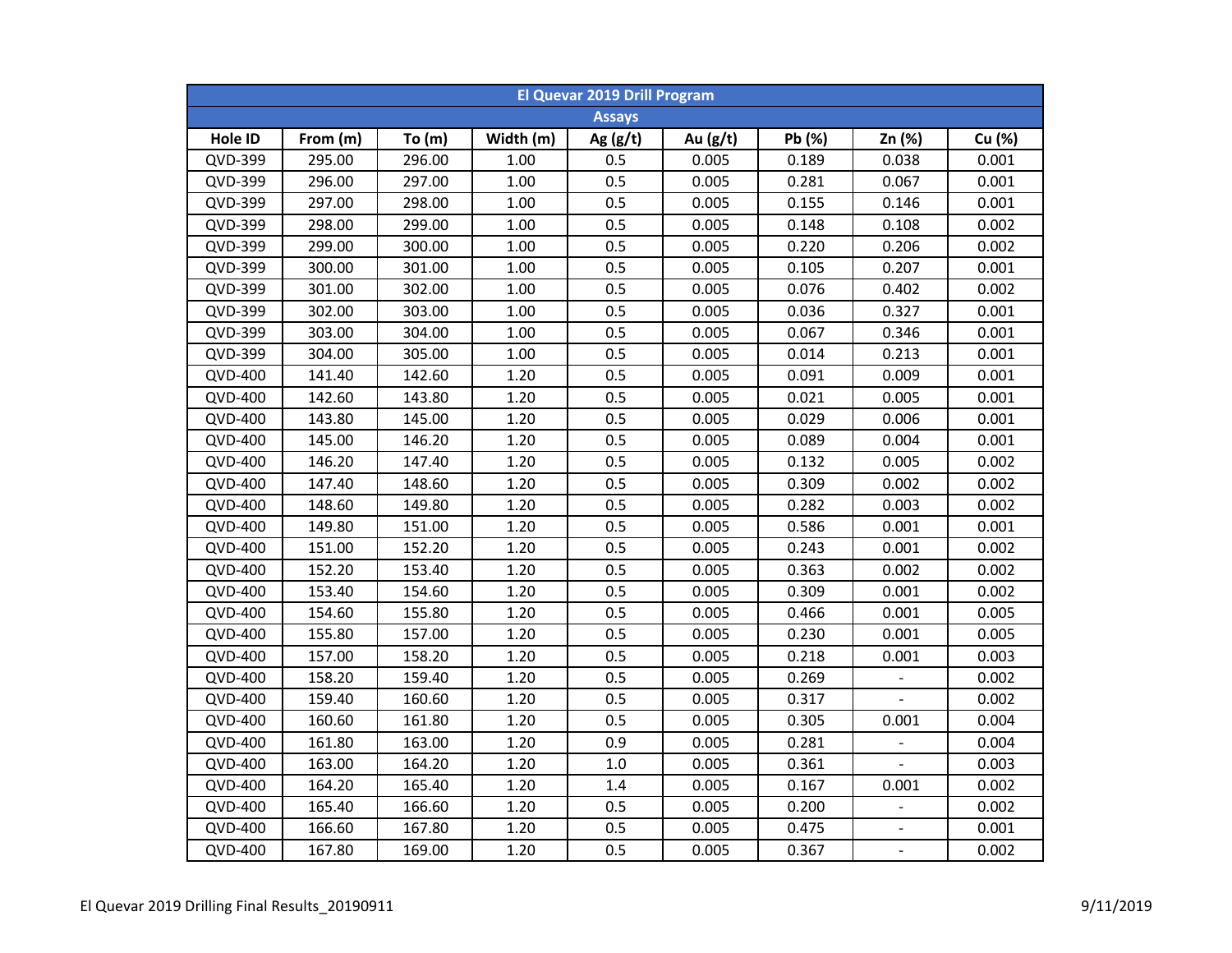| <b>El Quevar 2019 Drill Program</b> |          |          |           |               |          |        |                |        |  |  |
|-------------------------------------|----------|----------|-----------|---------------|----------|--------|----------------|--------|--|--|
|                                     |          |          |           | <b>Assays</b> |          |        |                |        |  |  |
| Hole ID                             | From (m) | To $(m)$ | Width (m) | Ag $(g/t)$    | Au (g/t) | Pb (%) | Zn (%)         | Cu (%) |  |  |
| <b>QVD-400</b>                      | 169.00   | 170.20   | 1.20      | 0.5           | 0.005    | 0.490  | $\blacksquare$ | 0.001  |  |  |
| <b>QVD-400</b>                      | 170.20   | 171.40   | 1.20      | 0.5           | 0.005    | 0.892  | $\equiv$       | 0.001  |  |  |
| <b>QVD-400</b>                      | 171.40   | 172.60   | 1.20      | 0.5           | 0.005    | 0.683  | $\blacksquare$ | 0.001  |  |  |
| <b>QVD-400</b>                      | 172.60   | 173.80   | 1.20      | 0.5           | 0.005    | 0.402  | $\blacksquare$ | 0.001  |  |  |
| <b>QVD-400</b>                      | 173.80   | 175.00   | 1.20      | 0.6           | 0.005    | 0.359  | $\mathbf{r}$   | 0.002  |  |  |
| QVD-400                             | 175.00   | 176.20   | 1.20      | 0.5           | 0.005    | 0.253  | L,             | 0.001  |  |  |
| QVD-400                             | 176.20   | 177.40   | 1.20      | 0.5           | 0.005    | 0.244  |                | 0.001  |  |  |
| <b>QVD-400</b>                      | 177.40   | 178.60   | 1.20      | 0.5           | 0.005    | 0.282  |                | 0.001  |  |  |
| QVD-400                             | 178.60   | 179.80   | 1.20      | 0.5           | 0.005    | 0.242  | 0.001          | 0.002  |  |  |
| QVD-400                             | 179.80   | 181.00   | 1.20      | 0.6           | 0.005    | 0.007  | 0.001          | 0.002  |  |  |
| QVD-400                             | 181.00   | 182.20   | 1.20      | 0.5           | 0.005    | 0.003  | 0.001          | 0.001  |  |  |
| QVD-400                             | 182.20   | 183.40   | 1.20      | 0.5           | 0.005    | 0.002  | 0.001          | 0.002  |  |  |
| QVD-400                             | 183.40   | 184.60   | 1.20      | 0.5           | 0.005    | 0.003  |                | 0.001  |  |  |
| <b>QVD-400</b>                      | 184.60   | 185.80   | 1.20      | 0.5           | 0.005    | 0.006  |                | 0.001  |  |  |
| <b>QVD-400</b>                      | 185.80   | 187.00   | 1.20      | 0.5           | 0.005    | 0.002  | 0.001          | 0.001  |  |  |
| <b>QVD-400</b>                      | 187.00   | 188.20   | 1.20      | 0.5           | 0.005    | 0.003  | 0.001          | 0.001  |  |  |
| <b>QVD-400</b>                      | 188.20   | 189.40   | 1.20      | 0.5           | 0.005    | 0.007  | 0.002          | 0.002  |  |  |
| <b>QVD-400</b>                      | 189.40   | 190.60   | 1.20      | 0.8           | 0.005    | 0.003  | 0.011          | 0.002  |  |  |
| <b>QVD-400</b>                      | 190.60   | 191.80   | 1.20      | 0.7           | 0.005    | 0.003  | 0.023          | 0.002  |  |  |
| <b>QVD-400</b>                      | 191.80   | 193.00   | 1.20      | 0.5           | 0.005    | 0.002  | 0.013          | 0.001  |  |  |
| QVD-400                             | 193.00   | 194.20   | 1.20      | 0.5           | 0.005    | 0.023  | 0.008          | 0.001  |  |  |
| QVD-400                             | 194.20   | 195.40   | 1.20      | 0.5           | 0.005    | 0.016  | 0.002          | 0.001  |  |  |
| QVD-400                             | 195.40   | 196.60   | 1.20      | 1.2           | 0.005    | 0.003  | 0.008          | 0.001  |  |  |
| QVD-400                             | 196.60   | 197.80   | 1.20      | 0.5           | 0.005    | 0.002  | 0.022          | 0.001  |  |  |
| QVD-400                             | 197.80   | 199.00   | 1.20      | 1.4           | 0.005    | 0.002  | 0.005          | 0.001  |  |  |
| QVD-400                             | 199.00   | 199.80   | 0.80      | 1.9           | 0.005    | 0.002  | 0.003          | 0.004  |  |  |
| QVD-400                             | 224.00   | 225.00   | 1.00      | 0.5           | 0.005    | 0.002  | 0.040          | 0.001  |  |  |
| QVD-400                             | 225.00   | 226.00   | 1.00      | 0.5           | 0.005    | 0.003  | 0.018          | 0.001  |  |  |
| QVD-400                             | 226.00   | 227.00   | 1.00      | 0.5           | 0.005    | 0.003  | 0.003          | 0.002  |  |  |
| QVD-400                             | 227.00   | 228.00   | 1.00      | 0.5           | 0.005    | 0.002  | 0.002          | 0.001  |  |  |
| QVD-400                             | 228.00   | 229.00   | 1.00      | 0.5           | 0.005    | 0.002  | 0.001          | 0.003  |  |  |
| QVD-400                             | 229.00   | 230.00   | 1.00      | 0.5           | 0.005    | 0.004  | 0.025          | 0.002  |  |  |
| <b>QVD-400</b>                      | 319.00   | 320.00   | 1.00      | 0.5           | 0.005    | 0.409  | 0.008          | 0.001  |  |  |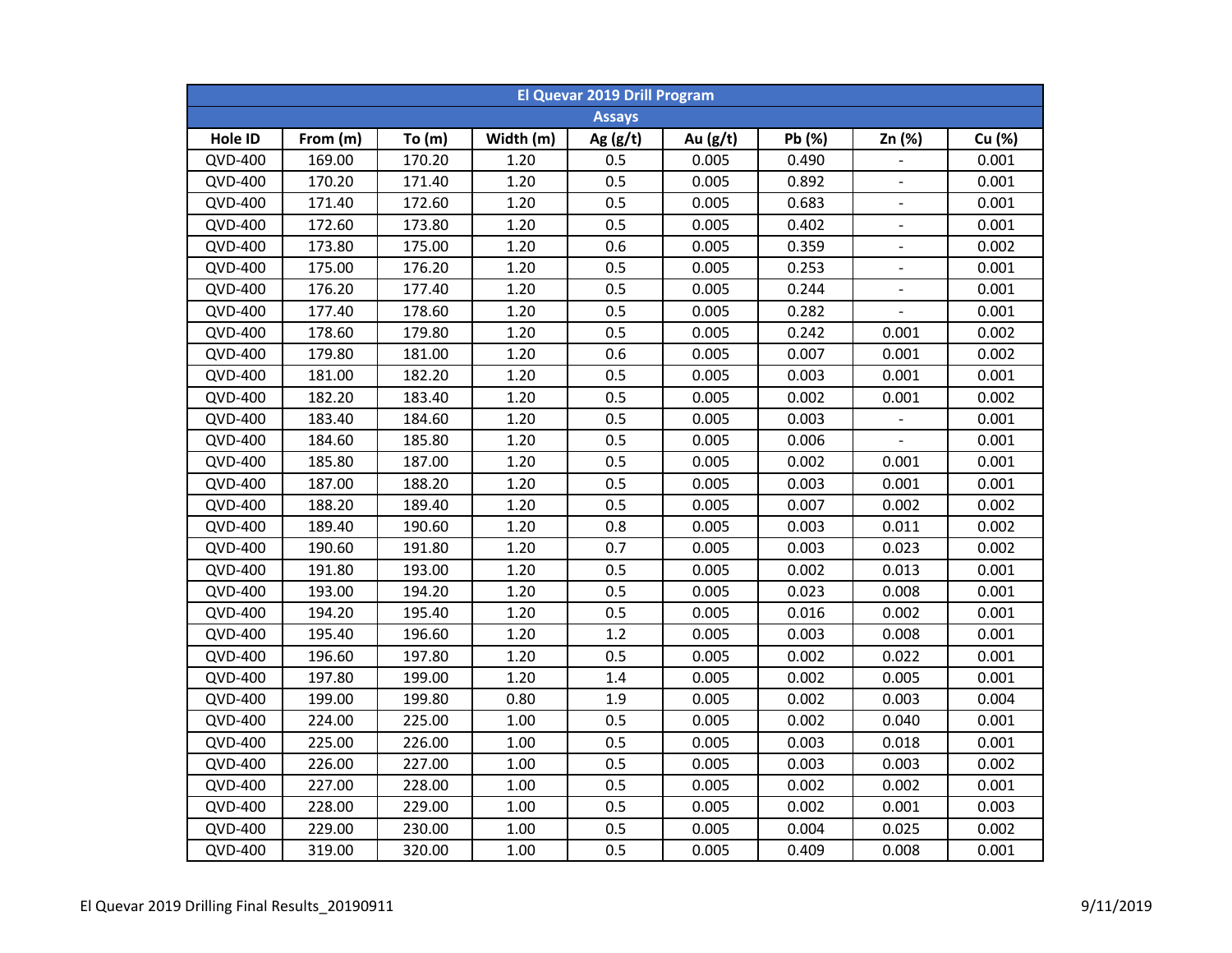| <b>El Quevar 2019 Drill Program</b> |          |          |           |               |          |        |        |        |  |  |
|-------------------------------------|----------|----------|-----------|---------------|----------|--------|--------|--------|--|--|
|                                     |          |          |           | <b>Assays</b> |          |        |        |        |  |  |
| Hole ID                             | From (m) | To $(m)$ | Width (m) | Ag $(g/t)$    | Au (g/t) | Pb (%) | Zn (%) | Cu (%) |  |  |
| <b>QVD-400</b>                      | 320.00   | 321.00   | 1.00      | 1.3           | 0.005    | 0.291  | 0.005  | 0.002  |  |  |
| <b>QVD-400</b>                      | 321.00   | 322.00   | 1.00      | 1.2           | 0.005    | 0.257  | 0.006  | 0.001  |  |  |
| <b>QVD-400</b>                      | 322.00   | 323.00   | 1.00      | 2.1           | 0.005    | 0.448  | 0.004  | 0.002  |  |  |
| <b>QVD-400</b>                      | 323.00   | 324.00   | 1.00      | 1.6           | 0.005    | 0.567  | 0.006  | 0.002  |  |  |
| <b>QVD-400</b>                      | 324.00   | 325.00   | 1.00      | 1.3           | 0.005    | 0.347  | 0.004  | 0.001  |  |  |
| QVD-400                             | 325.00   | 326.00   | 1.00      | 2.8           | 0.005    | 0.279  | 0.004  | 0.002  |  |  |
| QVD-400                             | 326.00   | 327.00   | 1.00      | 1.4           | 0.005    | 0.264  | 0.001  | 0.001  |  |  |
| <b>QVD-400</b>                      | 327.00   | 328.00   | 1.00      | 0.9           | 0.005    | 0.215  | 0.001  | 0.001  |  |  |
| QVD-400                             | 328.00   | 329.00   | $1.00\,$  | 1.0           | 0.005    | 0.240  | 0.002  | 0.001  |  |  |
| QVD-400                             | 329.00   | 330.00   | 1.00      | 2.0           | 0.005    | 0.351  | 0.002  | 0.001  |  |  |
| QVD-400                             | 330.00   | 331.00   | 1.00      | 9.4           | 0.005    | 0.461  | 0.003  | 0.002  |  |  |
| QVD-400                             | 331.00   | 332.00   | 1.00      | 1.9           | 0.005    | 0.159  | 0.002  | 0.001  |  |  |
| QVD-400                             | 332.00   | 333.00   | 1.00      | 2.6           | 0.005    | 0.150  | 0.007  | 0.001  |  |  |
| <b>QVD-400</b>                      | 333.00   | 334.00   | 1.00      | 5.0           | 0.005    | 0.381  | 0.015  | 0.002  |  |  |
| <b>QVD-400</b>                      | 334.00   | 335.00   | 1.00      | 1.1           | 0.005    | 0.250  | 0.004  | 0.001  |  |  |
| <b>QVD-400</b>                      | 335.00   | 336.00   | 1.00      | 1.1           | 0.005    | 0.159  | 0.008  | 0.001  |  |  |
| <b>QVD-400</b>                      | 336.00   | 337.00   | 1.00      | 0.5           | 0.005    | 0.102  | 0.004  | 0.001  |  |  |
| <b>QVD-400</b>                      | 337.00   | 338.00   | 1.00      | 2.0           | 0.005    | 0.363  | 0.093  | 0.001  |  |  |
| <b>QVD-400</b>                      | 338.00   | 339.00   | 1.00      | 0.8           | 0.005    | 0.158  | 0.020  | 0.001  |  |  |
| <b>QVD-400</b>                      | 339.00   | 340.00   | 1.00      | 6.9           | 0.005    | 1.825  | 0.858  | 0.002  |  |  |
| QVD-400                             | 340.00   | 341.00   | 1.00      | 1.7           | 0.005    | 0.705  | 0.246  | 0.001  |  |  |
| QVD-400                             | 341.00   | 342.24   | 1.24      | 3.0           | 0.005    | 1.160  | 0.519  | 0.002  |  |  |
| QVD-400                             | 342.24   | 343.00   | 0.76      | 0.5           | 0.005    | 0.358  | 1.935  | 0.003  |  |  |
| QVD-400                             | 343.00   | 344.00   | 1.00      | 0.5           | 0.005    | 0.274  | 1.190  | 0.002  |  |  |
| QVD-400                             | 344.00   | 345.00   | 1.00      | 0.5           | 0.005    | 0.154  | 0.954  | 0.002  |  |  |
| QVD-400                             | 359.40   | 360.50   | $1.10\,$  | 0.5           | 0.005    | 0.410  | 0.342  | 0.001  |  |  |
| QVD-400                             | 360.50   | 361.50   | 1.00      | 0.5           | 0.005    | 0.195  | 0.498  | 0.002  |  |  |
| QVD-400                             | 361.50   | 362.50   | 1.00      | 0.5           | 0.005    | 0.195  | 0.105  | 0.001  |  |  |
| QVD-400                             | 397.00   | 398.25   | 1.25      | 0.5           | 0.005    | 0.089  | 0.780  | 0.002  |  |  |
| QVD-400                             | 459.00   | 460.50   | 1.50      | 0.5           | 0.005    | 0.033  | 0.210  | 0.002  |  |  |
| QVD-400                             | 460.50   | 462.00   | 1.50      | 0.5           | 0.005    | 0.049  | 0.247  | 0.002  |  |  |
| QVD-400                             | 462.00   | 463.50   | 1.50      | 0.5           | 0.005    | 0.074  | 0.282  | 0.002  |  |  |
| QVD-400                             | 463.50   | 465.00   | 1.50      | 0.5           | 0.005    | 0.111  | 0.387  | 0.002  |  |  |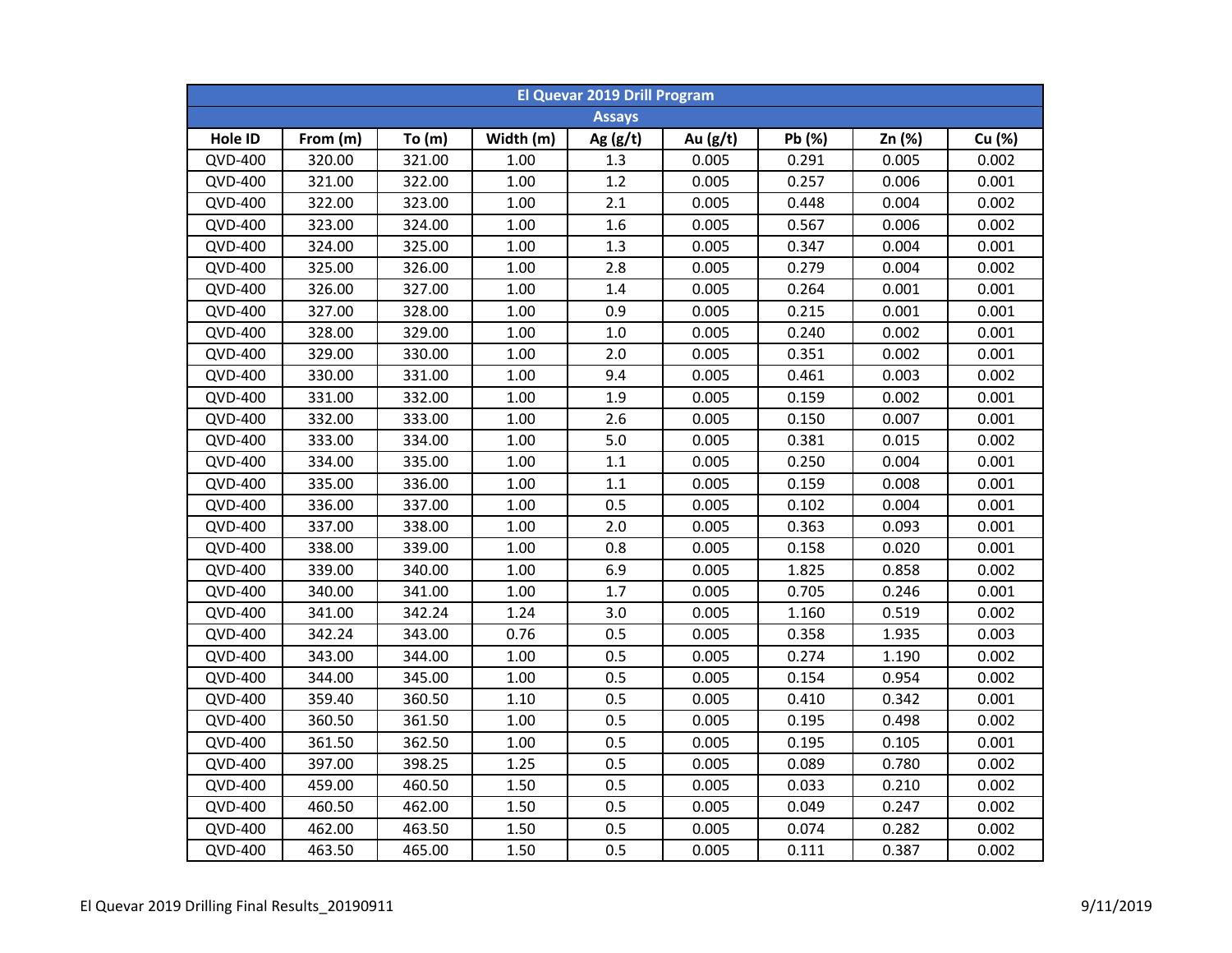| <b>El Quevar 2019 Drill Program</b> |               |        |           |            |            |        |        |                              |  |  |  |
|-------------------------------------|---------------|--------|-----------|------------|------------|--------|--------|------------------------------|--|--|--|
|                                     | <b>Assays</b> |        |           |            |            |        |        |                              |  |  |  |
| Hole ID                             | From (m)      | To(m)  | Width (m) | Ag $(g/t)$ | Au $(g/t)$ | Pb (%) | Zn (%) | Cu (%)                       |  |  |  |
| <b>QVD-400</b>                      | 465.00        | 466.50 | 1.50      | 0.5        | 0.005      | 0.190  | 0.598  | 0.002                        |  |  |  |
| QVD-400                             | 466.50        | 467.50 | 1.00      | 0.5        | 0.005      | 0.097  | 0.324  | 0.002                        |  |  |  |
| <b>QVD-400</b>                      | 467.50        | 469.00 | 1.50      | 0.5        | 0.005      | 0.048  | 0.206  | 0.002                        |  |  |  |
| QVD-400                             | 469.00        | 470.50 | 1.50      | 0.5        | 0.005      | 0.034  | 0.208  | 0.002                        |  |  |  |
| <b>QVD-400</b>                      | 470.50        | 471.50 | 1.00      | 0.5        | 0.005      | 0.012  | 0.323  | 0.001                        |  |  |  |
| QVD-400                             | 489.40        | 490.00 | 0.60      | 0.5        | 0.005      | 0.013  | 0.026  | 0.001                        |  |  |  |
| QVD-400                             | 490.00        | 491.00 | 1.00      | 0.5        | 0.005      | 0.010  | 0.102  | 0.001                        |  |  |  |
| QVD-400                             | 491.00        | 492.00 | 1.00      | 0.5        | 0.005      | 0.006  | 0.040  | 0.003                        |  |  |  |
| QVD-400                             | 492.00        | 493.00 | 1.00      | 3.0        | 0.005      | 0.005  | 0.057  | 0.002                        |  |  |  |
| QVD-400                             | 493.00        | 494.00 | 1.00      | 0.5        | 0.005      | 0.008  | 0.100  | 0.001                        |  |  |  |
| QVD-400                             | 494.00        | 495.00 | 1.00      | 0.5        | 0.005      | 0.002  | 0.030  | 0.001                        |  |  |  |
| QVD-400                             | 495.00        | 496.00 | 1.00      | 2.1        | 0.005      | 0.005  | 0.024  | 0.001                        |  |  |  |
| QVD-400                             | 496.00        | 497.00 | 1.00      | 0.5        | 0.005      | 0.004  | 0.008  | 0.001                        |  |  |  |
| QVD-400                             | 497.00        | 498.00 | 1.00      | 0.5        | 0.005      | 0.004  | 0.019  | 0.001                        |  |  |  |
| QVD-400                             | 498.00        | 499.00 | 1.00      | 0.5        | 0.005      | 0.003  | 0.007  | $\blacksquare$               |  |  |  |
| <b>QVD-400</b>                      | 499.00        | 500.00 | 1.00      | 0.5        | 0.005      | 0.002  | 0.005  | $\blacksquare$               |  |  |  |
| QVD-400                             | 500.00        | 501.00 | 1.00      | 0.5        | 0.005      | 0.002  | 0.007  | $\blacksquare$               |  |  |  |
| <b>QVD-400</b>                      | 501.00        | 502.00 | 1.00      | 0.5        | 0.005      | 0.003  | 0.010  | $\frac{1}{2}$                |  |  |  |
| <b>QVD-400</b>                      | 502.00        | 503.00 | 1.00      | 0.5        | 0.005      | 0.003  | 0.006  |                              |  |  |  |
| QVD-400                             | 503.00        | 504.00 | 1.00      | 0.5        | 0.005      | 0.003  | 0.006  | 0.001                        |  |  |  |
| QVD-400                             | 504.00        | 505.00 | 1.00      | 0.5        | 0.005      | 0.003  | 0.006  |                              |  |  |  |
| QVD-400                             | 505.00        | 506.00 | 1.00      | 0.5        | 0.005      | 0.003  | 0.004  |                              |  |  |  |
| QVD-401                             | 151.10        | 152.00 | 0.90      | 0.5        | 0.005      | 0.054  | 0.095  | 0.001                        |  |  |  |
| QVD-401                             | 152.00        | 153.00 | 1.00      | 0.5        | 0.005      | 0.100  | 0.081  |                              |  |  |  |
| QVD-401                             | 153.00        | 154.00 | 1.00      | 0.5        | 0.005      | 0.176  | 0.109  |                              |  |  |  |
| QVD-401                             | 154.00        | 155.00 | 1.00      | 0.5        | 0.005      | 0.134  | 0.087  |                              |  |  |  |
| QVD-401                             | 155.00        | 156.00 | 1.00      | 0.5        | 0.005      | 0.122  | 0.099  | $\overline{\phantom{0}}$     |  |  |  |
| QVD-401                             | 156.00        | 157.00 | 1.00      | 0.5        | 0.005      | 0.157  | 0.092  |                              |  |  |  |
| QVD-401                             | 157.00        | 158.00 | 1.00      | 0.5        | 0.005      | 0.104  | 0.044  | 0.001                        |  |  |  |
| QVD-401                             | 158.00        | 159.00 | 1.00      | 0.5        | 0.005      | 0.100  | 0.046  | $\blacksquare$               |  |  |  |
| QVD-401                             | 159.00        | 160.00 | 1.00      | 0.5        | 0.005      | 0.053  | 0.074  | $\qquad \qquad \blacksquare$ |  |  |  |
| QVD-401                             | 160.00        | 161.00 | 1.00      | 0.5        | 0.005      | 0.048  | 0.065  | $\blacksquare$               |  |  |  |
| QVD-401                             | 161.00        | 162.00 | 1.00      | 0.5        | 0.005      | 0.041  | 0.041  | $\blacksquare$               |  |  |  |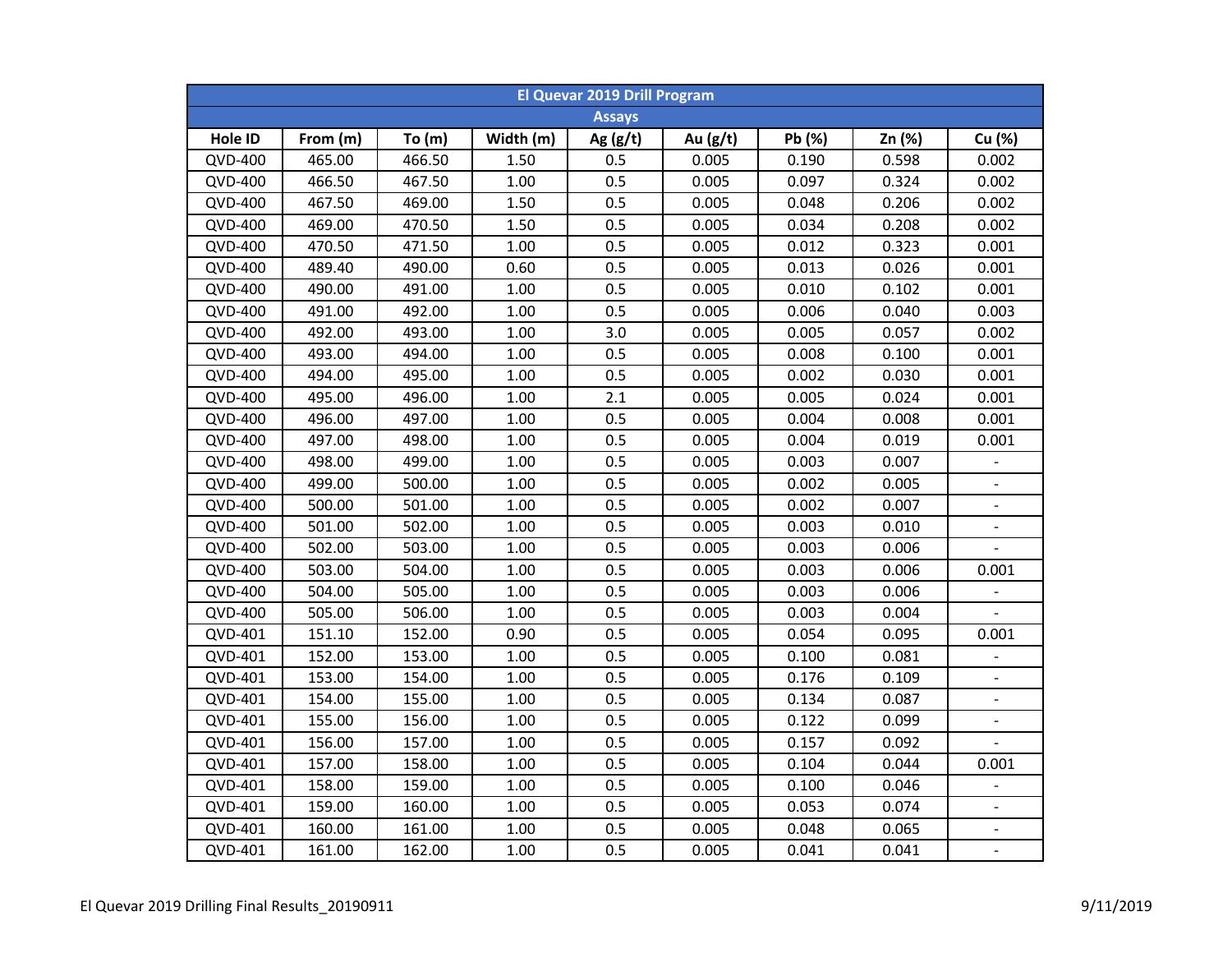| <b>El Quevar 2019 Drill Program</b> |          |          |           |               |            |        |        |                          |  |  |
|-------------------------------------|----------|----------|-----------|---------------|------------|--------|--------|--------------------------|--|--|
|                                     |          |          |           | <b>Assays</b> |            |        |        |                          |  |  |
| Hole ID                             | From (m) | To $(m)$ | Width (m) | Ag $(g/t)$    | Au $(g/t)$ | Pb (%) | Zn (%) | Cu (%)                   |  |  |
| QVD-401                             | 162.00   | 163.00   | 1.00      | 0.5           | 0.005      | 0.039  | 0.031  |                          |  |  |
| QVD-401                             | 163.00   | 164.00   | 1.00      | 0.5           | 0.005      | 0.023  | 0.039  | $\blacksquare$           |  |  |
| QVD-401                             | 164.00   | 165.00   | $1.00\,$  | 0.5           | 0.005      | 0.051  | 0.060  | $\blacksquare$           |  |  |
| QVD-401                             | 165.00   | 166.00   | $1.00\,$  | 0.5           | 0.005      | 0.051  | 0.050  |                          |  |  |
| QVD-401                             | 166.00   | 167.00   | $1.00\,$  | 0.5           | 0.005      | 0.036  | 0.095  | $\blacksquare$           |  |  |
| QVD-401                             | 167.00   | 168.00   | 1.00      | 0.5           | 0.005      | 0.024  | 0.069  | $\blacksquare$           |  |  |
| QVD-401                             | 168.00   | 169.00   | 1.00      | 0.5           | 0.005      | 0.024  | 0.076  |                          |  |  |
| QVD-401                             | 169.00   | 170.00   | 1.00      | 0.5           | 0.005      | 0.027  | 0.046  |                          |  |  |
| QVD-401                             | 170.00   | 171.00   | 1.00      | 0.5           | 0.005      | 0.033  | 0.033  | $\blacksquare$           |  |  |
| QVD-401                             | 171.00   | 172.00   | 1.00      | 0.5           | 0.005      | 0.026  | 0.025  | $\blacksquare$           |  |  |
| QVD-401                             | 172.00   | 173.00   | 1.00      | 0.5           | 0.005      | 0.027  | 0.021  | $\overline{\phantom{a}}$ |  |  |
| QVD-401                             | 173.00   | 174.00   | 1.00      | 0.5           | 0.005      | 0.033  | 0.044  | $\overline{\phantom{a}}$ |  |  |
| QVD-401                             | 174.00   | 175.10   | 1.10      | 0.5           | 0.005      | 0.074  | 0.046  | $\overline{\phantom{a}}$ |  |  |
| QVD-401                             | 175.10   | 176.45   | 1.35      | 0.5           | 0.005      | 0.027  | 0.099  | $\blacksquare$           |  |  |
| QVD-401                             | 176.45   | 177.28   | 0.83      | 0.5           | 0.005      | 0.057  | 0.067  | $\blacksquare$           |  |  |
| QVD-401                             | 177.28   | 178.35   | 1.07      | 0.5           | 0.005      | 0.101  | 0.098  | $\blacksquare$           |  |  |
| QVD-401                             | 178.35   | 179.00   | 0.65      | 0.5           | 0.005      | 0.036  | 0.224  | $\blacksquare$           |  |  |
| QVD-401                             | 179.00   | 180.00   | 1.00      | 0.5           | 0.005      | 0.017  | 0.271  | $\blacksquare$           |  |  |
| QVD-401                             | 180.00   | 181.00   | 1.00      | 0.5           | 0.005      | 0.012  | 0.301  | $\blacksquare$           |  |  |
| QVD-401                             | 181.00   | 182.00   | 1.00      | 0.5           | 0.005      | 0.010  | 0.286  |                          |  |  |
| QVD-401                             | 182.00   | 183.00   | 1.00      | 0.5           | 0.005      | 0.005  | 0.253  | $\blacksquare$           |  |  |
| QVD-401                             | 183.00   | 184.00   | 1.00      | 0.5           | 0.005      | 0.006  | 0.245  |                          |  |  |
| QVD-401                             | 184.00   | 185.00   | 1.00      | 0.5           | 0.005      | 0.005  | 0.269  | $\overline{\phantom{a}}$ |  |  |
| QVD-401                             | 185.00   | 186.00   | 1.00      | 0.5           | 0.005      | 0.013  | 0.225  | $\overline{a}$           |  |  |
| QVD-401                             | 186.00   | 187.00   | 1.00      | 0.5           | 0.005      | 0.016  | 0.281  | $\overline{a}$           |  |  |
| QVD-401                             | 187.00   | 188.00   | 1.00      | 0.5           | 0.005      | 0.006  | 0.168  | $\overline{a}$           |  |  |
| QVD-401                             | 188.00   | 189.00   | 1.00      | 0.5           | 0.005      | 0.022  | 0.235  | $\blacksquare$           |  |  |
| QVD-401                             | 189.00   | 190.00   | 1.00      | 0.5           | 0.005      | 0.021  | 0.213  | $\overline{\phantom{a}}$ |  |  |
| QVD-401                             | 190.00   | 191.00   | 1.00      | 0.5           | 0.005      | 0.034  | 0.099  | $\blacksquare$           |  |  |
| QVD-401                             | 191.00   | 192.00   | 1.00      | 0.5           | 0.005      | 0.018  | 0.053  | $\blacksquare$           |  |  |
| QVD-401                             | 192.00   | 193.00   | 1.00      | 0.5           | 0.005      | 0.007  | 0.074  | $\blacksquare$           |  |  |
| QVD-401                             | 193.00   | 194.00   | 1.00      | 0.5           | 0.005      | 0.038  | 0.083  | $\overline{\phantom{a}}$ |  |  |
| QVD-401                             | 194.00   | 195.00   | 1.00      | 0.5           | 0.005      | 0.044  | 0.034  | $\Box$                   |  |  |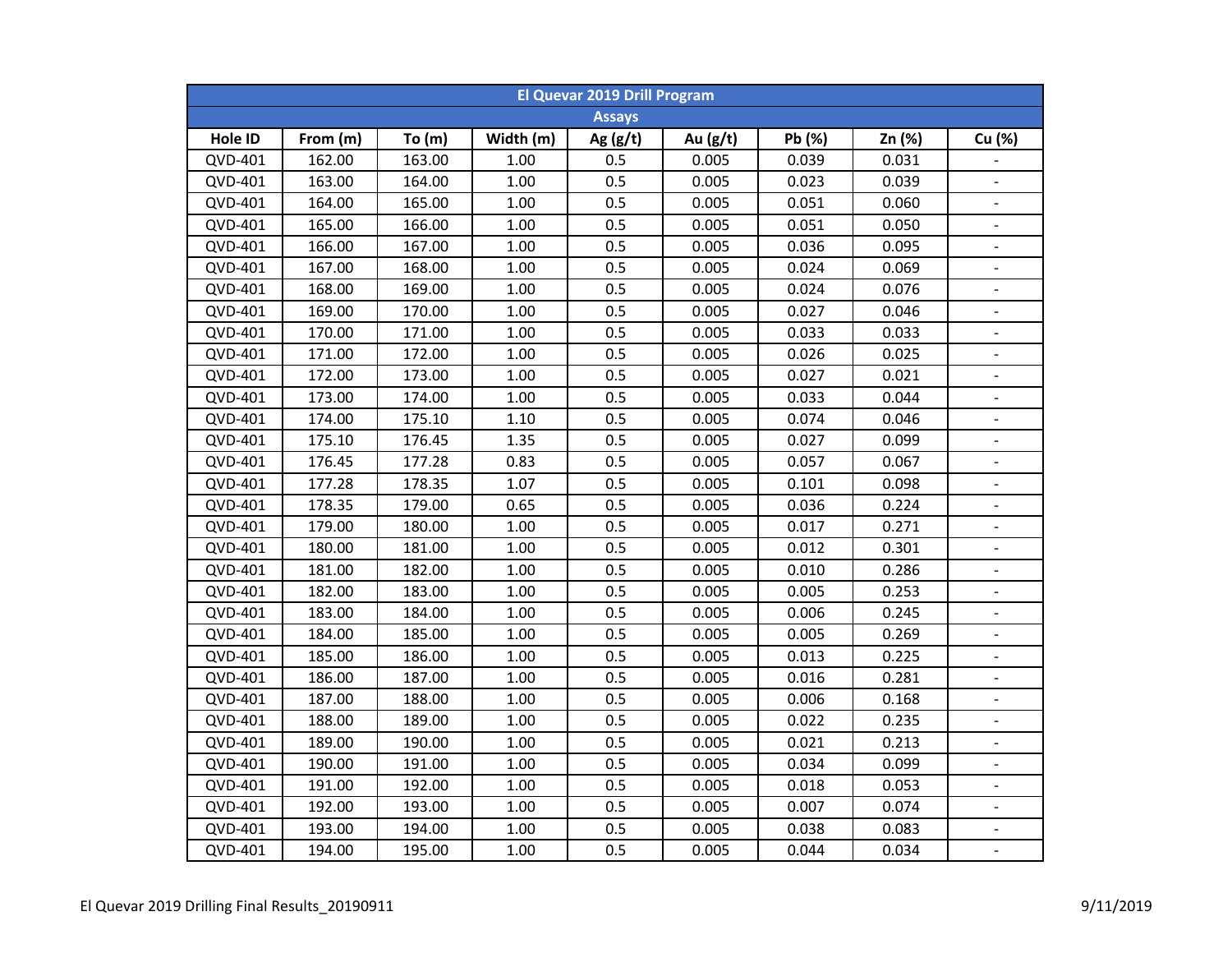| <b>El Quevar 2019 Drill Program</b> |          |          |           |               |            |        |        |                          |  |  |
|-------------------------------------|----------|----------|-----------|---------------|------------|--------|--------|--------------------------|--|--|
|                                     |          |          |           | <b>Assays</b> |            |        |        |                          |  |  |
| Hole ID                             | From (m) | To $(m)$ | Width (m) | Ag $(g/t)$    | Au $(g/t)$ | Pb (%) | Zn (%) | Cu (%)                   |  |  |
| QVD-401                             | 195.00   | 196.00   | 1.00      | 0.5           | 0.005      | 0.125  | 0.012  |                          |  |  |
| QVD-401                             | 196.00   | 197.00   | 1.00      | 0.5           | 0.005      | 0.053  | 0.007  | $\blacksquare$           |  |  |
| QVD-401                             | 197.00   | 198.00   | 1.00      | 0.5           | 0.005      | 0.084  | 0.010  | $\blacksquare$           |  |  |
| QVD-401                             | 198.00   | 199.00   | 1.00      | 0.5           | 0.005      | 0.072  | 0.008  | $\blacksquare$           |  |  |
| QVD-401                             | 199.00   | 200.00   | 1.00      | 0.5           | 0.005      | 0.060  | 0.008  | $\overline{a}$           |  |  |
| QVD-401                             | 200.00   | 201.00   | 1.00      | 0.5           | 0.005      | 0.064  | 0.038  | 0.001                    |  |  |
| QVD-401                             | 201.00   | 202.00   | 1.00      | 0.5           | 0.005      | 0.080  | 0.096  |                          |  |  |
| QVD-401                             | 202.00   | 203.00   | 1.00      | 0.5           | 0.005      | 0.037  | 0.301  | 0.001                    |  |  |
| QVD-401                             | 203.00   | 204.00   | 1.00      | 0.5           | 0.005      | 0.024  | 0.290  | 0.001                    |  |  |
| QVD-401                             | 204.00   | 205.00   | 1.00      | 0.5           | 0.005      | 0.007  | 0.283  | 0.001                    |  |  |
| QVD-401                             | 205.00   | 206.00   | 1.00      | 0.5           | 0.005      | 0.012  | 0.315  | 0.001                    |  |  |
| QVD-401                             | 206.00   | 207.00   | 1.00      | 0.5           | 0.005      | 0.007  | 0.170  | $\blacksquare$           |  |  |
| QVD-401                             | 207.00   | 208.00   | 1.00      | 0.5           | 0.005      | 0.007  | 0.170  | $\blacksquare$           |  |  |
| QVD-401                             | 208.00   | 209.00   | 1.00      | 0.5           | 0.005      | 0.006  | 0.165  | $\blacksquare$           |  |  |
| QVD-401                             | 209.00   | 210.00   | 1.00      | 0.5           | 0.005      | 0.062  | 0.164  | $\frac{1}{2}$            |  |  |
| QVD-401                             | 210.00   | 211.00   | 1.00      | 0.5           | 0.005      | 0.062  | 0.123  | 0.001                    |  |  |
| QVD-401                             | 211.00   | 212.34   | 1.34      | 0.5           | 0.005      | 0.022  | 0.155  | 0.001                    |  |  |
| QVD-401                             | 212.34   | 213.00   | 0.66      | 0.5           | 0.005      | 0.016  | 0.104  | 0.001                    |  |  |
| QVD-401                             | 213.00   | 214.00   | 1.00      | 0.5           | 0.005      | 0.027  | 0.047  | 0.001                    |  |  |
| QVD-401                             | 214.00   | 215.00   | 1.00      | 0.5           | 0.005      | 0.029  | 0.147  | 0.001                    |  |  |
| QVD-401                             | 215.00   | 216.00   | 1.00      | 0.5           | 0.005      | 0.030  | 0.126  |                          |  |  |
| QVD-401                             | 216.00   | 217.00   | 1.00      | 0.5           | 0.005      | 0.063  | 0.191  | 0.001                    |  |  |
| QVD-401                             | 217.00   | 218.00   | 1.00      | 0.5           | 0.005      | 0.030  | 0.149  | 0.001                    |  |  |
| QVD-401                             | 218.00   | 219.00   | 1.00      | 0.5           | 0.005      | 0.023  | 0.164  |                          |  |  |
| QVD-401                             | 219.00   | 220.00   | 1.00      | 0.5           | 0.005      | 0.013  | 0.100  | 0.001                    |  |  |
| QVD-401                             | 220.00   | 221.00   | 1.00      | 0.5           | 0.005      | 0.032  | 0.139  |                          |  |  |
| QVD-401                             | 221.00   | 222.00   | 1.00      | 0.5           | 0.005      | 0.033  | 0.119  | 0.001                    |  |  |
| QVD-401                             | 222.00   | 223.00   | 1.00      | 0.5           | 0.005      | 0.023  | 0.144  | $\overline{\phantom{a}}$ |  |  |
| QVD-401                             | 223.00   | 224.00   | 1.00      | 0.5           | 0.005      | 0.031  | 0.091  |                          |  |  |
| <b>QVD-402</b>                      | 14.00    | 20.00    | 6.00      | 7.2           | 0.005      | 0.254  | 0.003  | 0.001                    |  |  |
| <b>QVD-402</b>                      | 20.00    | 24.00    | 4.00      | 306.0         | 0.005      | 0.174  | 0.002  | 0.019                    |  |  |
| <b>QVD-402</b>                      | 24.00    | 25.00    | 1.00      | 61.0          | 0.005      | 0.157  | 0.001  | 0.012                    |  |  |
| <b>QVD-402</b>                      | 25.00    | 26.00    | 1.00      | 658.0         | 0.005      | 0.087  | 0.001  | 0.009                    |  |  |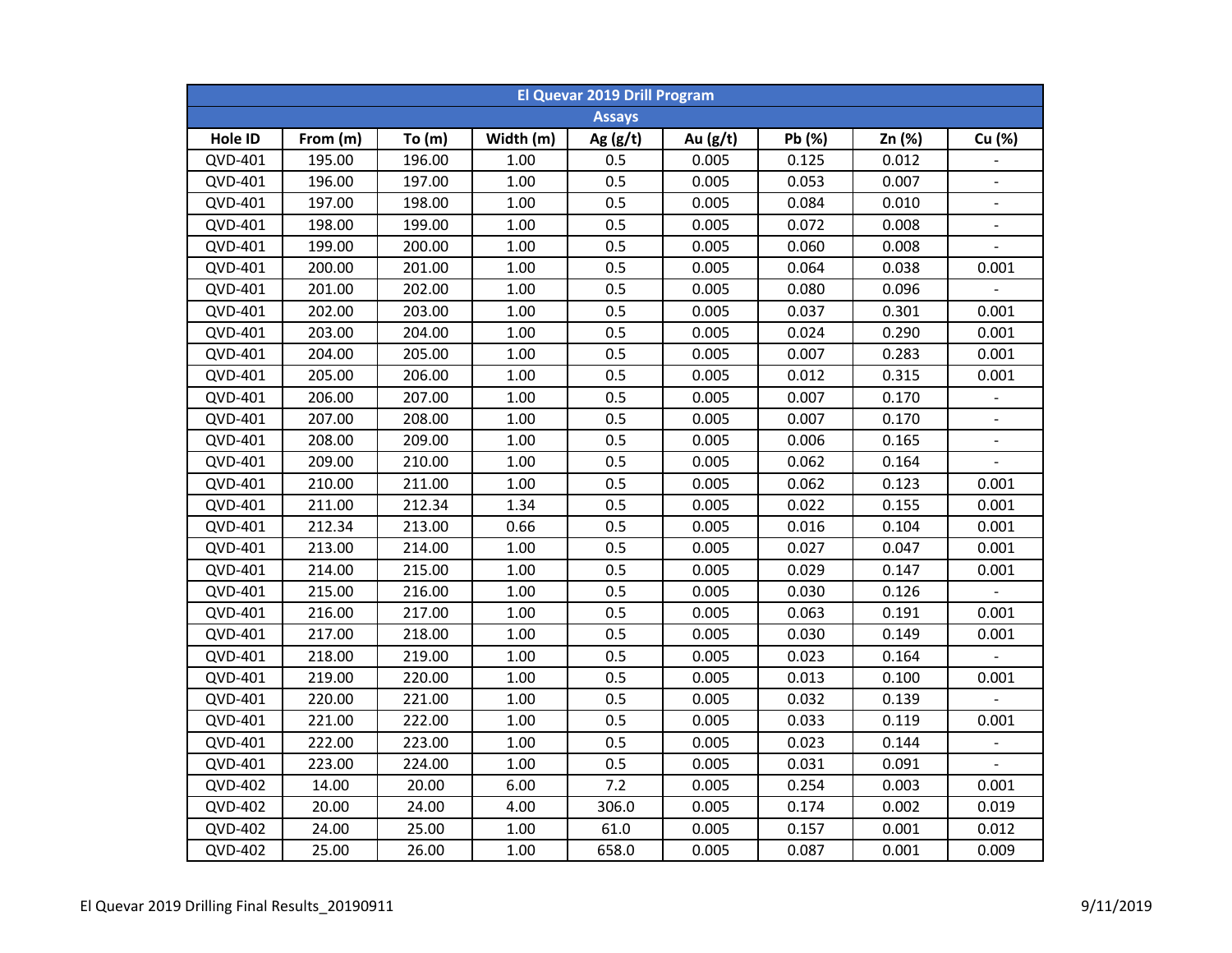| <b>El Quevar 2019 Drill Program</b> |          |       |           |               |            |        |        |        |  |  |
|-------------------------------------|----------|-------|-----------|---------------|------------|--------|--------|--------|--|--|
|                                     |          |       |           | <b>Assays</b> |            |        |        |        |  |  |
| Hole ID                             | From (m) | To(m) | Width (m) | Ag $(g/t)$    | Au $(g/t)$ | Pb (%) | Zn (%) | Cu (%) |  |  |
| QVD-402                             | 26.00    | 29.00 | 3.00      | 76.2          | 0.005      | 0.281  | 0.001  | 0.023  |  |  |
| <b>QVD-402</b>                      | 29.00    | 34.00 | 5.00      | 143.0         | 0.005      | 0.160  | 0.002  | 0.007  |  |  |
| <b>QVD-402</b>                      | 34.00    | 38.00 | 4.00      | 1.2           | 0.005      | 0.003  | 0.016  | 0.002  |  |  |
| <b>QVD-402</b>                      | 38.00    | 41.00 | 3.00      | 0.5           | 0.005      | 0.002  | 0.010  | 0.001  |  |  |
| <b>QVD-402</b>                      | 41.00    | 44.00 | 3.00      | 0.6           | 0.005      | 0.002  | 0.019  | 0.001  |  |  |
| QVD-402                             | 44.00    | 46.50 | 2.50      | 0.6           | 0.005      | 0.003  | 0.007  | 0.001  |  |  |
| QVD-403                             | 6.00     | 10.75 | 4.75      | 5.1           | 0.005      | 0.476  | 0.002  | 0.001  |  |  |
| QVD-403                             | 10.75    | 11.75 | 1.00      | 513.0         | 0.005      | 0.049  |        | 0.004  |  |  |
| QVD-403                             | 11.75    | 14.50 | 2.75      | 295.0         | 0.005      | 0.161  | 0.001  | 0.005  |  |  |
| QVD-403                             | 14.50    | 17.50 | 3.00      | 169.0         | 0.005      | 0.618  | 0.005  | 0.008  |  |  |
| QVD-403                             | 17.50    | 19.00 | 1.50      | 40.1          | 0.005      | 0.045  | 0.013  | 0.003  |  |  |
| QVD-403                             | 19.00    | 23.50 | 4.50      | 0.5           | 0.005      | 0.002  | 0.023  | 0.002  |  |  |
| <b>QVD-404</b>                      | 10.00    | 11.50 | 1.50      | 0.5           | 0.005      | 0.001  | 0.006  | 0.002  |  |  |
| <b>QVD-404</b>                      | 11.50    | 13.00 | 1.50      | 0.5           | 0.005      | 0.002  | 0.014  | 0.002  |  |  |
| <b>QVD-404</b>                      | 13.00    | 15.70 | 2.70      | 0.5           | 0.005      | 0.003  | 0.063  | 0.001  |  |  |
| <b>QVD-404</b>                      | 15.70    | 19.00 | 3.30      | 0.5           | 0.005      | 0.055  | 0.115  | 0.001  |  |  |
| <b>QVD-404</b>                      | 19.00    | 22.00 | 3.00      | 0.5           | 0.005      | 0.032  | 0.139  | 0.001  |  |  |
| <b>QVD-404</b>                      | 22.00    | 23.50 | 1.50      | 0.7           | 0.005      | 0.067  | 0.018  | 0.005  |  |  |
| <b>QVD-404</b>                      | 23.50    | 26.50 | 3.00      | 13.7          | 0.005      | 0.169  | 0.012  | 0.003  |  |  |
| <b>QVD-404</b>                      | 26.50    | 28.00 | 1.50      | 0.5           | 0.005      | 0.005  | 0.016  | 0.002  |  |  |
| QVD-404                             | 28.00    | 29.50 | 1.50      | 0.5           | 0.005      | 0.003  | 0.024  | 0.001  |  |  |
| <b>QVD-404</b>                      | 29.50    | 31.00 | 1.50      | 0.5           | 0.005      | 0.002  | 0.016  | 0.001  |  |  |
| <b>QVD-404</b>                      | 31.00    | 33.00 | 2.00      | 0.5           | 0.005      | 0.002  | 0.011  | 0.001  |  |  |
| <b>QVD-404</b>                      | 33.00    | 35.00 | 2.00      | 0.5           | 0.005      | 0.002  | 0.018  | 0.002  |  |  |
| <b>QVD-404</b>                      | 35.00    | 37.80 | 2.80      | 0.5           | 0.005      | 0.001  | 0.020  | 0.002  |  |  |
| <b>QVD-404</b>                      | 37.80    | 40.40 | 2.60      | 0.5           | 0.005      | 0.001  | 0.041  | 0.001  |  |  |
| QVD-404                             | 40.40    | 41.70 | 1.30      | 0.5           | 0.005      | 0.002  | 0.032  | 0.001  |  |  |
| QVD-404                             | 41.70    | 43.00 | 1.30      | 0.5           | 0.005      | 0.002  | 0.014  | 0.001  |  |  |
| QVD-405                             | 10.00    | 11.50 | 1.50      | 0.5           | 0.005      | 0.002  | 0.002  | 0.001  |  |  |
| QVD-405                             | 11.50    | 13.00 | 1.50      | 0.5           | 0.005      | 0.002  | 0.004  | 0.001  |  |  |
| QVD-405                             | 13.00    | 14.50 | 1.50      | 0.5           | 0.005      | 0.002  | 0.005  | 0.001  |  |  |
| <b>QVD-405</b>                      | 14.50    | 16.00 | 1.50      | 0.5           | 0.005      | 0.002  | 0.003  | 0.001  |  |  |
| QVD-405                             | 16.00    | 19.00 | 3.00      | 0.5           | 0.005      | 0.008  | 0.007  | 0.001  |  |  |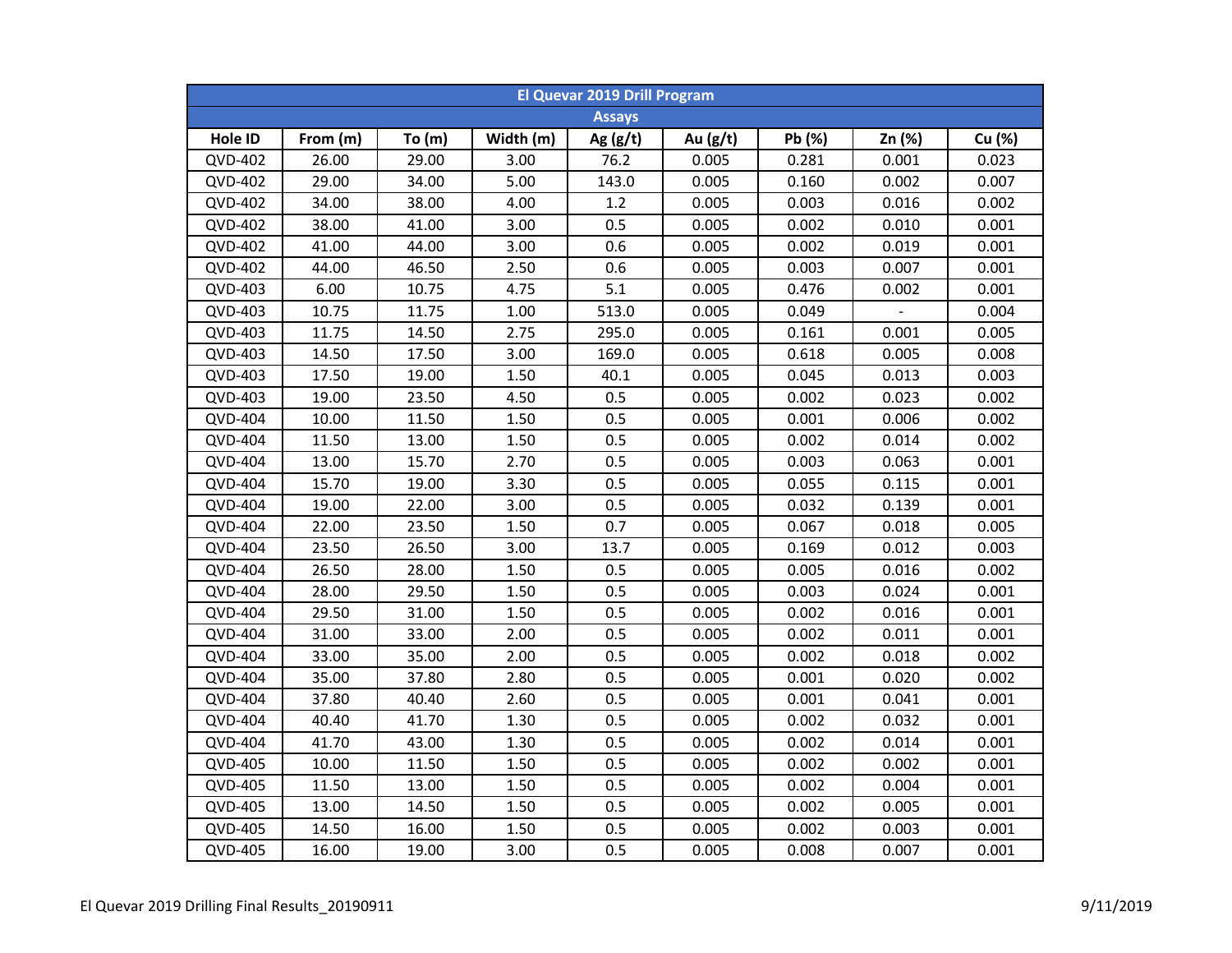| <b>El Quevar 2019 Drill Program</b> |               |       |           |            |          |        |        |        |  |  |  |
|-------------------------------------|---------------|-------|-----------|------------|----------|--------|--------|--------|--|--|--|
|                                     | <b>Assays</b> |       |           |            |          |        |        |        |  |  |  |
| Hole ID                             | From (m)      | To(m) | Width (m) | Ag $(g/t)$ | Au (g/t) | Pb (%) | Zn (%) | Cu (%) |  |  |  |
| <b>QVD-405</b>                      | 19.00         | 20.50 | 1.50      | 0.5        | 0.005    | 0.002  | 0.005  | 0.001  |  |  |  |
| <b>QVD-405</b>                      | 20.50         | 22.00 | 1.50      | 0.5        | 0.005    | 0.009  | 0.004  | 0.001  |  |  |  |
| <b>QVD-405</b>                      | 22.00         | 23.50 | 1.50      | 0.5        | 0.005    | 0.017  | 0.007  | 0.001  |  |  |  |
| <b>QVD-405</b>                      | 23.50         | 25.00 | 1.50      | 0.5        | 0.005    | 0.026  | 0.006  | 0.001  |  |  |  |
| <b>QVD-405</b>                      | 25.00         | 26.00 | 1.00      | 0.5        | 0.005    | 0.095  | 0.015  | 0.002  |  |  |  |
| QVD-405                             | 26.00         | 27.00 | 1.00      | 0.5        | 0.005    | 0.152  | 0.018  | 0.001  |  |  |  |
| QVD-405                             | 27.00         | 28.00 | 1.00      | 0.6        | 0.005    | 0.406  | 0.038  | 0.004  |  |  |  |
| <b>QVD-405</b>                      | 28.00         | 29.00 | 1.00      | 0.5        | 0.005    | 0.374  | 0.116  | 0.002  |  |  |  |
| <b>QVD-405</b>                      | 29.00         | 30.00 | 1.00      | 0.5        | 0.005    | 0.550  | 0.056  | 0.002  |  |  |  |
| <b>QVD-405</b>                      | 30.00         | 31.50 | 1.50      | 0.5        | 0.005    | 0.218  | 0.024  | 0.002  |  |  |  |
| <b>QVD-405</b>                      | 31.50         | 32.50 | 1.00      | 0.5        | 0.005    | 0.078  | 0.009  | 0.001  |  |  |  |
| QVD-405                             | 32.50         | 33.50 | 1.00      | 0.5        | 0.005    | 0.097  | 0.013  | 0.001  |  |  |  |
| <b>QVD-405</b>                      | 33.50         | 34.00 | 0.50      | 1.0        | 0.005    | 0.119  | 0.014  | 0.001  |  |  |  |
| <b>QVD-405</b>                      | 34.00         | 35.00 | 1.00      | 0.5        | 0.005    | 0.154  | 0.037  | 0.008  |  |  |  |
| <b>QVD-405</b>                      | 35.00         | 36.00 | 1.00      | 0.5        | 0.005    | 0.243  | 0.751  | 0.012  |  |  |  |
| <b>QVD-405</b>                      | 36.00         | 37.00 | 1.00      | 1.0        | 0.005    | 0.521  | 0.016  | 0.007  |  |  |  |
| <b>QVD-405</b>                      | 37.00         | 38.00 | 1.00      | 6.0        | 0.005    | 0.900  | 0.006  | 0.005  |  |  |  |
| <b>QVD-405</b>                      | 38.00         | 40.00 | 2.00      | 5.0        | 0.005    | 1.555  | 0.005  | 0.017  |  |  |  |
| <b>QVD-405</b>                      | 40.00         | 41.50 | 1.50      | 84.9       | 0.005    | 0.189  | 0.004  | 0.002  |  |  |  |
| <b>QVD-405</b>                      | 41.50         | 42.15 | 0.65      | 4.7        | 0.005    | 0.237  | 0.004  | 0.002  |  |  |  |
| QVD-405                             | 42.15         | 46.00 | 3.85      | 74.6       | 0.005    | 0.801  | 0.012  | 0.011  |  |  |  |
| <b>QVD-405</b>                      | 46.00         | 49.00 | 3.00      | 626.0      | 0.005    | 3.100  | 0.017  | 0.027  |  |  |  |
| QVD-405                             | 49.00         | 50.20 | 1.20      | 199.0      | 0.005    | 0.358  | 0.048  | 0.005  |  |  |  |
| <b>QVD-405</b>                      | 50.20         | 51.50 | 1.30      | 0.8        | 0.005    | 0.004  | 0.011  | 0.002  |  |  |  |
| <b>QVD-405</b>                      | 51.50         | 52.50 | 1.00      | 1.3        | 0.005    | 0.004  | 0.024  | 0.002  |  |  |  |
| <b>QVD-405</b>                      | 52.50         | 54.00 | 1.50      | 0.5        | 0.005    | 0.002  | 0.033  | 0.002  |  |  |  |
| QVD-405                             | 54.00         | 56.00 | 2.00      | 0.5        | 0.005    | 0.002  | 0.012  | 0.002  |  |  |  |
| QVD-405                             | 56.00         | 57.50 | 1.50      | 0.5        | 0.005    | 0.002  | 0.007  | 0.001  |  |  |  |
| <b>QVD-405</b>                      | 57.50         | 59.50 | 2.00      | 0.5        | 0.005    | 0.003  | 0.017  | 0.001  |  |  |  |
| QVD-406                             | 36.00         | 37.00 | 1.00      | 1.0        | 0.005    | 0.057  | 0.107  | 0.002  |  |  |  |
| QVD-406                             | 37.00         | 38.00 | 1.00      | 0.5        | 0.005    | 0.106  | 0.199  | 0.003  |  |  |  |
| QVD-406                             | 38.00         | 39.00 | 1.00      | 0.6        | 0.005    | 0.020  | 0.091  | 0.001  |  |  |  |
| QVD-406                             | 39.00         | 40.00 | 1.00      | 0.5        | 0.005    | 0.004  | 0.009  | 0.002  |  |  |  |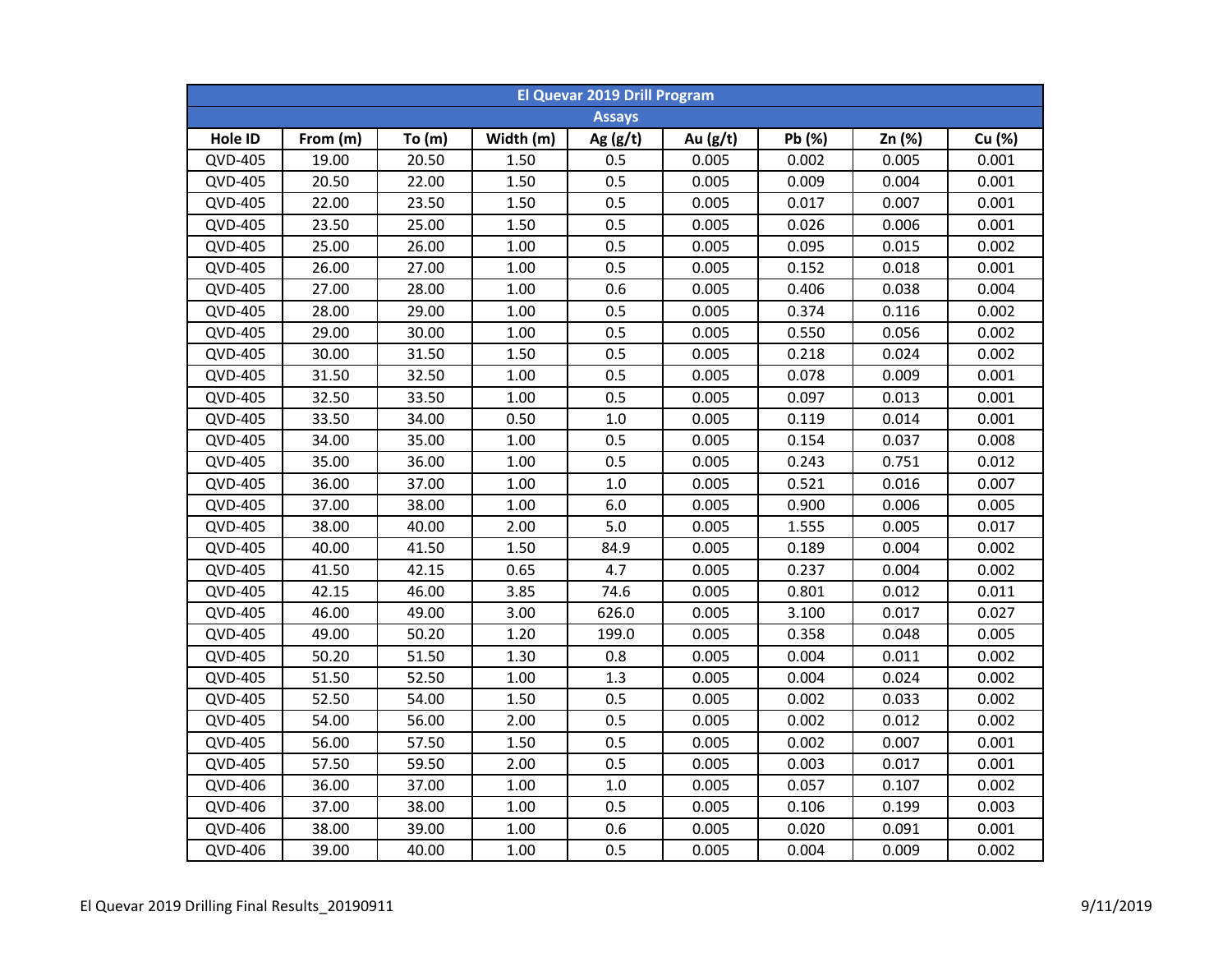| <b>El Quevar 2019 Drill Program</b> |          |       |           |               |            |        |        |        |  |  |
|-------------------------------------|----------|-------|-----------|---------------|------------|--------|--------|--------|--|--|
|                                     |          |       |           | <b>Assays</b> |            |        |        |        |  |  |
| Hole ID                             | From (m) | To(m) | Width (m) | Ag $(g/t)$    | Au $(g/t)$ | Pb (%) | Zn (%) | Cu (%) |  |  |
| QVD-406                             | 40.00    | 41.00 | 1.00      | 0.5           | 0.005      | 0.004  | 0.009  | 0.002  |  |  |
| QVD-406                             | 41.00    | 42.00 | 1.00      | 0.5           | 0.005      | 0.003  | 0.008  | 0.002  |  |  |
| QVD-406                             | 42.00    | 43.00 | 1.00      | 0.5           | 0.005      | 0.003  | 0.009  | 0.002  |  |  |
| QVD-406                             | 43.00    | 44.00 | 1.00      | 0.5           | 0.005      | 0.003  | 0.010  | 0.002  |  |  |
| QVD-406                             | 44.00    | 45.00 | 1.00      | 0.5           | 0.005      | 0.004  | 0.009  | 0.001  |  |  |
| QVD-406                             | 45.00    | 46.00 | 1.00      | 0.5           | 0.005      | 0.071  | 0.025  | 0.001  |  |  |
| QVD-406                             | 46.00    | 47.00 | 1.00      | 0.5           | 0.005      | 0.072  | 0.061  | 0.001  |  |  |
| QVD-406                             | 47.00    | 48.00 | 1.00      | 0.5           | 0.005      | 0.125  | 0.158  | 0.002  |  |  |
| QVD-406                             | 48.00    | 49.00 | 1.00      | 0.5           | 0.005      | 0.140  | 0.147  | 0.001  |  |  |
| QVD-406                             | 49.00    | 50.00 | 1.00      | 0.5           | 0.005      | 0.034  | 0.143  | 0.002  |  |  |
| QVD-406                             | 50.00    | 51.00 | 1.00      | 0.5           | 0.005      | 0.017  | 0.163  | 0.001  |  |  |
| QVD-406                             | 51.00    | 52.00 | 1.00      | 0.5           | 0.005      | 0.003  | 0.207  | 0.002  |  |  |
| QVD-406                             | 52.00    | 53.00 | 1.00      | 0.5           | 0.005      | 0.003  | 0.176  | 0.002  |  |  |
| QVD-406                             | 53.00    | 54.00 | 1.00      | 0.5           | 0.005      | 0.014  | 0.174  | 0.002  |  |  |
| QVD-406                             | 54.00    | 55.00 | 1.00      | 0.6           | 0.005      | 0.002  | 0.043  | 0.001  |  |  |
| QVD-406                             | 55.00    | 56.00 | 1.00      | 0.5           | 0.005      | 0.136  | 0.061  | 0.003  |  |  |
| QVD-406                             | 56.00    | 57.00 | 1.00      | 0.5           | 0.005      | 0.263  | 0.016  | 0.003  |  |  |
| QVD-406                             | 57.00    | 59.00 | 2.00      | 0.5           | 0.005      | 0.052  | 0.044  | 0.003  |  |  |
| QVD-406                             | 59.00    | 61.00 | 2.00      | 0.5           | 0.005      | 0.006  | 0.025  | 0.001  |  |  |
| QVD-406                             | 61.00    | 63.00 | 2.00      | 0.5           | 0.005      | 0.003  | 0.013  | 0.001  |  |  |
| QVD-406                             | 63.00    | 65.00 | 2.00      | 0.7           | 0.005      | 0.003  | 0.018  | 0.001  |  |  |
| QVD-406                             | 65.00    | 67.00 | 2.00      | 0.5           | 0.005      | 0.005  | 0.041  | 0.001  |  |  |
| QVD-407                             | 9.00     | 12.00 | 3.00      | 90.2          | 0.005      | 0.334  | 0.008  | 0.005  |  |  |
| <b>QVD-407</b>                      | 12.00    | 14.00 | 2.00      | 4.4           | 0.005      | 0.109  | 0.021  | 0.001  |  |  |
| QVD-407                             | 14.00    | 14.65 | 0.65      | 14.2          | 0.005      | 0.339  | 0.014  | 0.002  |  |  |
| QVD-407                             | 14.65    | 16.50 | 1.85      | 605.0         | 0.005      | 2.720  | 0.007  | 0.008  |  |  |
| QVD-407                             | 16.50    | 17.50 | $1.00\,$  | 5.5           | 0.005      | 0.223  | 0.010  | 0.001  |  |  |
| QVD-407                             | 17.50    | 19.00 | 1.50      | 0.5           | 0.005      | 0.005  | 0.029  | 0.002  |  |  |
| QVD-407                             | 19.00    | 20.00 | 1.00      | 0.5           | 0.005      | 0.005  | 0.035  | 0.002  |  |  |
| <b>QVD-407</b>                      | 20.00    | 21.00 | 1.00      | 0.7           | 0.005      | 0.003  | 0.058  | 0.001  |  |  |
| QVD-407                             | 21.00    | 22.00 | 1.00      | 0.5           | 0.005      | 0.002  | 0.052  | 0.001  |  |  |
| QVD-407                             | 22.00    | 23.00 | 1.00      | 0.5           | 0.005      | 0.003  | 0.039  | 0.001  |  |  |
| QVD-407                             | 23.00    | 27.00 | 4.00      | 0.5           | 0.005      | 0.004  | 0.014  | 0.001  |  |  |